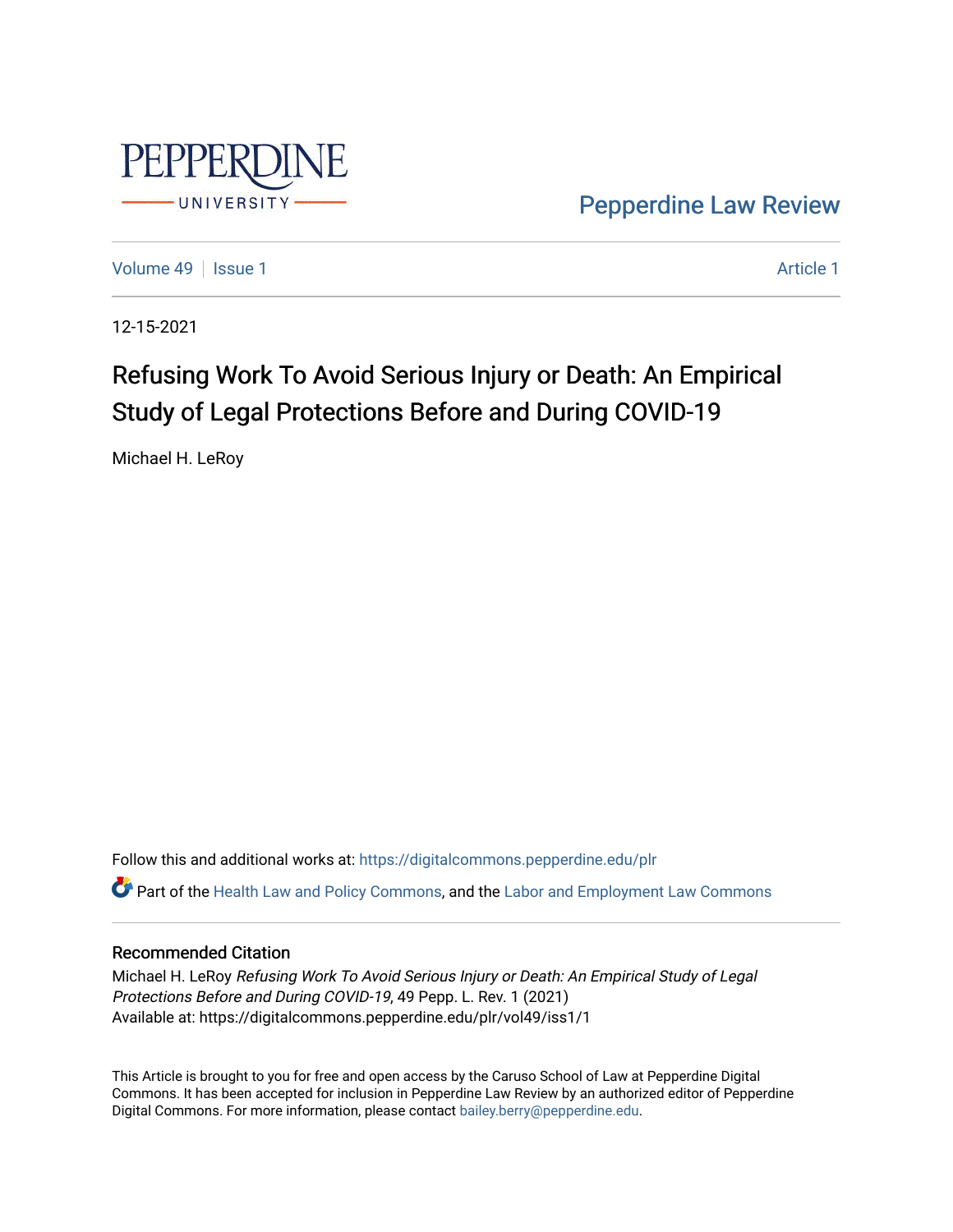# **Refusing Work To Avoid Serious Injury or Death: An Empirical Study of Legal Protections Before and During COVID-19**

Michael H. LeRoy\*

#### *Abstract*

*I present data on court and administrative rulings involving employees who were disciplined or quit after refusing to work due to concerns about death or injury. My sample of 109 pre-pandemic cases from 1944–2020, and its comparison to twelve COVID-19 cases in 2020 and 2021, shows an emerging picture of new forms of work refusal. The cases before COVID-19 were concentrated in mining, construction, and transportation. In contrast, the COVID-19 cases span new occupations in social services, education, law, healthcare, protective services, food preparation, and building cleaning. Before COVID-19, employees lost most work refusal cases because laws such as the National Labor Relations Act, Occupational Safety Health Act, and others narrowly protect them from employer retaliation. In the past year, the Emergency Paid Sick Leave Act afforded workers broader protections; however, it expired at the end of 2020.*

*I conclude that work refusal laws are out of date in today's workplace because they apply mostly to work refusal in mines, construction, and trucking—male-dominated workplaces, with 10% to 30% female workers. These industrial settings do not reflect changes in the economy that have expanded jobs in service and office sectors or the growth of gig work that falls outside the protections of work refusal statutes.*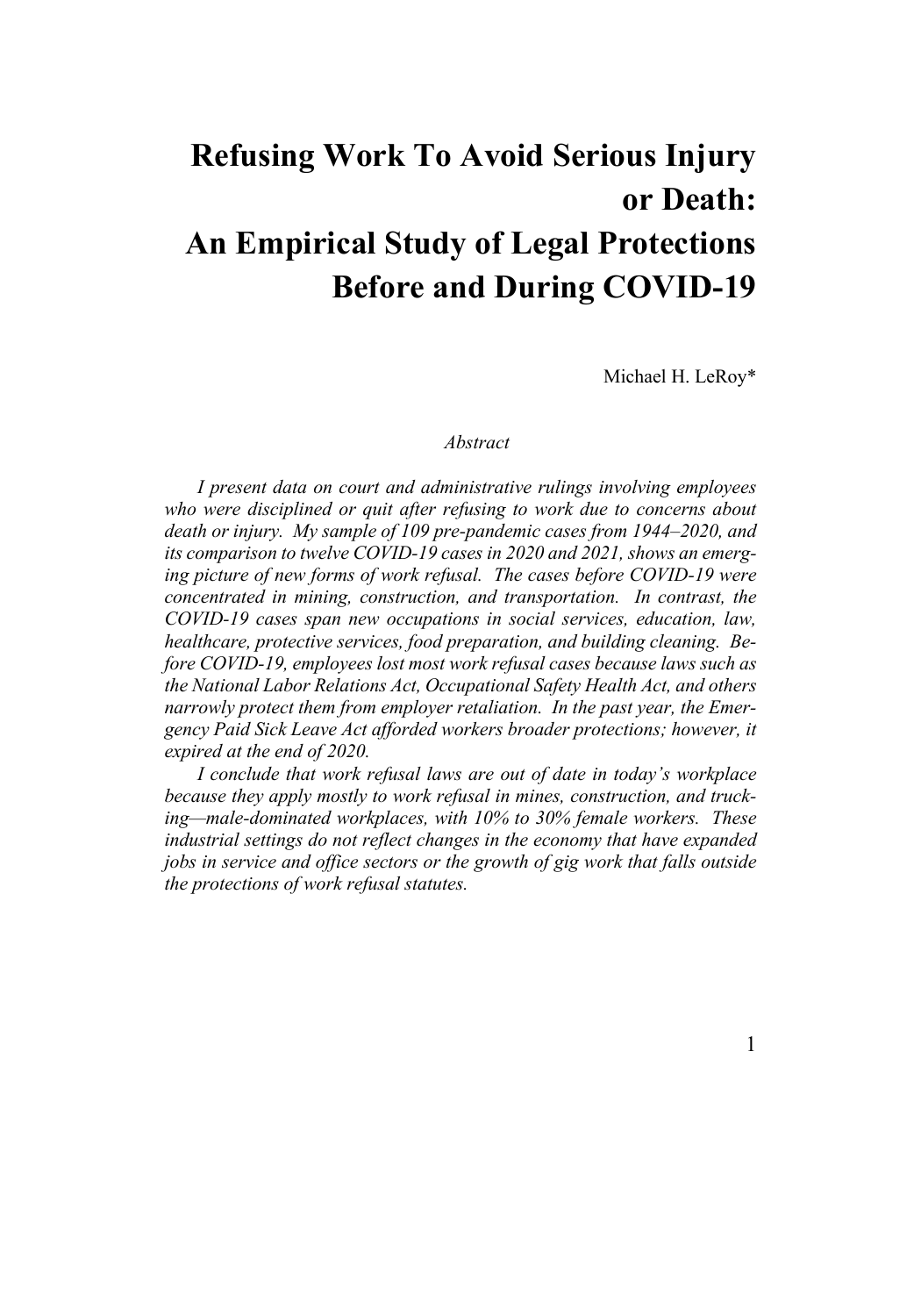# TABLE OF CONTENTS

| 2. Winner of First-Round and Second-Round Rulings:   |      |
|------------------------------------------------------|------|
|                                                      |      |
| 3. Winner of First-Round and Second-Round Rulings by |      |
|                                                      | . 31 |
| 4. Winner of First-Round and Second-Round Rulings by |      |
|                                                      | 33   |
| 5. Winner of First-Round and Second-Round Rulings by |      |
|                                                      |      |
|                                                      |      |
|                                                      |      |
|                                                      |      |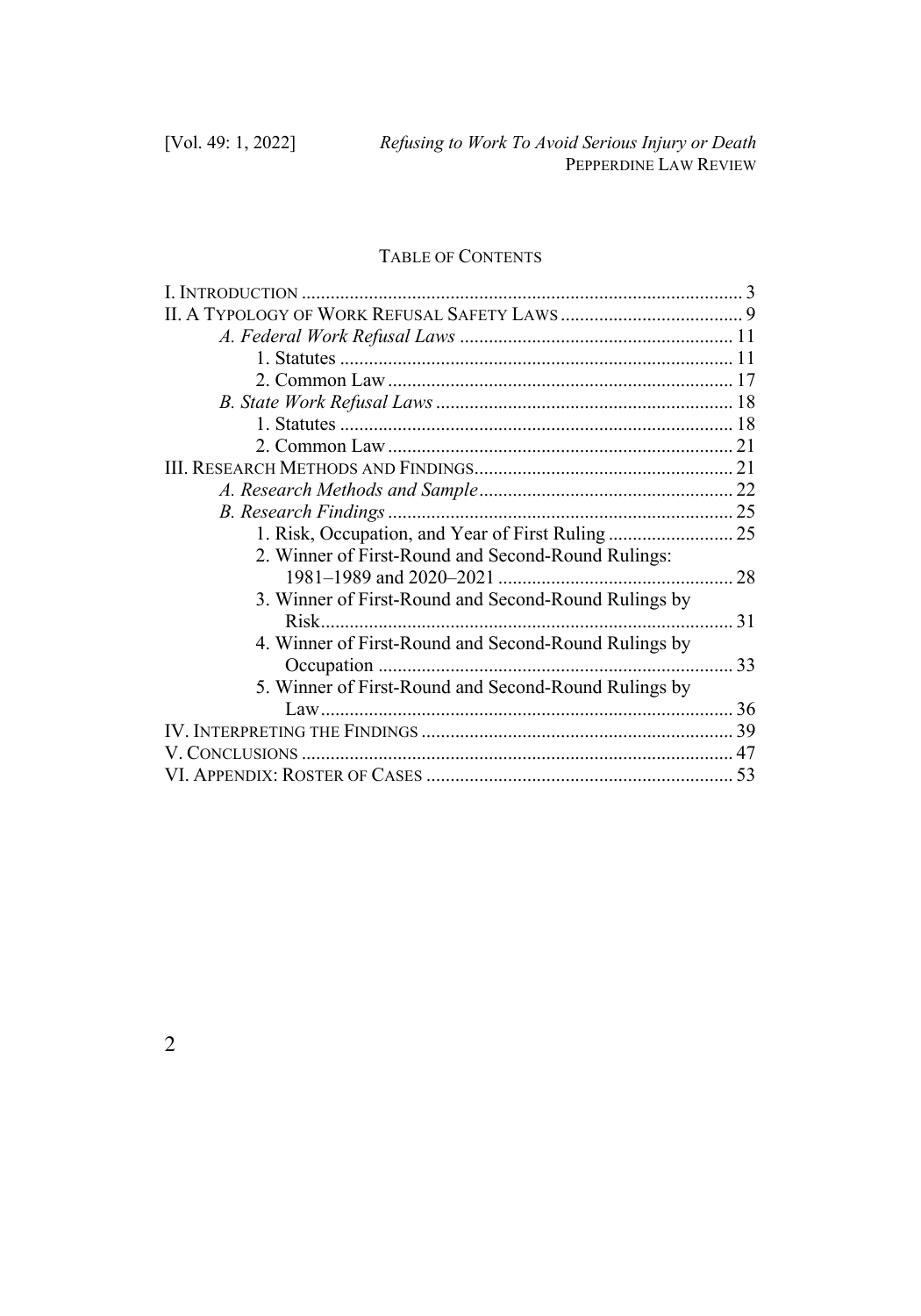*"One of the great needs in industry today is the protection of life and limb and health . . . . [W]e do not want to place in this law any provision which would require men to work under abnormally dangerous conditions."*<sup>1</sup>

*"We are talking about people's lives, not the indifference of some cost accountants. We are talking about assuring the men and women who work in our plants and factories that they will go home after a day's work with their bodies intact."*<sup>2</sup>

*"They never listen."*<sup>3</sup>

#### I. INTRODUCTION

Does an employee have a right to refuse abnormally dangerous work conditions?4 My research question is framed by a larger principle: Self-

2. S. REP. NO. 91-1282, at 2 (1970), *reprinted in* SUBCOMM. ON LABOR OF THE S. COMM. ON LABOR & PUBLIC WELFARE, 92D CONG., LEGISLATIVE HISTORY OF THE OCCUPATIONAL SAFETY AND HEALTH ACT OF 1970 (1971) [hereinafter LEG. HIST. OSHA].

Michael H. LeRoy, LER Alumni Professor, School of Labor and Employment Relations and College of Law, University of Illinois at Urbana-Champaign. The idea for this research originated from a live interview on KCBS radio (San Francisco) on March 30, 2020, during an extremely anxious time when COVID-19 lockdowns were implemented across the country. Stan Bunger (KCBS Anchor), Nic Palmer (News Operations Manager), and Frni Beyer (Morning Editor) recognized the importance of work refusal during the pandemic and provided a catalyst for my research. My Research Assistants—Elizabeth Ayala, Hailey Buffone, and Alondra Rios—provided invaluable assistance under the stress and difficult circumstances of COVID-19. The LER Alumni Professorship funded this research. In addition, my project was supported by administrative assistance from Lynne Hoveln, Wyatt Martin, and Amanda Boyd. Janet LeRoy offered guidance and encouragement for conducting this research during an especially perilous time. To all of you, I owe my gratitude.

<sup>1.</sup> 92 CONG. REC. 5,687 (1946).

<sup>3.</sup> May-Ying Lam, *Voices from the Aisles: The People Who Have Kept America's Grocery Stores Open*, WASH. POST (Jan. 7, 2021), https://www.washingtonpost.com/nation/2021/01/07/grocery-essential-workers-coronavirus/ (quoting Jacob Streich, a twenty-year-old cashier at Kroger, expressing his futile efforts to have unmasked customers comply with the store's masking policy).

<sup>4.</sup> *See infra* Part IV. Media outlets have attempted to answer this question, which was central for many employees who were forced to work through the most uncertain times of the COVID-19 pandemic; however, the issue continues to remain relevant as the pandemic rages on. *See generally* Madeleine Carlisle, *Scared To Return to Work Amid the COVID- 19 Pandemic? These Federal Laws Could Grant You Some Protections*, TIME (May 6, 2020), https://time.com/5832140/going-back-to-work-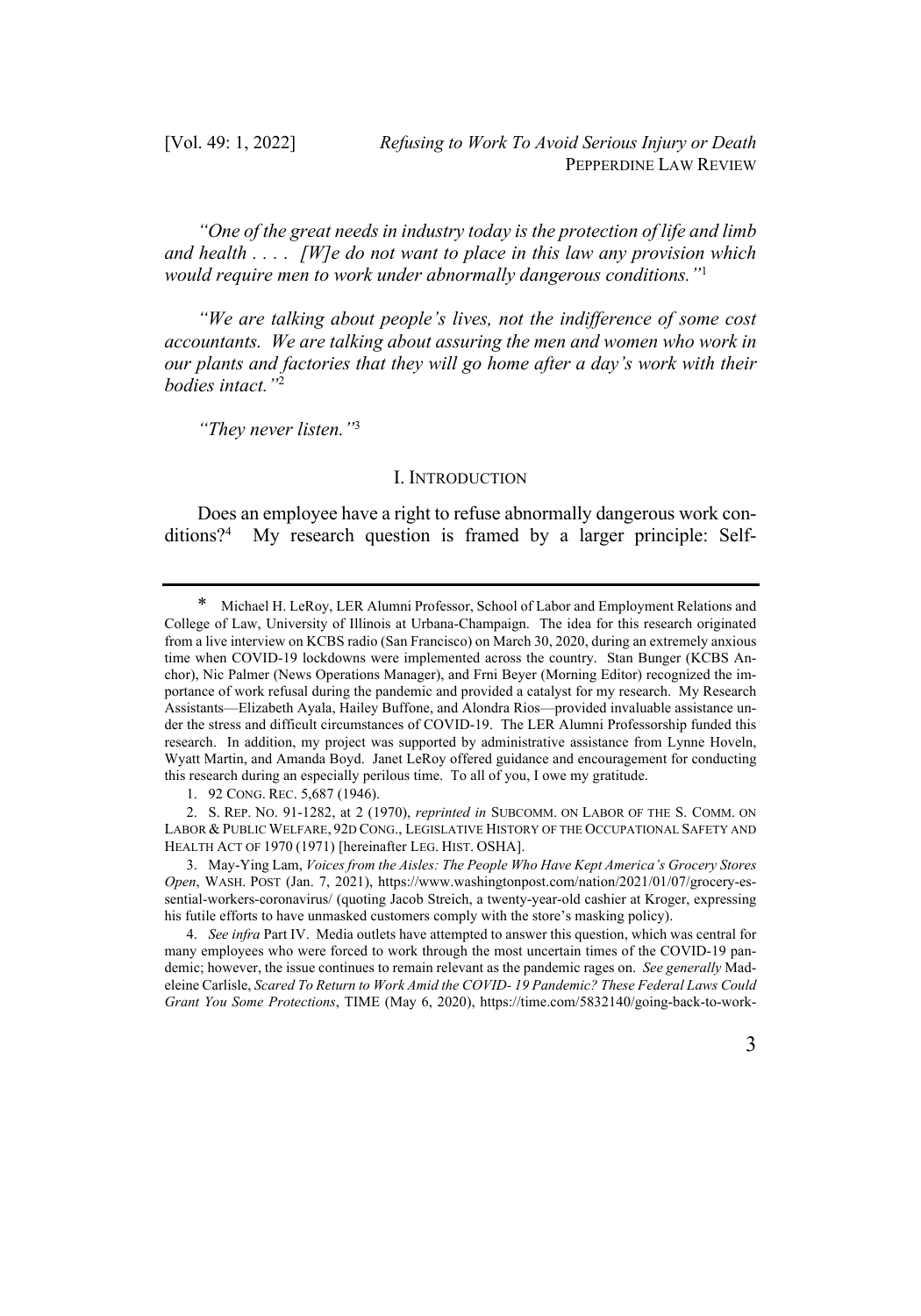preservation has been recognized for millennia.<sup>5</sup> Rome<sup>6</sup> and England<sup>7</sup> gave legal effect to this idea. American courts transplanted this fundamental right.<sup>8</sup>

6. *See* Will Tysse, *The Roman Legal Treatment of Self Defense and the Private Possession of Weapons in the Codex Justinianus*, 16 J. FIREARMS & PUB. POL'Y 163, 165 (2004) ("We grant to all persons the unrestricted power to defend themselves . . . so that it is proper to subject anyone, whether a private person or a soldier, who trespasses upon fields at night in search of plunder, or lays by busy roads plotting to assault passers-by, to immediate punishment in accordance with the authority granted to all.").

7. *See generally* Joseph H. Beale Jr., *Retreat from a Murderous Assault*, 16 HARV. L. REV. 567 (1903) (providing a comprehensive review of the English law on killing in self-defense). In short, "the right to kill in self-defense was slowly established[] and is a doctrine of modern rather than of medieval law." *Id.*

4 8. *See, e.g.*, Williams v. Register of West Tenn., 3 Tenn. 214, 218 (1812) ("A desire of selfpreservation is the first law of all being."); Glasgow's Lessee v. Smith, 1 Tenn. 144, 166 (Tenn. Super.

coronavirus-rights/ (citing several federal statutory protections that workers could consider in states with weak employment protection laws); Lisa MacLellan & Michelle Cheng, *Can You Quit and File for Unemployment if Your Workplace is Unsafe about COVID-19?*, QUARTZ (Jan. 22, 2021), https://qz.com/1961649/can-you-get-unemployment-if-your-job-is-unsafe-about-covid-19/ (outlining the unemployment benefit implications of workers who quit because of unsafe COVID-19 working conditions).

<sup>5.</sup> A. J. Ashworth, *Self-Defence and the Right to Life*, 34 CAMBRIDGE L.J. 282, 282 (1975) ("The idea of physical security as one of the 'natural rights' of mankind has a long history . . . ."). Authoritative commentators have noted the foundational aspects of self-preservation: For the soul, see ARISTOTLE, *Book* IX, *in* NICOMACHEAN ETHICS (W. D. Ross trans., 1999), https://historyofeconomicthought.mcmaster.ca/aristotle/Ethics.pdf ("Now each of these is true of the good man's relation to himself . . . . For . . . he desires the same things with all his soul; and therefore he wishes for himself what is good and what seems so, and does it . . . for his own sake (for he does it for the sake of the intellectual element in him, which is thought to be the man himself); and he wishes himself to live and be preserved . . . ."). For living organisms, see CHARLES DARWIN, ON THE ORIGIN OF SPECIES 201 (Adam M. Goldstein ed., 1859 London 2011), http://darwin.amnh.org/files/images/pdfs/e83461.pdf ("Natural selection will never produce in a being anything injurious to itself, for natural selection acts solely by and for the good of each. No organ will be formed . . . for the purpose of causing pain or for doing an injury to its possessor."). For the establishment of government as a means to promote selfpreservation, see THOMAS HOBBES, LEVIATHAN 115 (Univ. of Mich. Rev. ed. 1904) (1651) ("The final[] Cause, End, or Design[] of men . . . in the introduction of that restraint upon themselves[] (in which we[] see them live in [commonwealths]) is the foresight of their own preservation, and of a more contented life thereby . . . ."). For preservation of the United States, see Abraham Lincoln, *House Divided Speech*, 2 COLLECTED WORKS OF ABRAHAM LINCOLN 452 (Roy P. Basler ed., 2006) ("A house divided against itself cannot stand. I believe this government cannot endure permanently half slave and half free."). For natural selections that are enabling COVID-19 to mutate along a track to permanence, see Bette Korber et al., *Spike Mutation Pipeline Reveals the Emergence of a More Transmissible Form of SARS-CoV-2*, BIORXIV 1, 12 (2020), https://www.biorxiv.org/content/10.1101/2020.04.29.069054v2.full.pdf+html ("[R]ecombination provides an opportunity for the virus to bring together, into a single recombinant virus, multiple mutations that independently confer distinct fitness advantages but that were carried separately in the two parental strains.").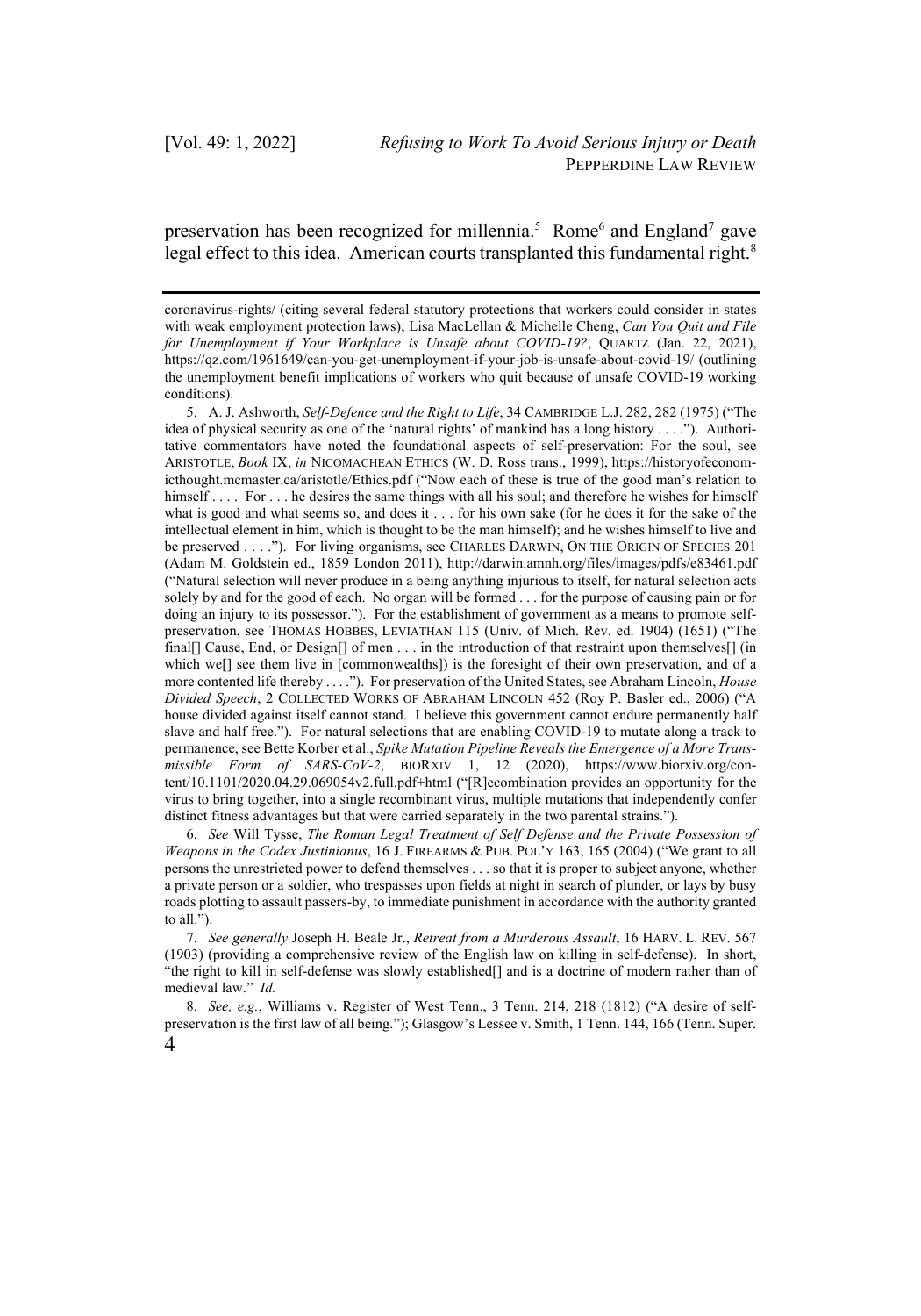In this study, I examine self-preservation in the context of COVID-19 specifically, when employees refuse work due to a concern of contracting this infection.9 The COVID-19 pandemic has put many workers in a vice: One jaw is the necessity to work to subsist or to serve the public as a frontline worker. The other jaw is risk of serious illness or death.<sup>10</sup>

Specifically, employers in hospitals,<sup>11</sup> meatpacking plants,<sup>12</sup> grocery

11. N.Y. State Nurses Ass'n v. Montefiore Hosp., 457 F. Supp. 3d 430, 430–31 (S.D.N.Y. 2020) (summarizing the New York State Nurses Association's injunction to order defendant hospital to provide respirators, other personal protective equipment, and rapid-response COVID-19 tests as necessary work precautions). Ironically, the fact that nurses had a union along with a collective bargaining agreement meant that their labor dispute could only go to arbitration. *Id.* at 434.

12. Rural Cmty. Workers All. v. Smithfield Foods, Inc., 459 F. Supp. 3d 1228, 1232, 1234 (W.D. Mo. 2020) (deciding whether injunctive relief was appropriate for workers against a meatpacking plant that became a major COVID-19 hot spot due to failure to maintain safe practices such as social distancing, handwashing, masking, and use of sick leave policy); *see also* Fernandez v. Tyson Foods, Inc., 509 F. Supp. 3d 1064, 107–71 (N.D. Iowa 2020) (hearing decedent employee's estate's lawsuit against meat processing company arising out of the employer's alleged inadequate safety procedures and omissions related to COVID-19 pandemic workplace safety).

Ct. L. & Eq. 1805) ("[N]ations as well as individuals are tenacious of the rights of self-preservation . . . ."); Griswold v. Waddington, 16 Johns. 438, 509 (N.Y. Ct. Err. 1819) ("[T]he unqualified inhibition of all intercourse and negotiations with an enemy, by the law of war, unless sanctioned by government, is dictated by the great law of self-preservation, which is immutable in its nature . . . ."); *see also* Runyan v. State, 57 Ind. 80, 83 (1877) ("This right of self-defence is commonly stated in the American cases thus: If the person assaulted, being himself without fault, reasonably apprehends death or great bodily harm to himself, unless he kills the assailant, the killing is justifiable.").

<sup>9.</sup> *See* Jack Healy, *Workers Fearful of the Coronavirus Are Getting Fired and Losing Their Benefits*, N.Y. TIMES (June 4, 2020), https://www.nytimes.com/2020/06/04/us/virus-unemploymentfired.html.

<sup>10.</sup> *See Lost on the Frontline*, GUARDIAN, https://www.theguardian.com/us-news/ng-interactive/2020/aug/11/lost-on-the-frontline-covid-19-coronavirus-us-healthcare-workers-deaths-database (last visited Oct. 8, 2021). The evidence is reflected in the toll of COVID-19. *Id.* In the first year of the pandemic, the virus claimed the lives of 3,607 healthcare workers in the United States. *Id.*; *see also* Jim Salter & Leah Willingham, *Teacher Deaths from COVID-19 Raise Alarms as New School Year Begins*, PBS (Sep. 9, 2020) (reporting that thirty-one teachers were among seventy-five people employed by the New York City Department of Education who died due to COVID-19 in the early phase of the disease); Lam, *supra* note 3 (reporting that as of November 2020, the United Food and Commercial Workers said that at least 109 grocery workers in the union had died from COVID-19).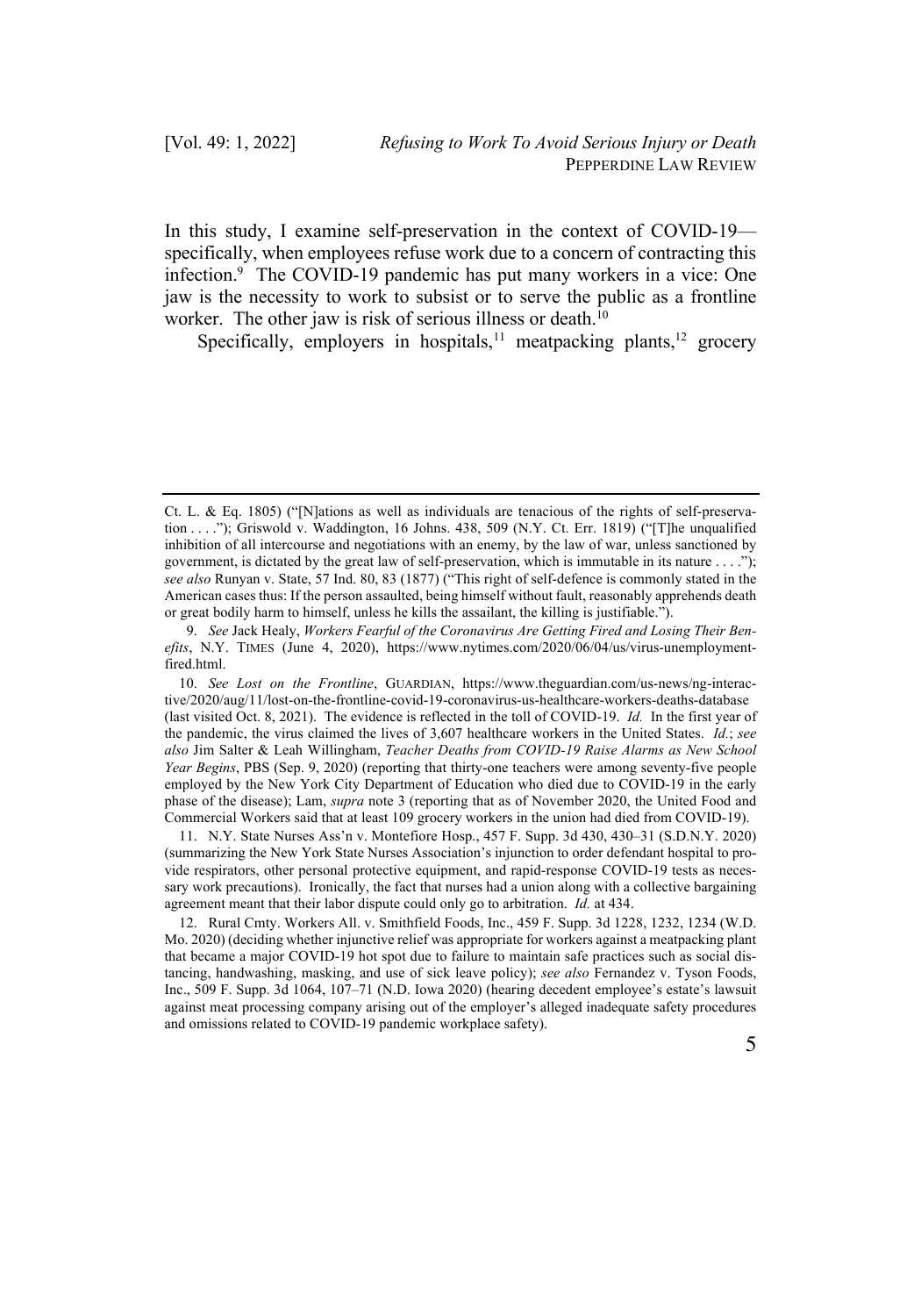stores,<sup>13</sup> public transit,<sup>14</sup> rail freight,<sup>15</sup> restaurants and bars,<sup>16</sup> correctional facilities,<sup>17</sup> fulfillment centers,<sup>18</sup> and schools<sup>19</sup> have put their workers in this vice.

My study investigates rulings from courts and agencies involving employees who refused to work when they believed their work assignment posed a risk of death or serious injury.<sup>20</sup> My research poses these questions:

1. What occupations are most frequently involved in these cases?<sup>21</sup> What specific risks of fatality or serious harm arise in these cases?<sup>22</sup> What consequences do workers face for disobeying a work order in these circumstances?23

2. What statutes apply in these situations?<sup>24</sup> How do federal and state

<sup>13.</sup> Warner v. United Nat. Foods, Inc., 513 F. Supp. 3d 477, 480–81 (M.D. Pa. 2021) (involving a food distribution worker who alleged "that he was wrongfully terminated in retaliation for his complaint to the Department of Health" or, alternatively, that he was wrongfully terminated for missing work as he waited for the result of his COVID-19 test after he self-isolated at home with symptoms of the virus).

<sup>14.</sup> *See* Winnie Hu & Nate Schweber, *'I'm Miserable': Why the Wait for the Subway Feels Longer Than Ever*, N.Y. TIMES (July 13, 2021), https://www.nytimes.com/2021/07/13/nyregion/nyc- subwaydelays-worker-shortage.html (noting that COVID-19 has killed at least 168 New York City workers).

<sup>15.</sup> Union Pac. R.R. Co. v. Bhd. of Maint. of Way Emp. Div. of Int'l Bhd. of Teamsters, 509 F. Supp. 3d 1117, 1121–22 (D. Neb. 2020) (referencing a petition filed by several rail unions to seek an emergency work safety order from the Federal Railroad Administration (FRA)). The FRA did not issue an order but simply issued a "Safety Advisory" that encouraged railroads to abide by Centers for Disease Control and Prevention guidelines. *Id.*

<sup>16.</sup> Massey v. McDonald's Corp., No. 20 CH 4247, 2020 WL 5700874, at \*1 (Ill. Cir. Ct. June 24, 2020) (seeking an injunction in response to inadequate steps by McDonald's to contain the virus, such as providing adequate protective equipment, hand sanitizer, and safety training for employees, or enforcing safety protocols).

<sup>17.</sup> Arnold v. Corecivic of Tenn., LLC, No. 20-CV-0809 W (MDD), 2021 WL 63109, at \*1–2 (S.D. Cal. Jan. 6, 2021) (hearing plaintiff correctional officer's allegation that he was forced to quit due to his employer's failure to take measures to provide a workplace that adequately dealt with health risks from COVID-19).

<sup>18.</sup> Palmer v. Amazon.com, Inc., 498 F. Supp. 3d 359, 364–65 (E.D.N.Y. 2020) (deciding whether Amazon failed to adhere to state labor regulations and create safe working conditions for its warehouse employees by not providing adequate safeguards against the transmission of COVID-19).

<sup>19.</sup> Salter & Willingham, *supra* note 10, at 105.

<sup>20.</sup> *See infra* Part II.

<sup>21.</sup> *See infra* Table 1.

<sup>22.</sup> *See infra* Table 1.

<sup>23.</sup> *See infra* Table 1.

<sup>24.</sup> *See infra* Sections II.A.1, II.B.1 (discussing the pertinent statutes in work refusal litigation).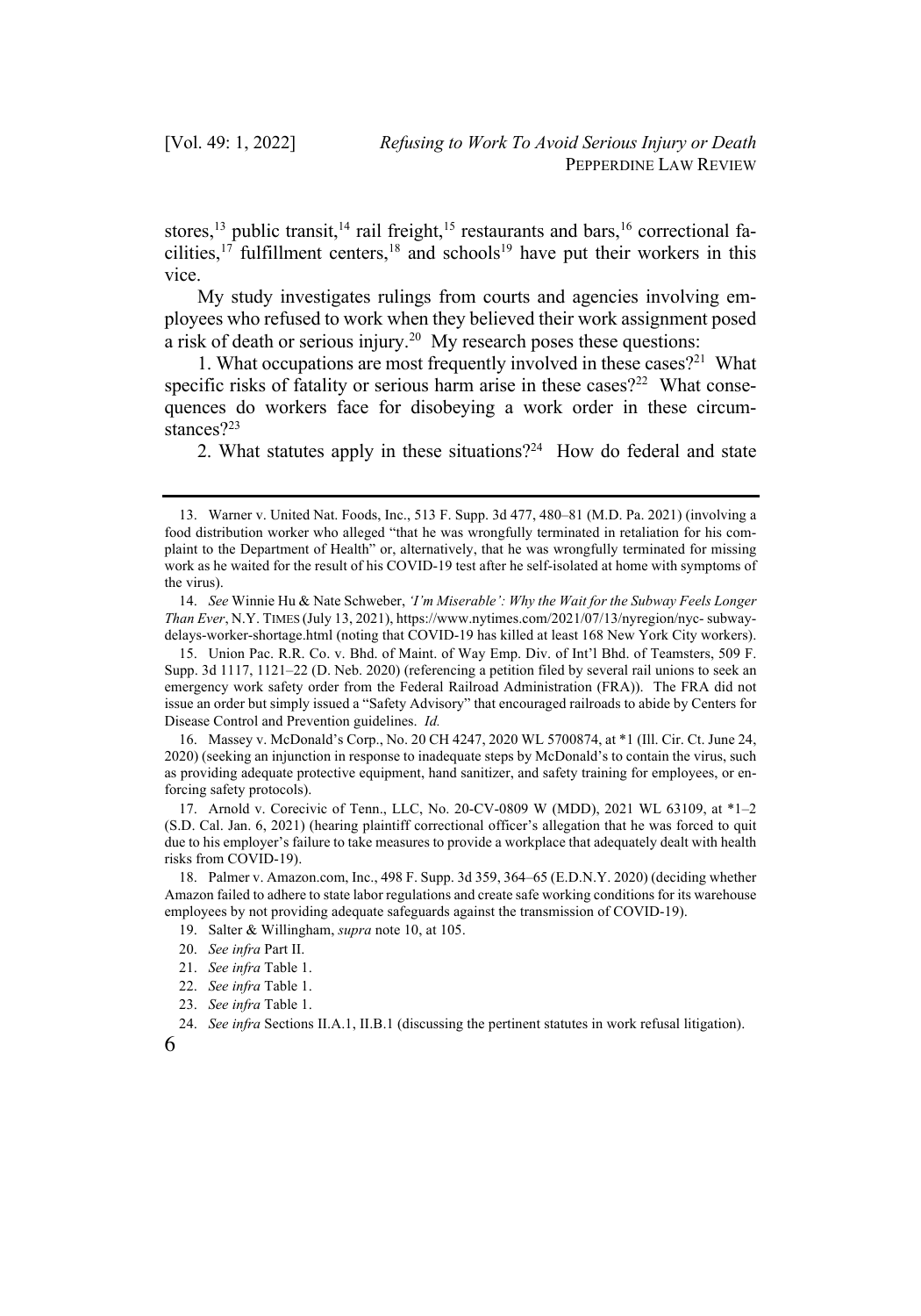statutes apply to specific industries and work settings?<sup>25</sup> How do these laws differ in recognizing a worker's right to refuse a work order on grounds of personal safety?26

3. What common law causes of action apply in these situations—for example, the tort of wrongful discharge?<sup>27</sup>

4. How often do workers prevail in these cases?28 How do rulings in favor of workers vary by statutes and by common law actions?<sup>29</sup> Are workers more successful under federal or state laws?<sup>30</sup>

My inquiry begins in Part II with an overview of federal and state statutes and common law doctrines that employees have used to offer legal justifications to refuse work directives.<sup>31</sup>

In Section III.A, I explain my research methodology.32 Section III.B presents my data in a series of tables and distils fact findings from the empirical results.33

Part IV provides interpretations of my findings.<sup>34</sup> I examine cases—their facts and court or agency rulings—that provide specific contexts to understand the data.<sup>35</sup>

Part V presents my conclusions.<sup>36</sup> Federal and state work refusal laws are out of date in today's workplace.<sup>37</sup> They provide some legal protection against employer retaliation for work refusal in mines, on construction sites, and in trucking.38 However, prior to COVID-19 these laws provided meager benefits to employees who refused to work when risks involved chemicals, radiation,

<sup>25.</sup> *See infra* Table 4.A.

<sup>26.</sup> *See infra* Sections II.A.1, II.B.1 (noting the varying levels of protection provided by federal and state work refusal laws).

<sup>27.</sup> *See infra* Sections II.A.2, II.B.2.

<sup>28.</sup> *See infra* Table 2.A.

<sup>29.</sup> *See infra* Table 1.

<sup>30.</sup> *See infra* Table 1.

<sup>31.</sup> *See infra* Part II.

<sup>32.</sup> *See infra* Section III.A.

<sup>33.</sup> *See infra* Section III.B.

<sup>34.</sup> *See infra* Part IV.

<sup>35.</sup> *See infra* Part IV.

<sup>36.</sup> *See infra* Part V.

<sup>37.</sup> *See infra* Part V.

<sup>38.</sup> *See infra* notes 203–19 and accompanying text.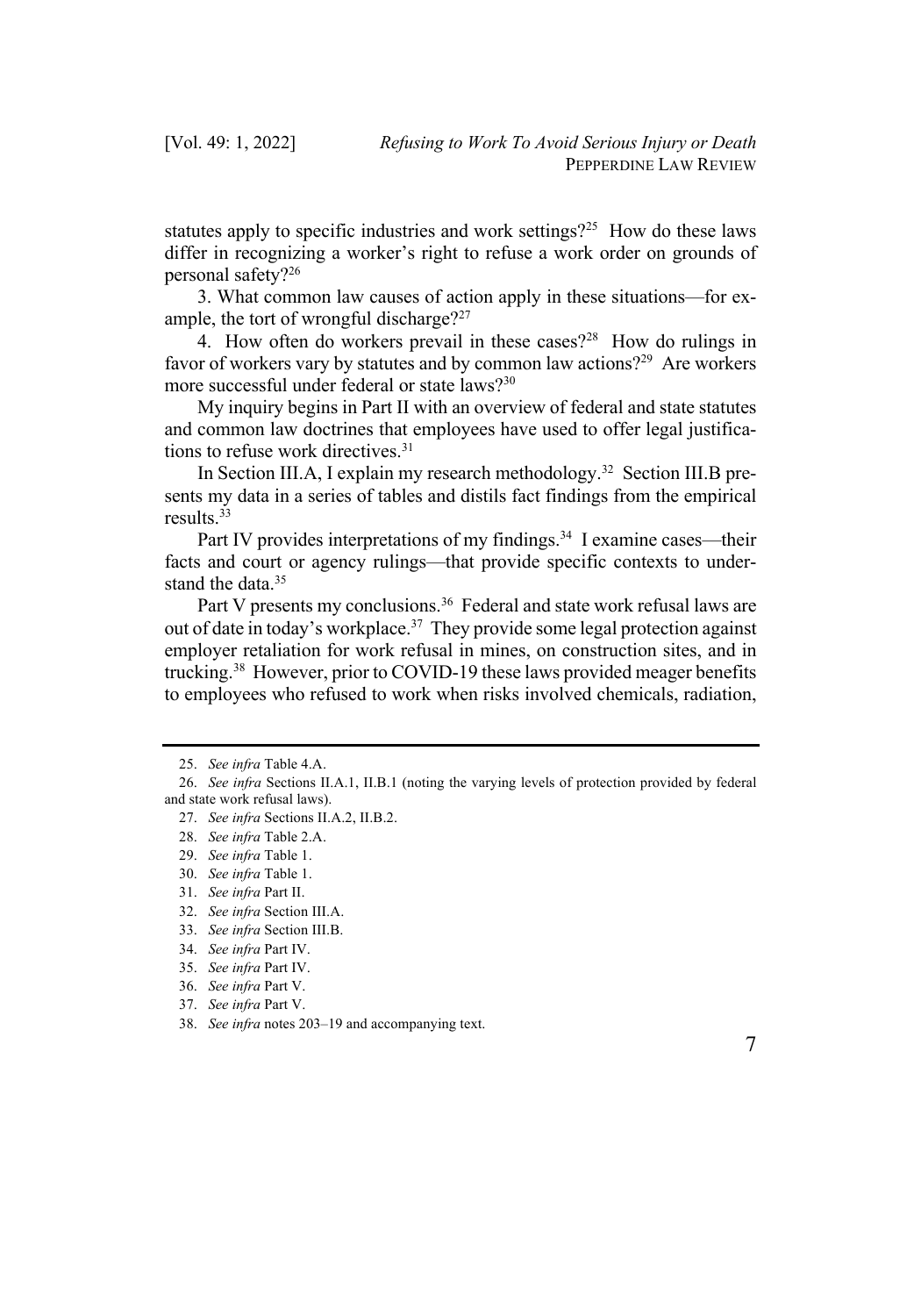cedar dust, and other microscopic or invisible hazards.39

Special legislation for work refusal during COVID-19 is leading to somewhat better outcomes for frontline workers who are facing unmitigated exposure to the virus, but the initial win rate is essentially fifty-fifty between employees and their employers.40 In any event, this legislation has expired, except for an obscure tax credit to employers who offer paid sick leave to employees who meet COVID-19 eligibility standards.<sup>41</sup>

I conclude in Part V with policy suggestions.42 First, the Americans with Disabilities Act could be amended to legislate an employee right to wear a mask at work unless the employer proves, under the statute, that this is an undue hardship.<sup>43</sup> Second, an Occupational Safety and Health Administration (OSHA) rule that provides a narrow right of work refusal could be broadened to include not only hazards that pose immediate physical safety threats<sup>44</sup> but also invisible exposures that are associated with cancer and other life-threatening conditions.<sup>45</sup> Third, to remedy the gender bias in work refusal laws that protect miners, construction workers, and truck drivers, I suggest that sexual and racial assaults—covered by Title VII of the 1964 Civil Rights Act—be treated as protected forms of work refusal when employees quit to avoid these assaults.46 Fourth, I point out that while gig work is growing, government surveys fail to include gig workers in an annual census of workplace injuries because these workers are not formally designated as employees.<sup>47</sup> I suggest that legislation be considered to extend current work refusal protections to gig workers.48

Part VI is an Appendix of the cases listed by federal and state court opin $i$ ons.  $49$ 

44. *See infra* note 307 and accompanying text.

<sup>39.</sup> *See infra* notes 220–29 and accompanying text.

<sup>40.</sup> *See infra* Table 5B.

<sup>41.</sup> *See infra* note 98 and accompanying text.

<sup>42.</sup> *See infra* notes 296–325 and accompanying text.

<sup>43.</sup> *See infra* notes 297–301 and accompanying text.

<sup>45.</sup> *See infra* Part V.

<sup>46.</sup> *See infra* notes 316–19 and accompanying text.

<sup>47.</sup> *See infra* notes 290–95 and accompanying text.

<sup>48.</sup> *See infra* notes 320–22 and accompanying text.

<sup>49.</sup> *See infra* Part VI.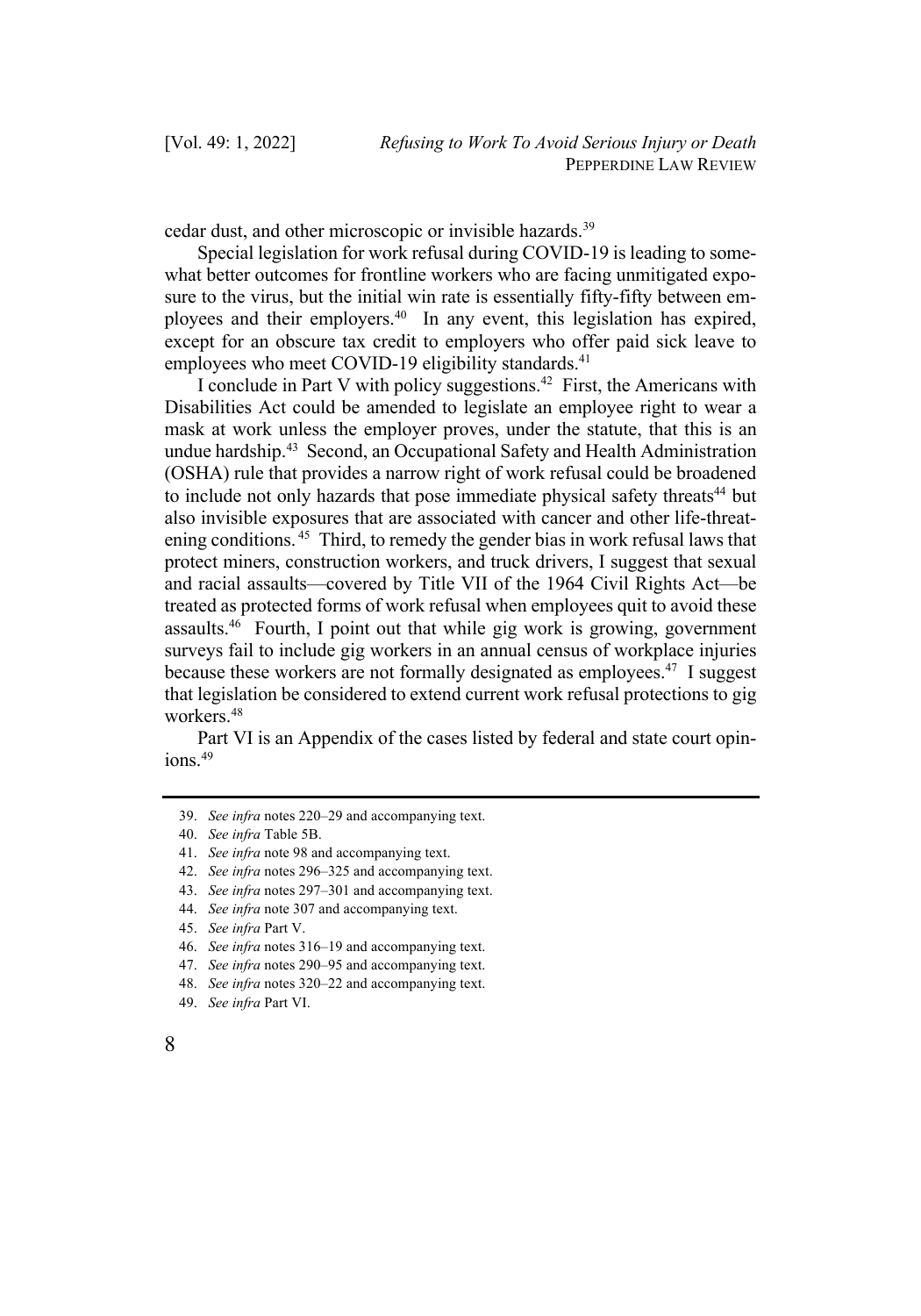#### II. A TYPOLOGY OF WORK REFUSAL SAFETY LAWS

Employment-at-will, a common law doctrine, provides employers freedom to end an employment relationship.<sup>50</sup> This doctrine eroded with the advent of discrimination laws that specified unlawful grounds for terminating a person's employment.51 A right of work refusal is also contextualized outside of safety laws.<sup>52</sup> Unemployment laws generally disqualify claimants who leave work voluntarily<sup>53</sup> or engage in misconduct.<sup>54</sup> My research shows, however, that some administrative agencies<sup>55</sup> and courts<sup>56</sup> treat work refusal due to personal safety concerns as valid claims for unemployment.<sup>57</sup> Also, courts have developed a workplace tort called wrongful discharge<sup>58</sup> and have fashioned a narrow doctrine—called the "public policy exception to employment at will"—that affords legal protection to employees who refuse to violate a

<sup>50.</sup> *See* H. G. WOOD, A TREATISE ON THE LAW OF MASTER AND SERVANT §134, at 272 (1877) ("With us the rule is inflexible, that a general or indefinite hiring is prima facie a hiring at will, and if the servant seeks to make it out a yearly hiring, the burden is upon him to establish it by proof  $\dots$ . [I]t is an indefinite hiring and is determinable at the will of either party, and in this respect there is no distinction between domestic and other servants."). For a common law example, see Payne v. W. & Atl. R.R. Co., 81 Tenn. 507, 519–20 (1884) ("Railroad corporations have in this matter the same right enjoyed by manufacturers, merchants, lawyers[,] and farmers. All may dismiss their employ[e]es atwill, be they many or few, for good cause, for no cause[,] or even for cause morally wrong, without being thereby guilty of legal wrong . . . . They have the right to discharge their employe[e]s. The law cannot compel them to employ workmen, nor to keep them employed.").

<sup>51.</sup> *See* Pugh v. See's Candies, Inc., 171 Cal. Rptr. 917, 920 (1981). "In recent years, there have been established by statute a variety of limitations upon the employer's power of dismissal. Employers are precluded, for example, from terminating employees for a variety of reasons, including union membership or activities, race, sex, age[,] or political affiliation." *Id.* 

<sup>52.</sup> *See* Jones v. Illinois Dep't of Emp. Sec., 657 N.E.2d 1141, 1144 (1995) ("[S]ection 601(A) provides that 'an individual shall be ineligible for benefits because he left work voluntarily without good cause attributable to the employing unit.'").

<sup>53.</sup> Burke v. Bd. of Rev., 477 N.E.2d 1351, 1358 (Ill. Ct. App. 1985).

<sup>54.</sup> *See infra* notes 114–19 and accompanying text.

<sup>55.</sup> *See* Odyssey Cap. Grp., L.P., 337 N.L.R.B. 1110 (2002) (detailing a decision by the National Labor Relations Board regarding three apartment maintenance workers who refused work due to concerns about airborne asbestos and engaged in concerted activity).

<sup>56.</sup> *See infra* note 112 and accompanying text (holding that claimant's actions did not constitute misconduct as he had an objectively reasonable belief that his assignment endangered his life and safety).

<sup>57.</sup> *See Odyssey*, 337 N.L.R.B. at 1116.

<sup>58.</sup> *See infra* notes 124–28 and accompanying text.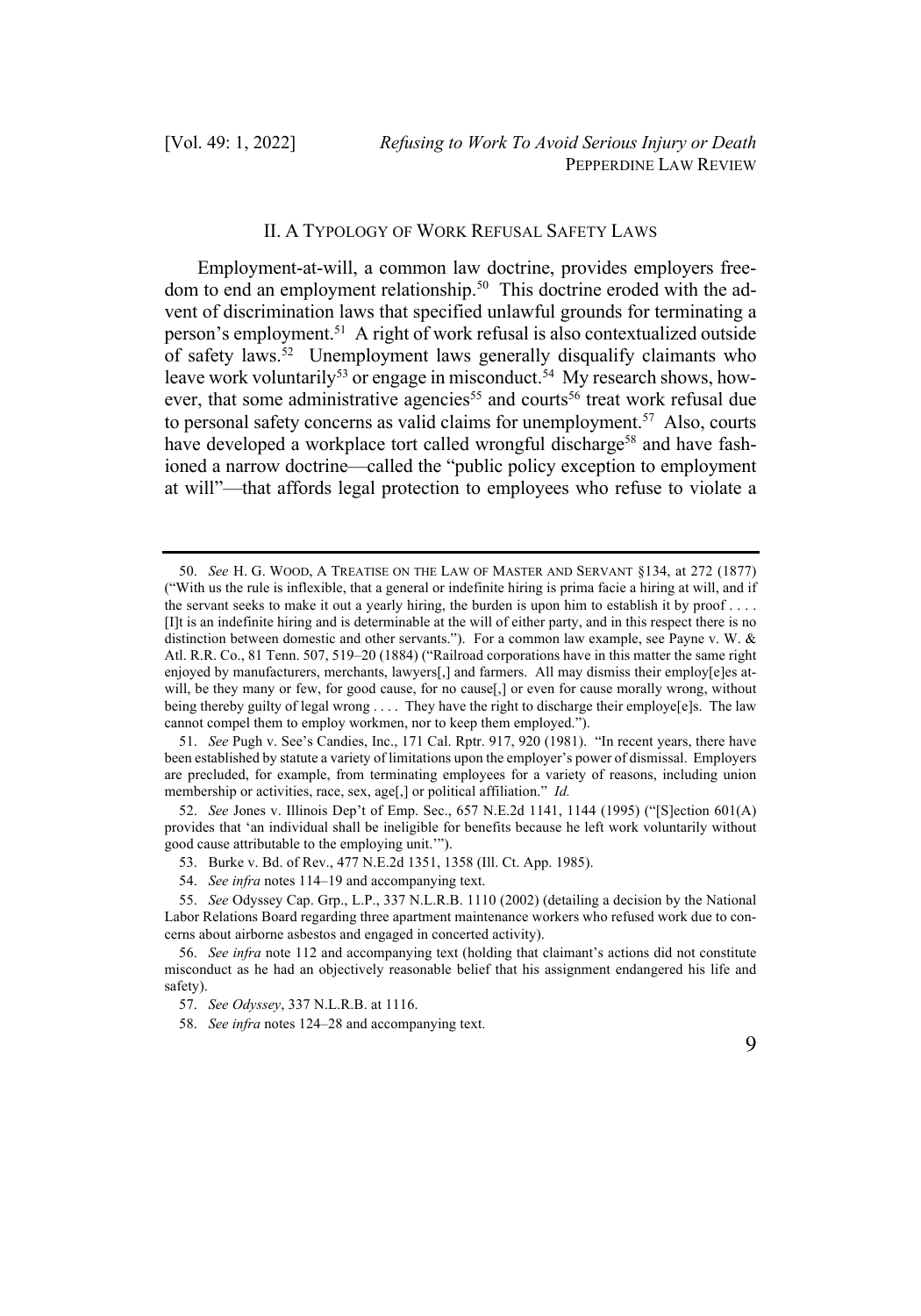law,<sup>59</sup> or who report a violation of a law.<sup>60</sup> I show how these cases arise in certain work refusal situations.<sup>61</sup> For the discussion in Section II.A, Chart A explicates the main features of federal and state work refusal statutes.<sup>62</sup>

| Chart A: Typology of Work Refusal Laws |                                  |                                                      |
|----------------------------------------|----------------------------------|------------------------------------------------------|
|                                        | <b>Statute</b>                   | Common Law                                           |
| Federal                                | 1. General Regulation            | 3. Judicial Review of La-<br>bor Arbitration Rulings |
|                                        | • Occupational Safety and        |                                                      |
|                                        | Health Act, 29 C.F.R.            | • Steelworkers Trilogy                               |
|                                        | 1977.12(b)(2) (2020) (private    | (United Steelworkers of                              |
|                                        | and public sector)               | American v. Warrior &                                |
|                                        | • National Labor Relations Act,  | Gulf Navigation Co., 363                             |
|                                        | as amended by the Labor Man-     | U.S. 574 (1960); United                              |
|                                        | agement Relations Act, June      | Steelworkers of America                              |
|                                        | 23, 1947, ch.120, 61 Stat. 156,  | v. American Manufactur-                              |
|                                        | codified at 29 U.S.C. §143 (pri- | ing Co., 363 U.S. 564                                |
|                                        | vate sector)                     | (1960); and United Steel-                            |
|                                        | • The Families First Coronavirus | workers of America. v.                               |
|                                        | Response Act, Pub. L. No. 116-   | Enterprise Wheel & Car                               |
|                                        | $127$ (2020), including the      | Corp., 363 U.S. 593                                  |
|                                        | Emergency Paid Sick Leave Act,   | (1960)                                               |
|                                        | 29 C.F.R. § 826.20 (2020)        |                                                      |
|                                        | <b>Industry Regulation</b>       |                                                      |
|                                        | • The Federal Mine Safety and    |                                                      |
|                                        | Health Act of 1977, Pub. L. No.  |                                                      |
|                                        | 95-164 (1977)                    |                                                      |
|                                        | • Federal Railroad Safety Act,   |                                                      |
|                                        | 49 U.S.C. §20109 (1994)          |                                                      |
|                                        | • Protection of Seamen Against   |                                                      |

<sup>59.</sup> Borden v. Amoco Coastwise Trading Co., 985 F. Supp. 692 (S.D. Tex. 1997).

<sup>60.</sup> Dicomes v. State, 782 P.2d 1002, 1007 (Wash. 1989).

<sup>61.</sup> *See infra* Section III.B.5 and accompanying text.

<sup>62.</sup> *See infra* Section II.A.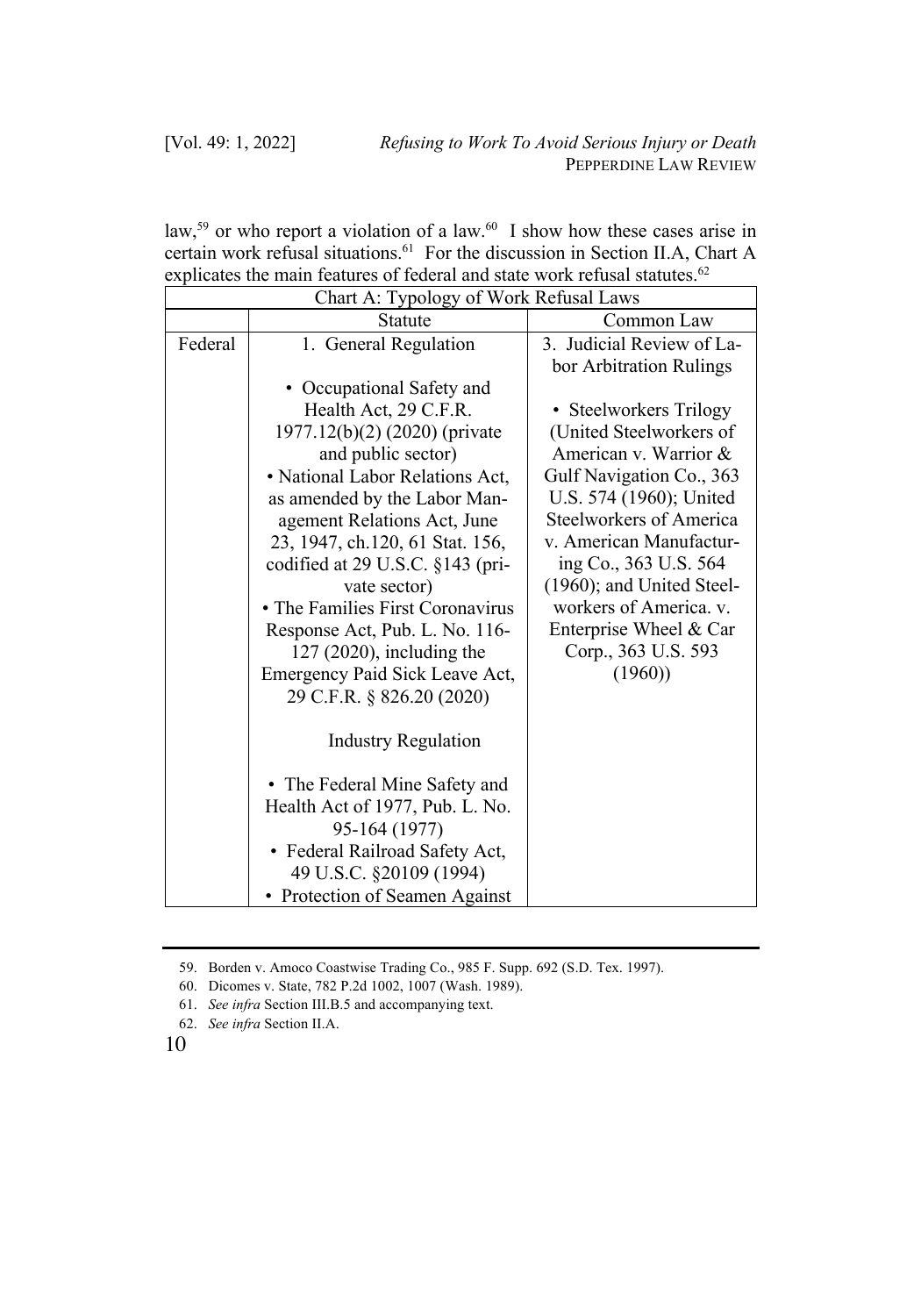|       | Discrimination, 46 U.S.C.<br>\$2114(a)(1)(B)<br>• Surface and Transportation As-<br>sistance Act of 1982, Pub. L. 97-<br>424, 96 Stat. 2097 |                                                                          |
|-------|---------------------------------------------------------------------------------------------------------------------------------------------|--------------------------------------------------------------------------|
| State | 2. General Regulation<br>• Michigan Occupational Health<br>and Safety Act, M.C.L.                                                           | 4. Unjust Dismis-<br>sal/Wrongful Discharge<br>• Tort (Public Policy Ex- |
|       | $§$ 408.1001 (1975)<br>• CAL. LAB. CODE $\S$ 6311 (West<br>1973)<br>• WASH. ADMIN. CODE $\S$ 296-<br>360-150 (1980)                         | ception to Employment-at-<br>Will)                                       |
|       | • State Unemployment Insurance<br>(disqualification standards)                                                                              |                                                                          |

# *A. Federal Work Refusal Laws*

#### 1. Statutes

*National Labor Relations Act (NLRA), as Amended by the Labor Management Relations Act (LMRA).* In 1947, Congress amended the National Labor Relations Act by passing the Labor Management Relations Act, also called the Taft–Hartley Act. $63$  While the statute enacted limits on strikes,  $64$  it carved out an exception in Section 502 for an employee's refusal to work under dangerous conditions.<sup>65</sup> The law states:

> Nothing in this chapter shall be construed to require an individual employee to render labor or service without his

<sup>63.</sup> National Labor Relations Act, *amended by* Labor Management Relations (Taft–Hartley) Act, ch. 120, 61 Stat. 136 (codified as amended in scattered sections of 29 U.S.C.); *see supra* Chart A, Cell 1.

<sup>64.</sup> 29 U.S.C. § 158(d)(4) (prohibiting strikes unless notice of intent to strike occurs and time limits are met).

<sup>65.</sup> *Id.*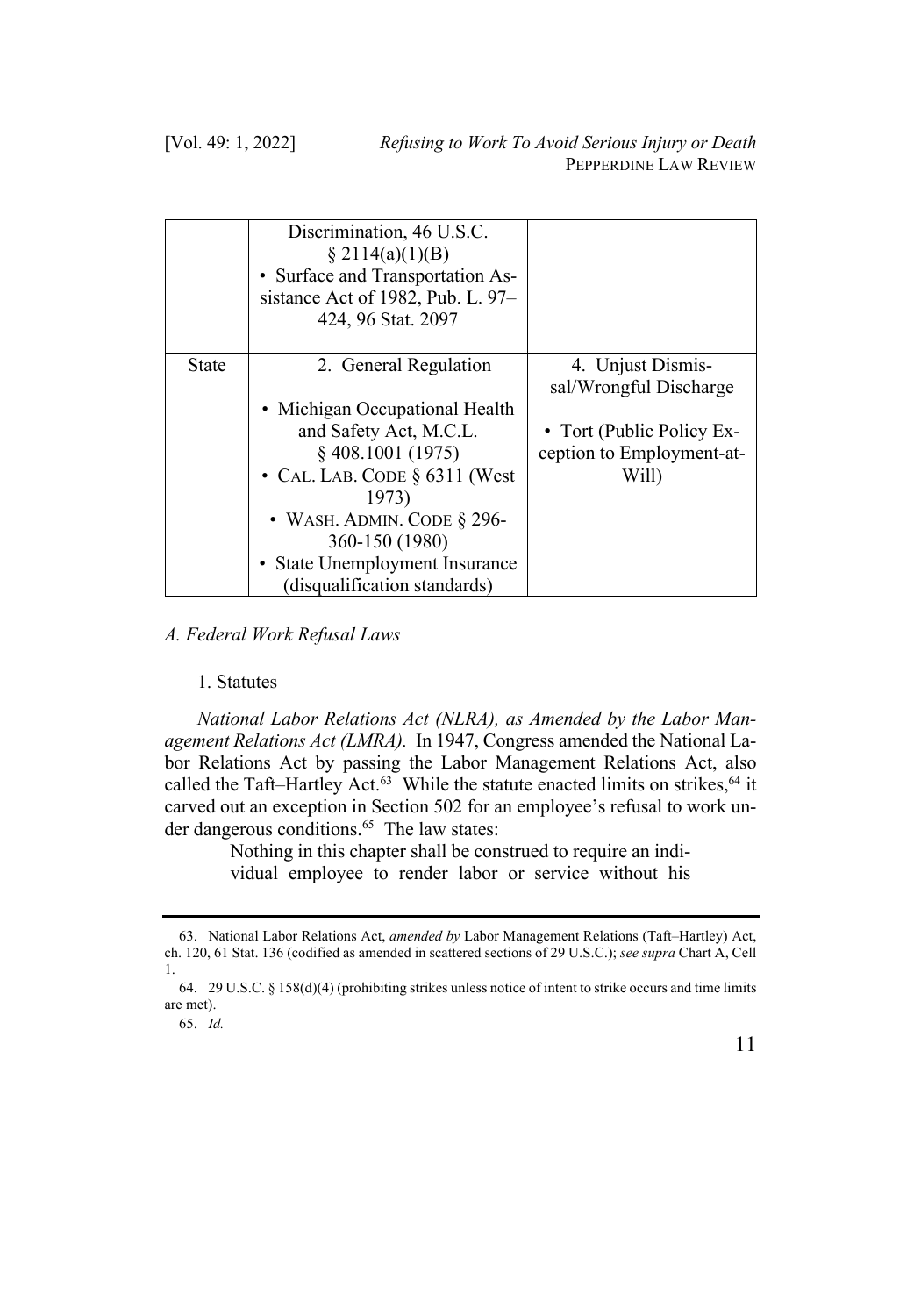consent . . . nor shall the quitting of labor by an employee or employees in good faith because of abnormally dangerous conditions for work at the place of employment of such employee or employees be deemed a strike under this chapter.<sup>66</sup>

In vague terms, Section 502 regulates work refusal by employees who are subject to abnormally dangerous conditions.<sup>67</sup> Nonetheless, the scope of this privilege is unclear because "abnormally dangerous conditions" and "quitting ... in good faith" are ambiguous.<sup>68</sup> Federal courts have done little to clarify these terms.69 In *Gateway Coal Co. v. United Mine Workers of America*, the Supreme Court stated in dictum that a Section 502 work stoppage is protected only when a union presents "ascertainable, objective evidence . . . that an abnormally dangerous condition for work exists."70 Cases arise infrequently under Section 502.71

*Occupational Safety and Health Act.* Congress passed the Occupational Safety and Health (OSH) Act of 1970 "to assure so far as possible every working man and woman in the [n]ation safe and healthful working conditions."72 The Act encourages employers and employees to reduce workplace hazards and provides procedures for reporting occupational safety and health concerns to OSHA.73 The purpose of the OSH Act is to prevent and abate hazards in

70. *See, e.g.*, Gateway Coal Co. v. United Mine Workers of Am., 414 U.S. 368, 386–87 (1974). The Court was confronted with the issue of whether there is federal jurisdiction to enjoin a safety strike and compel arbitration of a union's complaint about abnormally dangerous working conditions. *Id.* Although the Court ruled that the dispute was arbitrable under the labor agreement, it stated in dictum its view that a Section 502 work stoppage is protected only when a union presents "ascertainable, objective evidence . . . that an abnormally dangerous condition for work exists." *Id.* at 387.

71. *See, e.g.*, Airborne Freight Corp. v. Int'l Bhd. of Teamsters Loc. 705, 216 F. Supp. 2d 712, 713–16 (N.D. Ill. 2002) (involving union-represented employees who engaged in a safety strike that lasted several hours over a supervisor who displayed racist attitudes and battered a worker, as well as the employer's denial of water to workers during a hot day); Odyssey Cap. Grp., L.P., 337 N.L.R.B. 1110, 1114–17 (2002) (concerning three apartment maintenance workers who refused work due to concerns about airborne asbestos and engaged in concerted activity).

<sup>66.</sup> *Id.*

<sup>67.</sup> *Id.*

<sup>68.</sup> *Id.* 

<sup>69.</sup> *See infra* Part V.

<sup>72.</sup> 29 U.S.C. § 651(b).

<sup>73.</sup> 29 U.S.C. § 651(b)(1), (10).

<sup>12</sup>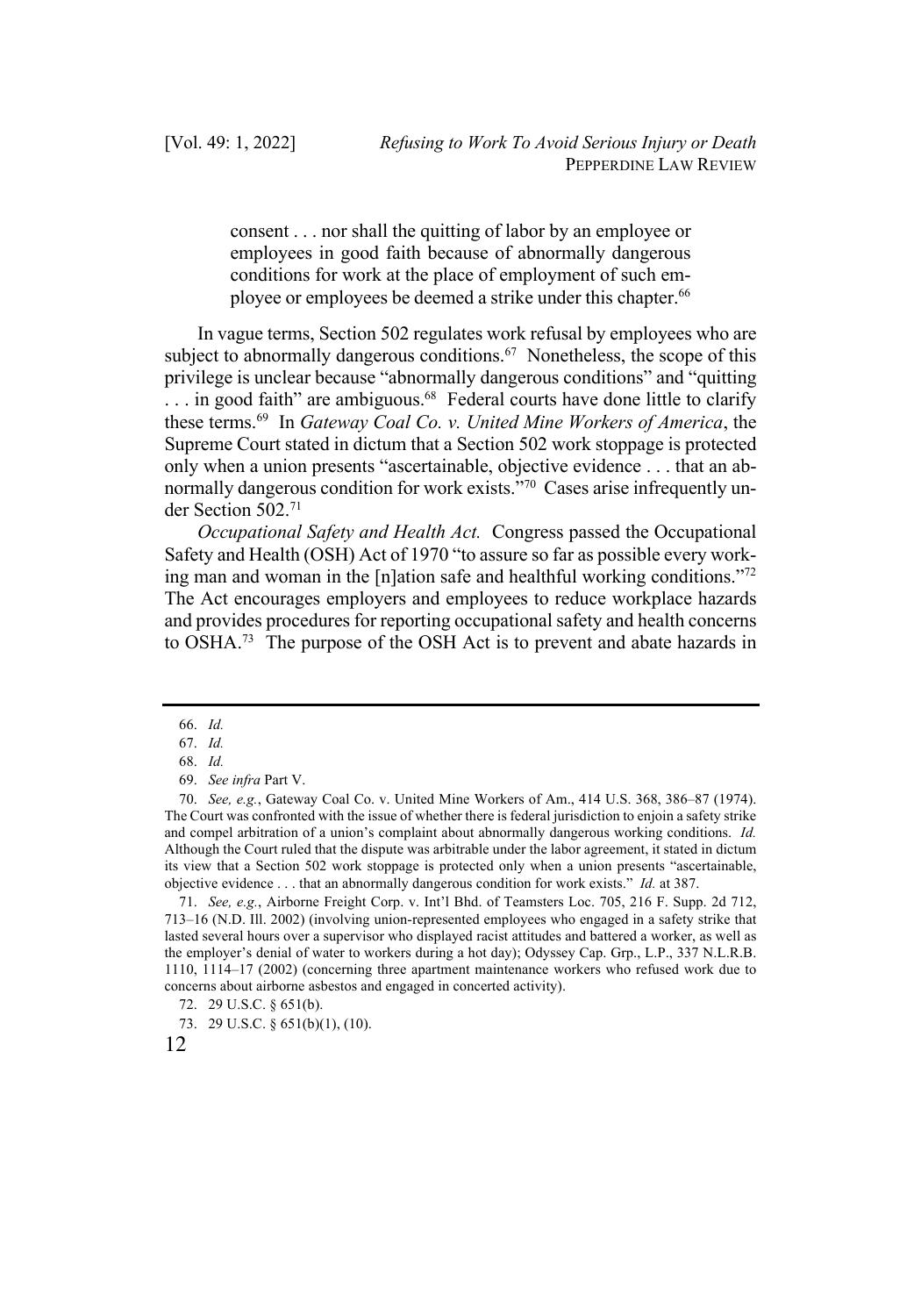the workplace.74 Thus, the law provides a broad scope of worker safety rights. 75

The OSH Act prohibits employers from retaliating or otherwise discriminating against employees for exercising safety rights, including reporting or testifying in connection to their complaint.<sup>76</sup> More specifically, the law provides to employees a sequence of procedures when they confront imminently dangerous work conditions: a right to request an OSHA inspection, $^{77}$  to assist in this inspection,<sup>78</sup> to participate in a judicial proceeding,<sup>79</sup> and to bring an action to compel the Secretary of Labor to enforce the OSH Act.<sup>80</sup> In 1973, the Secretary of Labor promulgated a work refusal rule that added to this sequence of employee reporting of potentially deadly working conditions.<sup>81</sup> In the event that employee reporting was futile, thisrule stated narrow conditions for an employee to refuse an assigned task because of a reasonable apprehension of death or serious injury.<sup>82</sup> The Supreme Court upheld the rule as a valid

*Id.* at § 1977.12(b)(2).

<sup>74.</sup> *See* Reich v. Hoy Shoe Co., 32 F.3d 361, 368 (8th Cir. 1994).

<sup>75.</sup> *See* 29 C.F.R. § 1977.12 (2020) (discussing conduct explicitly and implicitly protected under the OSH Act); 29 C.F.R. § 1904.36 (2020) (prohibiting retaliation for reporting workplace injury).

<sup>76.</sup> *See* 29 U.S.C.A § 660(c) (prohibiting discrimination against an employee for exercising rights under OSH Act).

<sup>77.</sup> 29 U.S.C. § 657(f)(1).

<sup>78.</sup> 29 U.S.C. § 657(a)(2), (e), (f)(2).

<sup>79.</sup> 29 U.S.C. § 660(c)(1).

<sup>80.</sup> 29 U.S.C. § 662(d).

<sup>81.</sup> 29 C.F.R. § 1977.12 (2020).

<sup>82.</sup> The rule is stated in 29 C.F.R. § 1977.12(b)(2):

However, occasions might arise when an employee is confronted with a choice between not performing assigned tasks or subjecting himself to serious injury or death arising from a hazardous condition at the workplace. If the employee, with no reasonable alternative, refuses in good faith to expose himself to the dangerous condition, he would be protected against subsequent discrimination. The condition causing the employee's apprehension of death or injury must be of such a nature that a reasonable person, under the circumstances then confronting the employee, would conclude that there is a real danger of death or serious injury and that there is insufficient time, due to the urgency of the situation, to eliminate the danger through resort to regular statutory enforcement channels. In addition, in such circumstances, the employee, where possible, must also have sought from his employer, and been unable to obtain, a correction of the dangerous condition.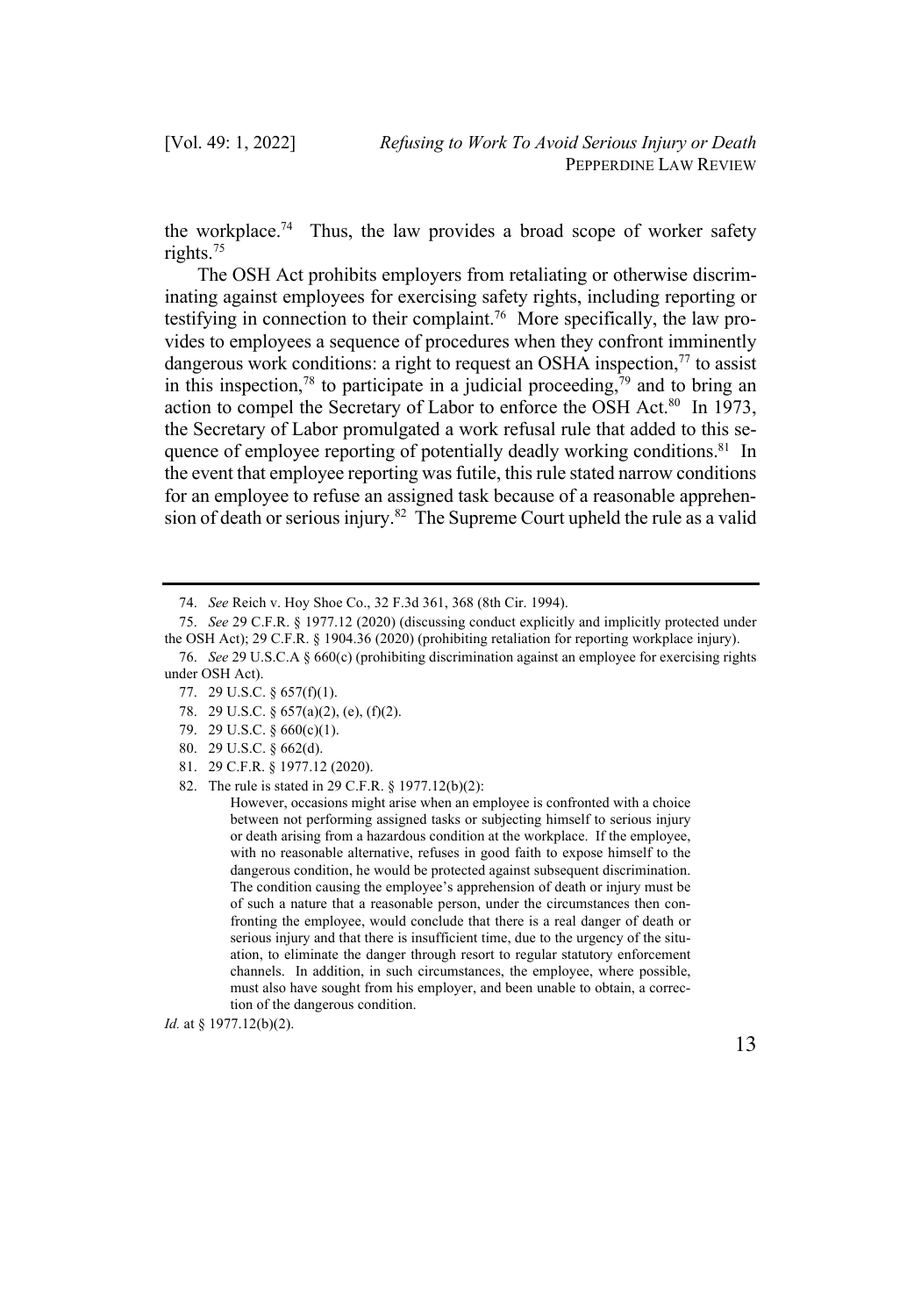exercise of authority under the OSH Act.<sup>83</sup>

*The Federal Mine Safety and Health Act of 1977.* A massive explosion killed seventy-eight West Virginia coal miners in 1968<sup>84</sup> This led to passage of the Federal Coal Mine Health and Safety Act (CMHSA or Coal Act).<sup>85</sup> The CMHSA contained a nondiscrimination provision for miners who refused work once they notified their supervisor of a dangerous working condition.<sup>86</sup> In 1977, Congress amended the CMHSA and titled it the Federal Mine Safety and Health Amendments Act of 1977 (FMSHA or Mine Act).<sup>87</sup>

This law's main purpose is to protect coal miners.<sup>88</sup> The Mine Safety and Health Administration (MSHA), an agency within the Department of Labor, enforces the law.89 The Mine Act affords protection to miners who refuse to

<sup>83.</sup> Whirlpool Corp. v. Marshall, 445 U.S. 1, 3–4, 22 (1980) ("[A]mong the rights that the Act so protects is the right of an employee to choose not to perform his assigned task because of a reasonable apprehension of death or serious injury coupled with a reasonable belief that no less drastic alternative is available."); Donovan v. Com. Sewing, Inc., 562 F. Supp. 548, 553 (D. Conn. 1982) (involving an employee who experienced headaches and nausea when exposed to a type of glue used by the employer for a project and, after asking about the glue's contents, left work early and was then wrongfully discharged).

<sup>84.</sup> S. REP. NO. 91-411, at 6 (1969), *reprinted in* S. COMM. ON LABOR & PUBLIC WELFARE, 91ST CONG., LEGISLATIVE HISTORY OF THE FEDERAL COAL MINE HEALTH AND SAFETY ACT OF 1969, at 132 (1978).

<sup>85.</sup> The Federal Coal Mine Health and Safety Act of 1969, Pub. L. No. 91-173, 83 Stat. 742 (codified at 30 U.S.C. §§ 801-960 (1970), *as amended* (Supp. V, 1975)). See also Section 105(c)(1) of the Federal Coal Mine Health and Safety Act, 30 U.S.C. § 815(c)(1).

<sup>86.</sup> The Federal Coal Mine Health and Safety Act of 1969, Pub. L. No. 91-173, 83 Stat. 742 (codified at 30 U.S.C. §§ 801-960 (1970), *as amended* (Supp. V, 1975)). Section 110(b) of the 1969 Federal Coal Mine Health and Safety Act included a nondiscrimination provision for miners when notifying the Secretary or his authorized representative of any alleged violation or danger. *Id.* At least two appellate court opinions viewed this language as protecting miners from discharge if they notified their supervisor of an unsafe condition and refused to work. *See* Phillips v. Interior Bd. of Mine Operations Appeals, 500 F.2d 772, 779 (D.C. Cir. 1974); Munsey v. Morton, 507 F.2d 1202, 1205 (D.C. Cir. 1974).

<sup>87.</sup> Federal Mine Safety and Health Act of 1977 (Mine Act), Pub. L. No. 95–164, 91 Stat. 1290.

<sup>88.</sup> S. REP. NO. 95-181, (1977), *as reprinted in* 1977 U.S.C.C.A.N. 3401, 3417.

Under this legislation, operators would have the duty to furnish miners places of employment which are free from recognized hazards that are causing or likely to cause death or harm to miners . . . . The purpose is to require the elimination of recognized hazards that are not specifically covered by a standard.

*Id.*

<sup>89.</sup> Mine Safety and Health Administration, 29 U.S.C. § 557(a).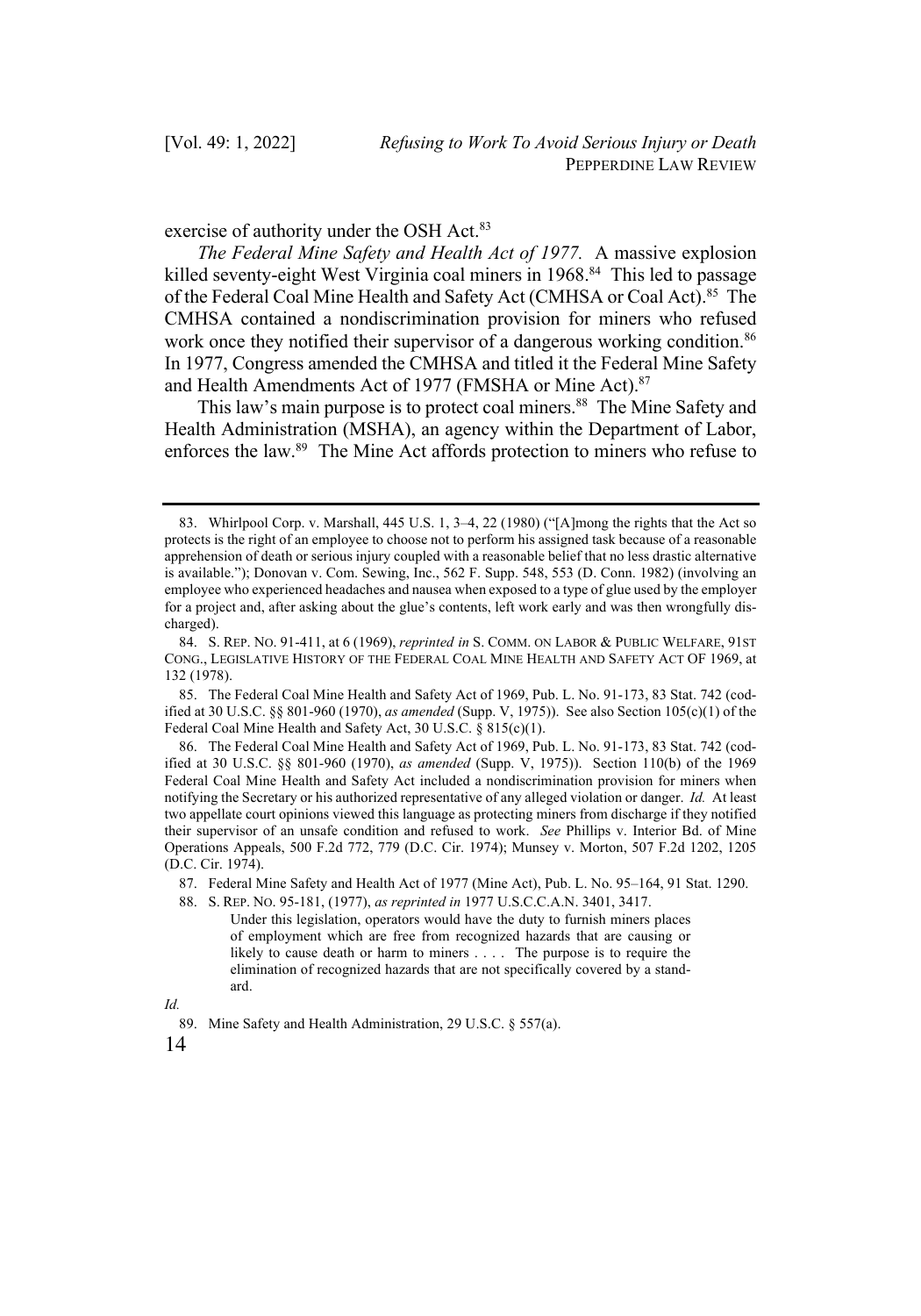work because of hazardous conditions.<sup>90</sup> Its legislative history reflected an understanding that the right to refuse unsafe work was "essential," and therefore the law provided "[t]he right to refuse work under conditions that a miner believes in good faith to threaten his health and safety."91

*The Surface Transportation Assistance Act of 1982.* The Surface Transportation Assistance Act (STAA) was enacted in 1982 as part of a comprehensive infrastructure funding law.<sup>92</sup> The law contained legal protections against retaliation and discrimination for employees in trucking and related occupations when the employee has a good faith belief that working conditions present "reasonable apprehension of serious injury to the employee or

MR. CHURCH. I wonder if the distinguished chairman would be good enough to clarify a point concerning section 10[5](c), the discrimination clause. It is my impression that the purpose of this section is to [e]nsure that miners will play an active role in the enforcement of the act by protecting them against any possible discrimination which they might suffer as a result of their actions to afford themselves . . . the protection of the act.

It seems to me that this goal cannot be achieved unless miners faced with conditions that they believe threaten their safety or health have the right to refuse to work without fear of reprisal. Does the committee contemplate that such a right would be afforded under this section?

MR. WILLIAMS. The committee intends that miners not be faced with the Hobson's choice of deciding between their safety and health or their jobs. The right to refuse work under conditions that a miner believes in good faith to threaten his health and safety is essential if this act is to achieve its goal of a safe and healthful workplace for all miners.

MR. JAVITS. I think the chairman has succinctly presented the thinking of the committee on this matter. Without such a right, workers acting in good faith would not be able to afford themselves their rights under the full protection of the act as responsible human beings.

*Id.* at 1088–89; *see also* Miller v. FMSHRC, 687 F.2d 194, 195 (7th Cir.1982) ("[S]o clear a statement in the principal committee report is powerful evidence of legislative purpose.").

92. . *See* Surface Transportation Assistance Act of 1982, Pub. L. No. 97-424, 96 Stat. 2097; *see also*  U.S. GOV'T ACCOUNTABILITY OFF., GAO-84-2, THE SURFACE TRANSPORTATION ASSISTANCE ACT OF 1982: COMPARATIVE ECONOMIC EFFECTS ON THE TRUCKING INDUSTRY i (1984), https://www.gao.gov/assets/150/141354.pdf (containing a succinct explanation of the STAA).

<sup>90.</sup> *See id.*

<sup>91.</sup> 123 CONG. REC. 20,043 (1977). *See generally* S. REP. NO. 95–181, at 35–36 (1977), *reprinted in* S. SUBCOMM. ON LABOR OF THE COMM. ON HUMAN RESOURCES, 95TH CONG., LEGISLATIVE HISTORY OF THE FEDERAL MINE SAFETY AND HEALTH ACT OF 1977, at 623–24 (1978). The record states: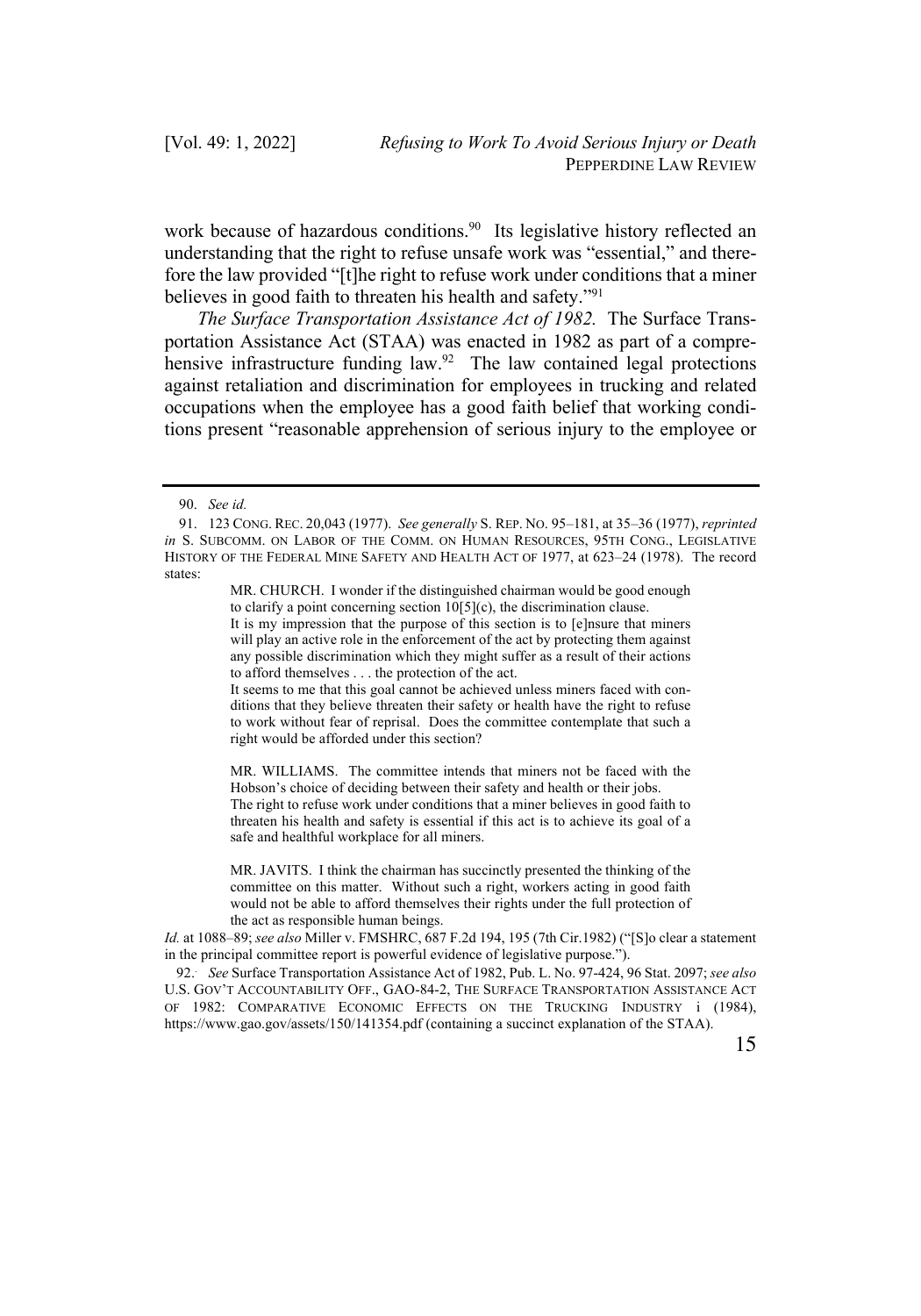the public because of the vehicle's hazardous safety or security condition."93

*Federal Railroad Safety Act.* Congress enacted the Federal Railroad Safety Act (FRSA) "to promote safety in every area of railroad operations and reduce railroad-related accidents and incidents."94 The law prohibits railroads from discriminating against employees for engaging in safety-related activities.<sup>95</sup> The law applies to employees who have a good faith belief that work presents conditions of imminent death or serious injury.<sup>96</sup>

*Families First Coronavirus Response Act.* The Families First Coronavirus Response Act (FFCRA) was enacted shortly after the COVID-19 pandemic emerged in the United States. <sup>97</sup> It contained the Emergency Paid Sick Leave Act (EPSLA), a law that has been invoked in situations where an employee delayed work or refused work due to personal health concerns related to the virus.<sup>98</sup> The EPSLA provided paid leave for a variety of personal and family reasons, including provisions that pertained specifically to the health of the employee:

> (1) An Employer shall provide to each of its Employees Paid Sick Leave to the extent that Employee is unable to work due to any of the following reasons: (i) [t]he Employee is subject to a [f]ederal, [s]tate, or local quarantine or isolation order related to COVID-19; (ii) [t]he Employee has been advised by a [healthcare] provider to self-quarantine due to concerns

<sup>93.</sup> 49 U.S.C. § 31105(a)(1)(B)(ii). In *Brock v. Roadway Express, Inc*., the Supreme Court observed that Section 405 of the STAA "protects employees in the commercial motor transportation industry from being discharged in retaliation for refusing to operate a motor vehicle that does not comply with applicable state and federal safety regulations or for filing complaints alleging such noncompliance." Brock v. Roadway Express, Inc., 481 U.S. 252, 255 (1987).

<sup>94.</sup> 49 U.S.C. § 20101.

<sup>95.</sup> 49 U.S.C. § 20109(a).

<sup>96.</sup> 49 U.S.C. § 20109(b)(1)(B). A railroad carrier may not "discharge, demote, suspend, reprimand, or in any other way discriminate against an employee for . . . refusing to work when confronted by a hazardous safety or security condition related to the performance of the employee's duties" if certain prerequisite conditions exist. *Id.* Work refusal is only protected when an employee has a good faith belief that "the hazardous condition presents an imminent danger of death or serious injury," "the urgency of the situation does not allow sufficient time to eliminate the danger without such refusal," and the employee has notified the railroad of the hazard. 49 U.S.C. § 20109(b)(2).

<sup>97.</sup> *See* Families First Coronavirus Response Act, PUB. L. NO. 116-127 (2020).

<sup>98.</sup> 29 C.F.R. § 826.20(a)(1) (2020) (listing situations where an employee can get paid sick leave) (expired 2020).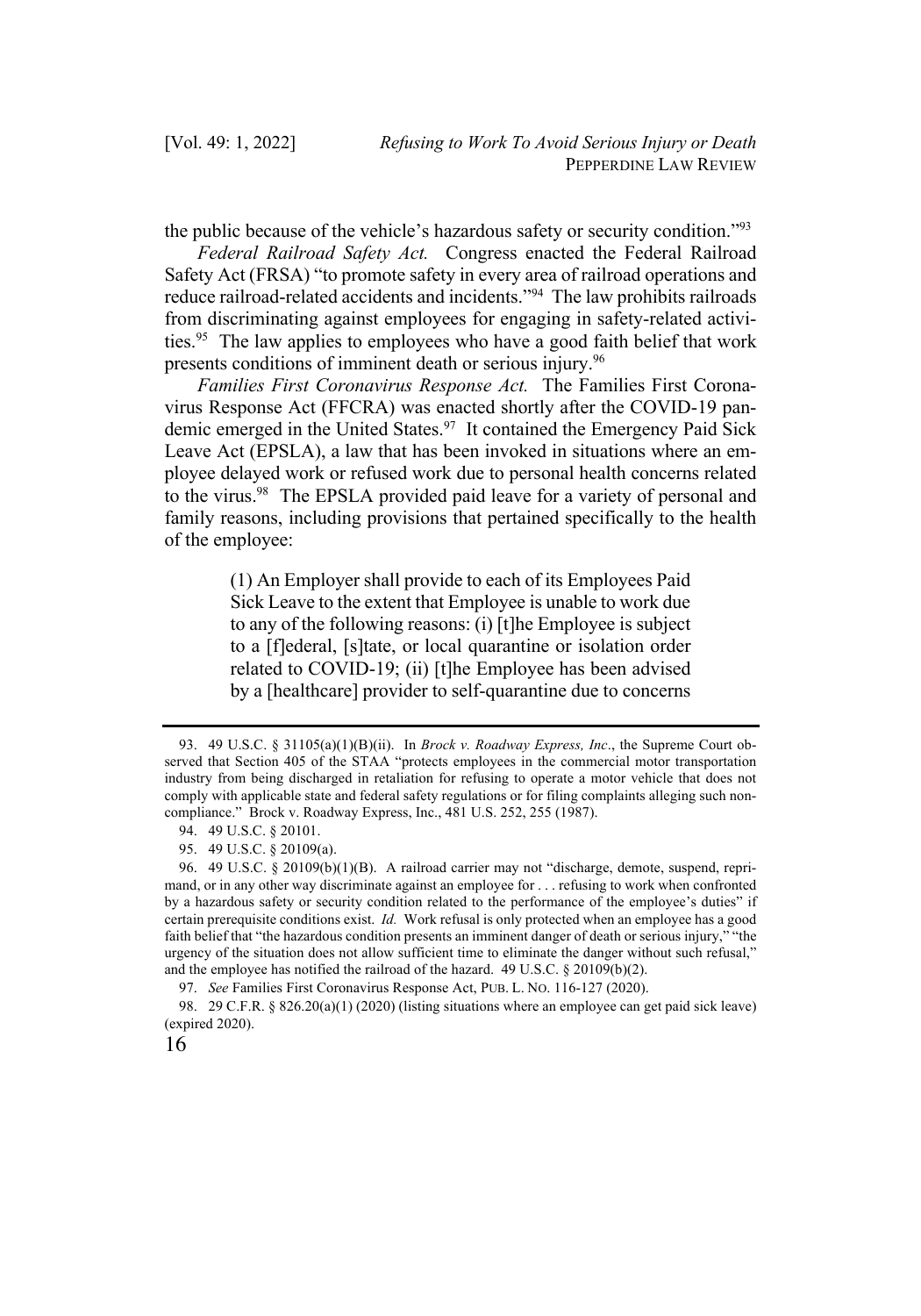related to COVID-19; (iii) [t]he Employee is experiencing symptoms of COVID-19 and seeking medical diagnosis from a [healthcare] provider; . . . or (vi) [t]he Employee has a substantially similar condition as specified by the Secretary of Health and Human Services, in consultation with the Secretary of the Treasury and the Secretary of Labor.<sup>99</sup>

Under the EPSLA, a qualifying full-time employee was entitled to a maximum of eighty hours of paid sick leave.<sup>100</sup> The emergency law also prohibited an employer "from discharging, disciplining, or discriminating against" an individual who took paid sick leave. $101$  Notably, however, the law expired on December 31, 2020.102

#### 2. Common Law

When union-represented employees refuse to work, employers may see this as an unauthorized work stoppage.<sup>103</sup> Traditionally, collective bargaining agreements (CBAs) have included union assurances that they will not strike in exchange for access to arbitration.<sup>104</sup> As a result of Supreme Court precedent, a federal common law has evolved in interpreting labor agreements.<sup>105</sup>

104. *See* ARCHIBALD COX, DEREK CURTIS BOK, ROBERT A. GORMAN & MATTHEW W. FINKIN, LABOR LAW: CASES AND MATERIALS 717 (13th ed. 2001) (reporting that arbitration provisions reflecting this bargained exchange appear in about ninety-six percent of all labor agreements). Reflecting on Section 301 of the LMRA, Justice Douglas remarked in *Textile Workers Union of America v. Lincoln Mills of Alabama*, "Plainly the agreement to arbitrate grievance disputes is the quid pro quo for an agreement not to strike." 353 U.S. 448, 455 (1957).

105. *See* United Steelworkers of Am. v. Am. Mfg. Co., 363 U.S. 564, 567 (1960) ("In our role of developing a meaningful body of law to govern the interpretation and enforcement of collective bargaining agreements, we think special heed should be given to the context in which collective bargaining agreements are negotiated and the purpose which they are intended to serve.").

<sup>99.</sup> 29 C.F.R. § 826.20(a)(1) (2020).

<sup>100.</sup> 29 C.F.R. § 826.21(a)(1) (2020).

<sup>101.</sup> 29 C.F.R. § 826.150(a) (2020) (including Prohibited Acts and Enforcement under the EPSLA).

<sup>102.</sup> *Families First Coronavirus Response Act: Questions and Answers*, U.S. DEP'T OF LAB., https://www.dol.gov/agencies/whd/pandemic/ffcra-questions (last visited Oct. 25, 2021) ("The requirement that employers provide paid sick leave and expanded family and medical leave under the Families First Coronavirus Response Act (FFCRA) expired on Dec. 31, 2020.").

<sup>103.</sup> *See, e.g.*, Gateway Coal Co. v. United Mine Workers of Am., 414 U.S. 368, 372 (1974) (involving a coal company that viewed miners' refusal to work until air flow returned to normal as an unauthorized strike under the collective bargaining agreement).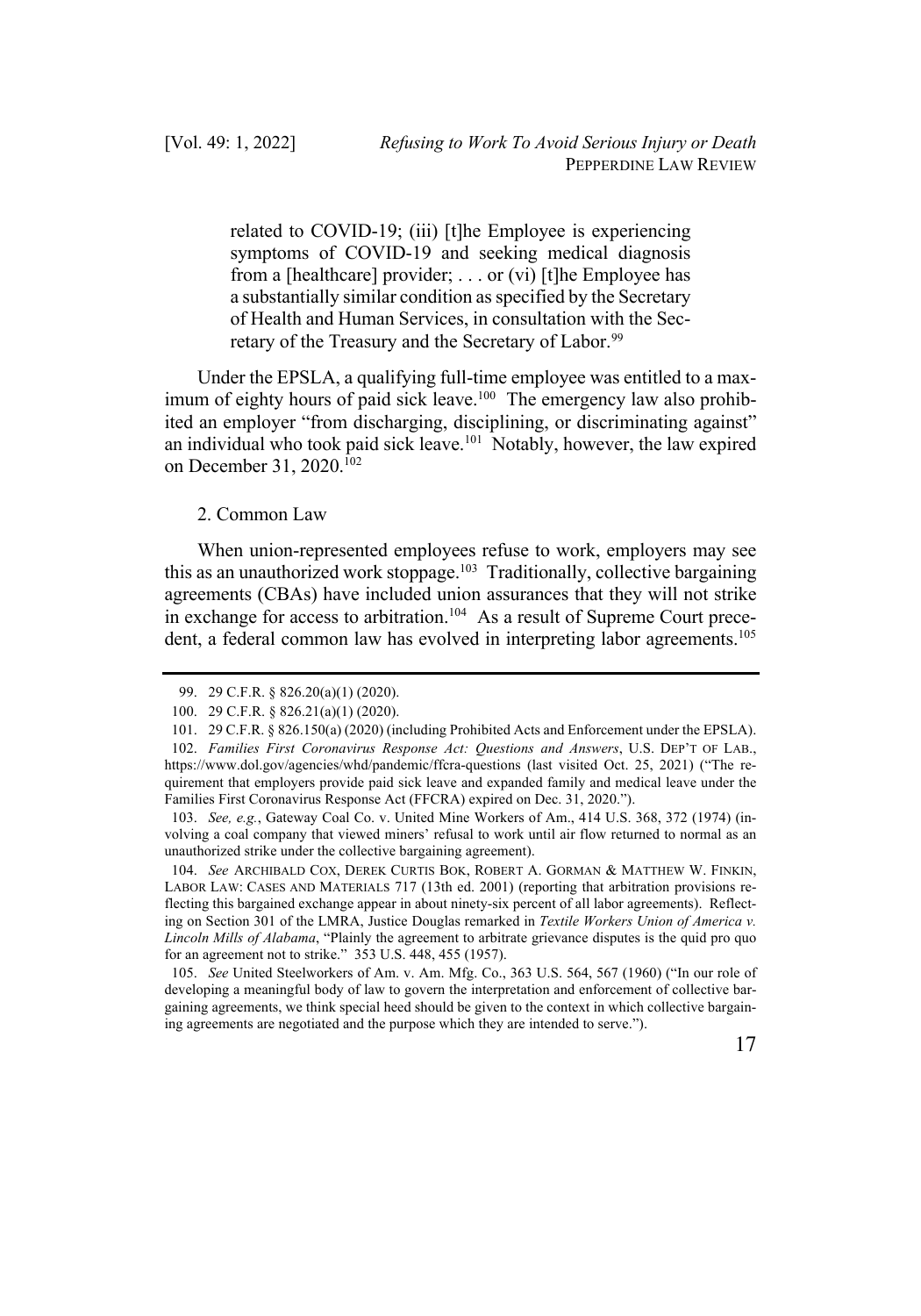This body of precedent includes the *Steelworkers Trilogy*, <sup>106</sup> a series of rulings that announced principles of judicial deference to the arbitration process as well as the awards rendered by labor arbitrators.<sup>107</sup> As Chart A, Cell 3 shows, some work refusal cases arise under this body of federal common law.

# *B. State Work Refusal Laws*

## 1. Statutes

In Chart A, state safety statutes are summarized in Cell 2, while the primary common law element in work refusal cases is shown in Cell 4. The following discussion provides elaboration.

*State Work Safety Statutes.* Some states have work safety laws that are patterned after federal laws.<sup>108</sup> These laws cover mine safety,<sup>109</sup> public sector employee safety,<sup>110</sup> specific workplace hazards,<sup>111</sup> as well as more general supplements to federal OSHA regulations.<sup>112</sup> State laws protect certain forms

<sup>106.</sup> *See* United Steelworkers of Am. v. Warrior & Gulf Navigation Co., 363 U.S. 574, 581 (1960); United Steelworkers of Am. v. Am. Mfg. Co., 363 U.S. 564, 567 (1960); United Steelworkers of Am. v. Enter. Wheel & Car Corp., 363 U.S. 593, 598 (1960).

<sup>107.</sup> *See Enter. Wheel*, 363 U.S. at 596 ("The refusal of courts to review the merits of an arbitration award is the proper approach to arbitration under collective bargaining agreements. The federal policy of settling labor disputes by arbitration would be undermined if courts had the final say on the merits of the awards.").

<sup>108.</sup> *See Cal/OSHA*, CAL. DEP'T OF INDUS. REL., https://www.dir.ca.gov/dosh/ (last visited Oct. 10, 2021) (providing an example of California's work safety laws, which are patterned after federal laws).

<sup>109.</sup> *See, e.g.*, Coal Mining Act, 225 ILL. COMP. STAT. 705 (2009); Mining Safety Standards, 805 KY. ADMIN. REGS. 3 (2021); 52 PA. CONS. STAT. § 69.207(a) (1991); Coal Mine Safety Act, VA. CODE ANN. § 45.1-161.7 (repealed 2021); Miners' Health, Safety and Training, W. VA. CODE § 22A (1994).

<sup>110.</sup> *See, e.g*., Safety and Health Standards for Public Employees, N.Y. LAB. LAW § 27-a (Consol. 2021).

<sup>111.</sup> *See, e.g*., Puffer's Hardware, Inc. v. Donovan, 742 F.2d 12, 14–15 (1st Cir. 1984) (discussing a Massachusetts statute regulating elevator doors to increase safety); *see also* Env't Encapsulating Corp. v. City of New York, 666 F. Supp. 535, 537 (S.D.N.Y. 1987) (reviewing City of New York's asbestos handling regulations), *rev'd in part*, 855 F.2d 48 (2d Cir. 1988); Associated Builders v. Miami-Dade County, 534 F.3d 1321, 1321–22 (11th Cir. 2010) (reviewing a Florida ordinance that mandated wind load standards).

<sup>18</sup> 112. *See, e.g.*, Division of Occupational Safety and Health, CONN. GEN. STAT. ANN. § 31-368 (West 2017); Michigan Occupational Health and Safety Act, MICH. COMP. LAWS § 408.1001–.1085(a) (1974); Oregon Safe Employment Act, OR. REV. STAT. § 654.001–.295, .412–.423, .750–.780, .991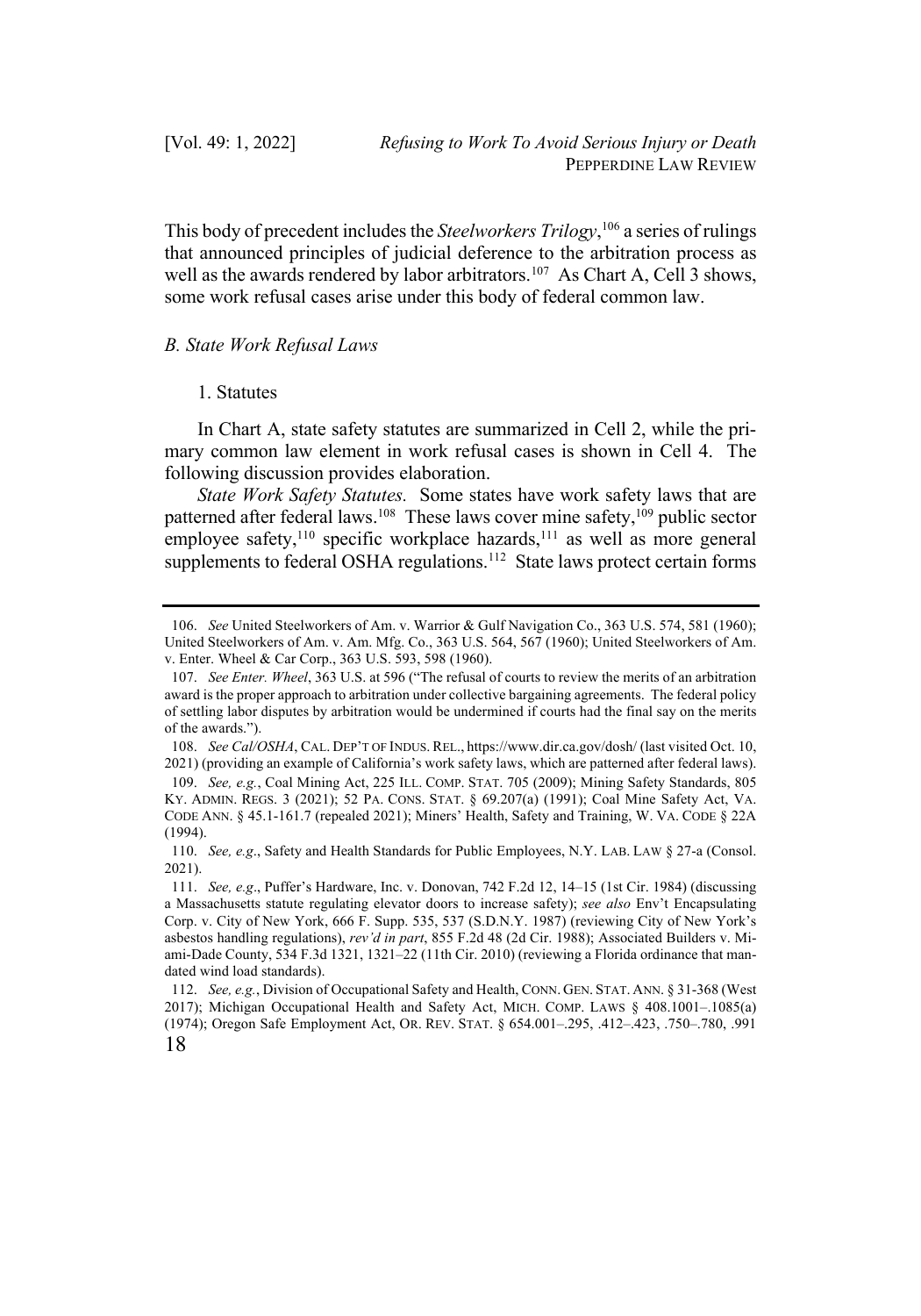of work refusal due to safety concerns.113

*Unemployment Statutes.* State unemployment insurance programs are funded through coordination with federal policies.<sup>114</sup> Their purpose is "reducing the hardship of unemployment."115 Claims are generally allowed for "persons who become unemployed through no fault of their own."<sup>116</sup> However, when unemployment results from a person's misconduct, a state has grounds to deny a claim for benefit.<sup>117</sup> Some states limit these grounds for disqualification to "wrongful intent or evil design,"118 while others broaden misconduct standards to include employee dishonesty.<sup>119</sup>

These standards for voluntary quitting and misconduct create ambiguity

<sup>(1973).</sup> 

<sup>113.</sup> *See, e.g.*, Mangini v. Penske Logistics, No. 11-0270 (NLH/KMW), 2012 WL 4609890, at \*4 (D.N.J. Sept. 28, 2012) (discussing the allowance of work refusal for safety reasons under New Jersey Conscientious Employee Protection Act); Lee v. Ardagh Glass, Inc., No. 14-cv-0759, 2015 WL 251858, at \*5 (E.D. Cal. Jan. 20, 2015) (hearing an argument that an employer violated the California Labor Code by terminating an employee for refusing to work when he felt unsafe); Hartnett v. New York City Transit Auth., 657 N.E.2d 773, 773 (N.Y. 1995); Davis v. Kitt Energy Corp., 365 S.E.2d 82, 86 (W. Va. 1987).

<sup>114.</sup> Jenkins v. Bowling, 691 F.2d 1225, 1228 (7th Cir. 1982) offers a succinct summary of the federal–state relationship in unemployment insurance:

Though administered at the state level in accordance with criteria for eligibility largely determined by each state, unemployment insurance is partly financed by the federal government, which naturally has attached some strings to its largesse. The two strings that are relevant to this case are [S]ections 303(a)(1) and (3) of the Social Security Act, 42 U.S.C. §[] 503(a)(1), (3).

*Id.*

<sup>115.</sup> Gibson v. Unemployment Ins. Appeals Bd., 509 P.2d 945, 948 (Cal. 1973).

<sup>116.</sup> Jones v. Ill. Dep't of Emp. Sec., 657 N.E.2d 1141, 1144 (Ill. App. Ct. 1995) ("[S]ection 601(A) provides that '[a]n individual shall be ineligible for benefits [because] he left work voluntarily without good cause attributable to the employing unit.'" (quoting 820 ILL. COMP. STAT. 405/601(A) (1992))). 117. *See, e.g.*, IOWA CODE ANN. § 96.5(2) (West 2020) (stating that individuals are disqualified

from receiving unemployment benefits if they were discharged for misconduct). 118. Jackson v. Bd. of Rev. of the Dep't of Lab., 475 N.E.2d 879, 885 (Ill. 1985) ("'[M]isconduct'

<sup>. . .</sup> is limited to conduct evincing such wi[l]lful or wanton disregard of an employer's interests as is found in deliberate violations or disregard of standards of behavior which the employer has the right to expect of his employee, or in carelessness or negligence of such degree or recurrence as to manifest equal culpability, wrongful intent[,] or evil design, or to show an intentional and substantial disregard of the employer's interests or of the employee's duties and obligations to his employer." (quoting Boynton Cab Co. v. Neubeck, 296 N.W. 636, 640 (Wis. 1941))).

<sup>119.</sup> Johnson v. Unemployment Appeals Comm'n, 680 So. 2d 1073, 1073 (Fla. Dist. Ct. App. 1996) ("[D]ishonesty is and should be grounds for dismissal and denial of benefits . . . .").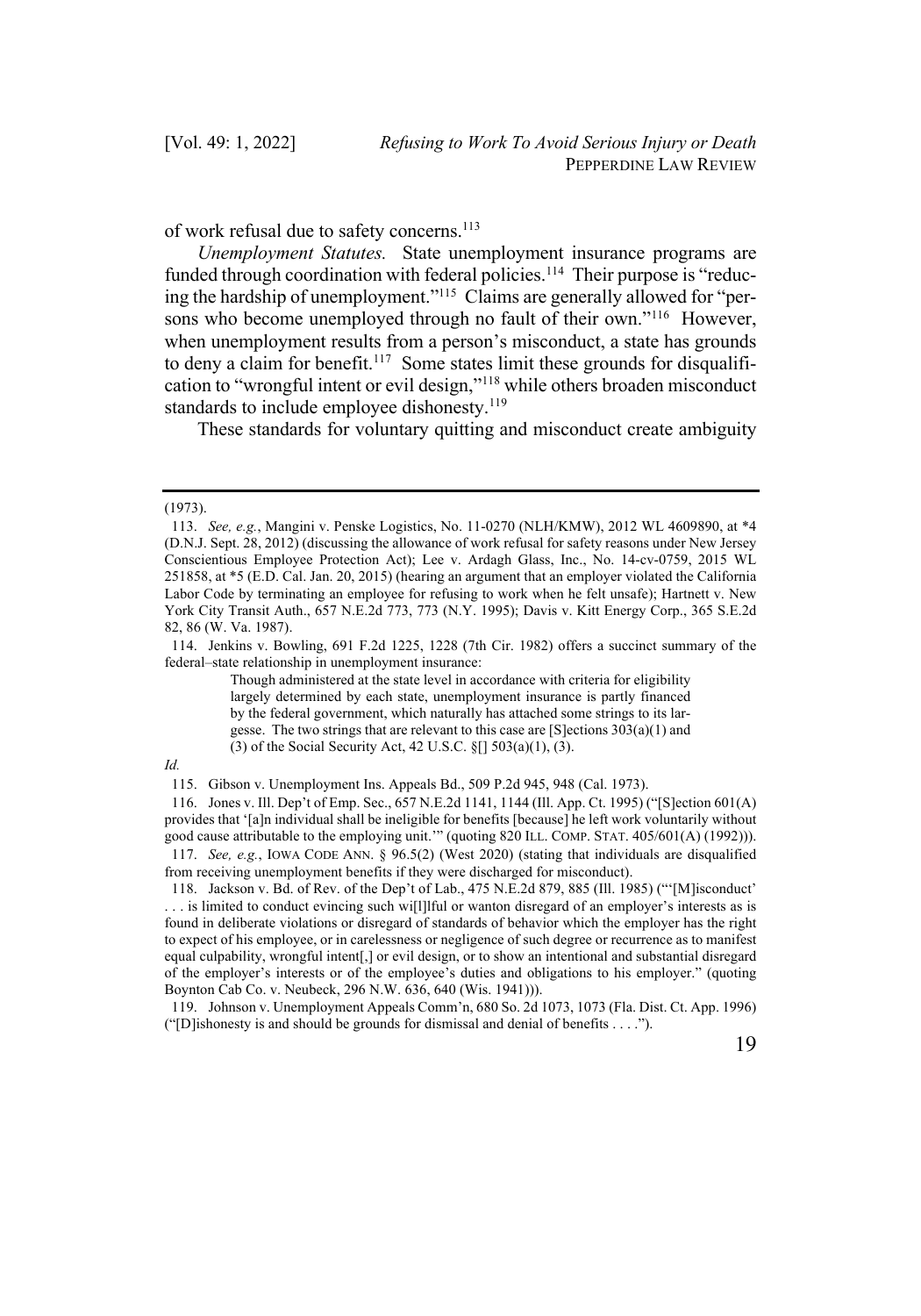for certain work refusal cases.120 Employers object to payment of claims on grounds that an employee quit work and was therefore ineligible.121 In other cases, employers object to payment of claims on grounds that the employee engaged in misconduct related to loss of their job.<sup>122</sup> A new rule by President Biden's Administration, which sets standards for funding unemployment insurance programs, disallows employer objections to claims when an employee is fired for actions related to avoiding COVID-19.<sup>123</sup>

The individual has been denied continued unemployment benefits because the individual refused to return to work or accept an offer of work at the worksite that, in either instance, is not in compliance with local, state, or national health and safety standards directly related to COVID-19. This includes, but is not limited to, those related to facial mask wearing, physical distancing measures, or the provision of personal protective equipment consistent with public health guidance.



<sup>120.</sup> *See id*.; *Jackson*, 475 N.E.2d at 885.

<sup>121.</sup> *See* Long v. Traughber, No. 1380, 1991 WL 25917, at \*1, \*3 (Tenn. Ct. App. Mar. 4, 1991) (reversing denial of a terminated employee's claim for unemployment benefits for allegedly voluntarily quitting, stating: "[W]e cannot agree that the appellant's refusal to work amounted to a wrongdoing which violated a duty owed to his employer, nor can we agree that the appellant's refusal to work at the Oak Ridge site constituted a voluntary termination of employment. An employee's obligation and duty is to work at a time and a place where he is called upon to work by his employer[;] however, there is a corollary duty on the part of the employer to provide working conditions which are not dangerous or detrimental to health."). The employer had terminated the employee for refusing to return to a work site due to concern regarding radiation exposure. *Id.* at \*1.

<sup>122.</sup> *See* Miss. Emp. Sec. Comm'n v. Phillips, 562 So. 2d 115, 116 (Miss. 1990) (ruling that an employee who was discharged for refusing to work on a potential blow-out on an Exxon oil drilling rig in the Gulf of Mexico held an objectively reasonable belief that the assignment endangered his life and safety, thus his "actions did not constitute misconduct," and he was entitled to unemployment benefits).

<sup>123.</sup> *See* EMP. & TRAINING ADMIN. ADVISORY SYS., DEP'T OF LAB., LETTER NO. 16-20, CHANGE 5, UNEMPLOYMENT INSURANCE PROGRAM (2021), https://wdr.doleta.gov/directives/attach/UIPL/UIPL\_16-20\_Change\_5.pdf ("[T]he Department hereby establishes additional COVID-19 related reasons under which an individual may self-certify to establish eligibility for [Pandemic Unemployment Assistance (PUA)]. These additional COVID-19 related reasons are described below . . . . [They include individuals] who refuse to return to work that is unsafe or accept an offer of new work that is unsafe."). The U.S. Department of Labor is issuing guidance to state unemployment insurance agencies that expands the number of instances in which workers may be eligible for PUA. *Id.* The Department of Labor stated that a person could self-certify under this COVID-19 related reason: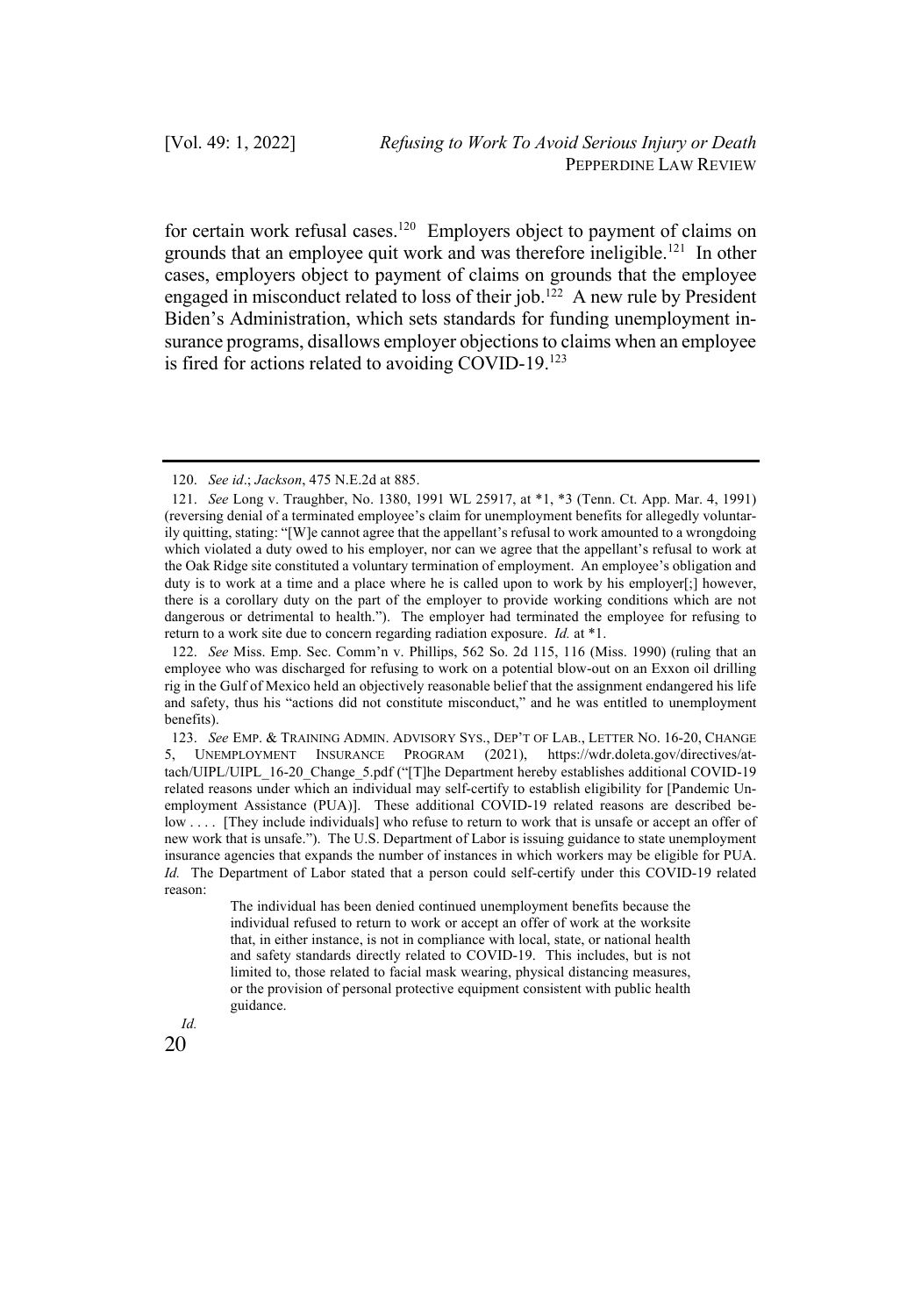# 2. Common Law

In general, states recognize employment-at-will, which grants an employer the right to discharge an employee for any reason or no reason.<sup>124</sup>

However, most states provide a common law exception for the tort of wrongful dismissal.<sup>125</sup> This includes torts for wrongful discharge when an employee's termination violates a public policy.<sup>126</sup> This tort stems from an employer's common law duty to provide a safe workplace.<sup>127</sup> A separate tort exists for exercising a statutory right to report a safety problem that imperils an employee's safety.128

#### III. RESEARCH METHODS AND FINDINGS

Section III.A explains the methodology for this study. Section III.B presents findings in five stages: (1) the sample and its primary characteristics followed by fact findings; (2) total rulings won by employees and by

<sup>124.</sup> *See, e.g.*, Gardner v. Loomis Armored Inc., 913 P.2d 377 (Wash. 1996) ("Under the common law, at-will employees could quit or be fired for any reason."). In recent years, courts have created certain exceptions to the terminable-at-will doctrine. Dicomes v. State, 782 P.2d 1002, 1006 (Wash. 1989). One of these exceptions says employees may not be discharged for reasons that contravene public policy. *Id.* Almost every state has recognized this public policy exception. *Id.* These public policy tort actions have generally been allowed in four different situations: (1) where employees are fired for "refusing to commit an illegal act"; (2) where employees are fired for "performing a public duty or obligation," such as serving on a jury; (3) where employees are fired for exercising "a legal right or privilege," such as filing workers' compensation claims; and (4) where employees are fired in retaliation for reporting employer misconduct, i.e., "whistleblowing." *Id.* at 1007.

<sup>125.</sup> 1 HENRY H. PERRITT, JR., EMPLOYEE DISMISSAL LAW AND PRACTICE § 1.13–.63, at 26–66 (John Wiley and Sons, Inc., 3d ed.1992) (giving an exhaustive state-by-state survey of wrongful discharge actions).

<sup>126.</sup> *See* Unger v. City of Mentor, 387 F. App'x 589, 593–94 (6th Cir. 2010) ("To state [a claim for wrongful discharge in violation of public policy], a plaintiff must plausibly allege that: (1) a clear public policy existed, manifested in a state or federal constitution, statute, or administrative regulation (clarity element); (2) dismissing employees under such circumstances would jeopardize the public policy (jeopardy element); (3) conduct related to the public policy motivated the dismissal (causation element); and (4) the employer lacked an overriding legitimate business justification (justification element).").

<sup>127.</sup> *See* Bailey v. Cent. Vt. Ry., 319 U.S. 350, 352 (1943) (noting that "at common law the duty of the employer to use reasonable care in furnishing his employees with a safe place to work was plain").

<sup>128.</sup> *See* Kohrt v. MidAmerican Energy Co., 364 F.3d 894, 900, 902 (8th Cir. 2004) (holding that a statutory provision "encouraging employees to work toward high safety standards" creates a public policy against discharging employees for voicing safety concerns).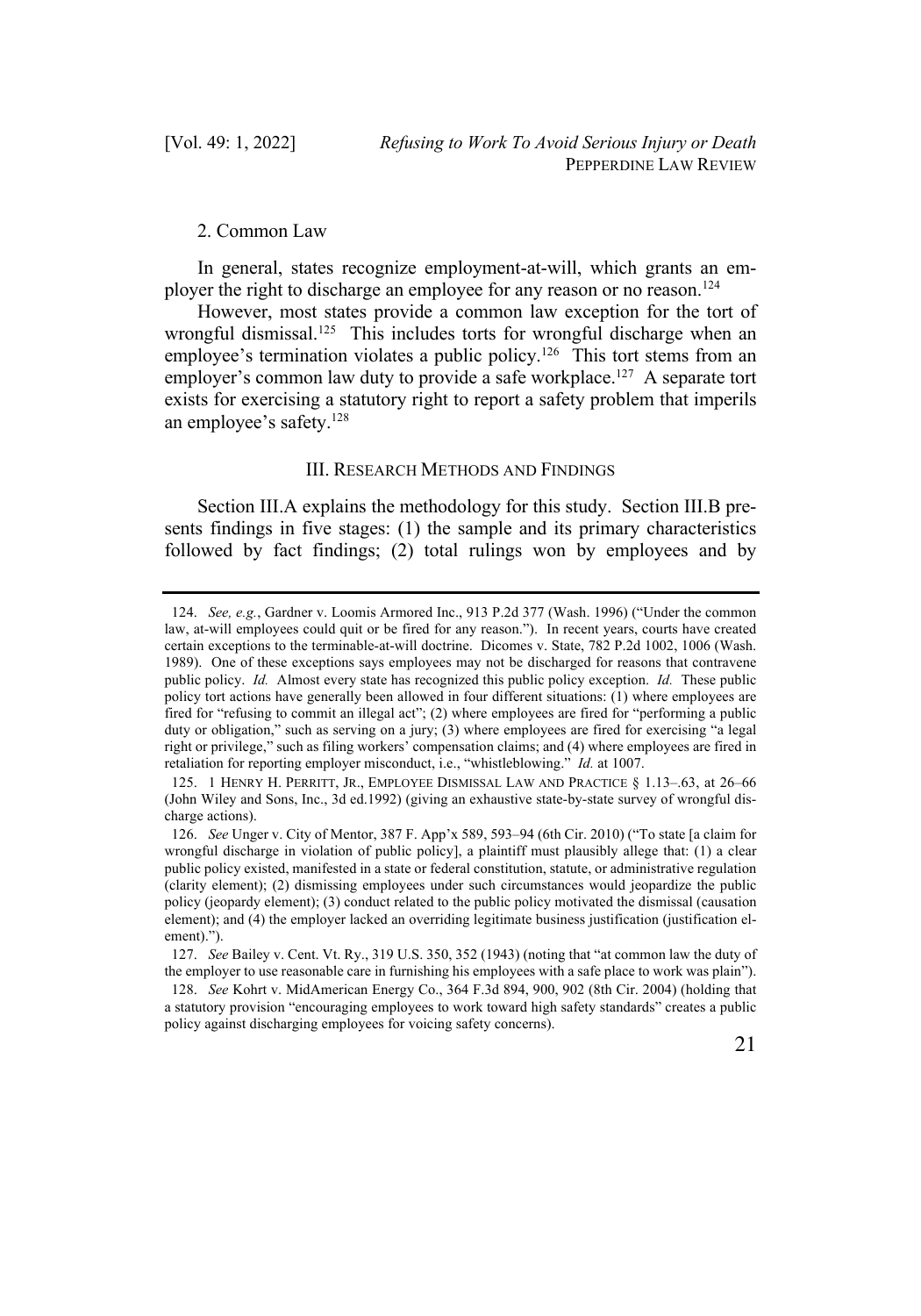employers in their first and second rounds of adjudication; (3) a subset of rulings sorted by type of risk of serious injury or death followed by fact findings; (4) a subset of rulings sorted by type of occupation followed by fact findings; and (5) a subset of rulings won by employees and by employers in their first and second rounds of adjudication sorted by law followed by fact findings. Throughout these empirical snapshots, I compare the 109 work refusal rulings prior to COVID-19 and the twelve cases involving work refusal stemming from employee concerns about COVID-19.

#### *A. Research Methods and Sample*

I created a database of federal and state rulings from courts and administrative agencies on work refusal disputes. I started my investigation in Westlaw's internet database by using various search combinations with "work" and "refus!". I also used leading cases on work refusal, *Gateway Coal Co. v. United Mine Workers of America*<sup>129</sup> and *Whirlpool Corp. v. Marshall*. 130 In 2021, I applied this method to search for COVID-19 work refusal cases.<sup>131</sup> Once I found appropriate cases, I explored precedents cited by these decisions and keycited cases for additions to my list. Some cases contained more nuanced forms of employee resistance such as delay, $132$  objection or complaint,<sup>133</sup> or a strike.<sup>134</sup> These cases were added if work was delayed and

22 134. *See generally* Bos. & Me. Corp. v. Lenfest, 799 F.2d 795, 797 (1st Cir. 1986); Missouri-Kansas-Texas R.R. Co. v. Bhd. of R.R. Trainmen, 342 F.2d 298 (5th Cir. 1965); Atl. Richfield Co. v. Oil, Chem. & Atomic Workers, Int'l Union, AFL-CIO, No. 69 H 256, 1969 WL 326 (N.D. Ind. Dec. 17,

<sup>129.</sup> 414 U.S. 368, 387 (1974).

<sup>130.</sup> 445 U.S. 1, 22 (1980).

<sup>131.</sup> *See infra* Section III.B.

<sup>132.</sup> *See generally* Robinette, 3 FMSHRC 803 (1981); Leeco, Inc. v. Hays, 965 F.2d 1081 (D.C. Cir. 1992); Mitchell v. TAC Tech. Servs., Inc., 734 N.E.2d 1198 (Mass. App. Ct. 2000).

<sup>133.</sup> *See generally* Collins v. Fed. Mine Safety & Health Rev. Comm'n, 42 F.3d 1388 (6th Cir. 1994); Wellmore Coal Corp. v. Fed. Mine Safety & Health Rev. Comm'n, 133 F.3d 920 (4th Cir. 1997); Sisk v. Fed. Mine Safety & Health Rev. Comm'n, 878 F.2d 1436 (6th Cir. 1989); Acosta v. Jardon & Howard Techs., Inc., No. 18-CV-16-D, 2018 WL 5779506 (E.D.N.C. Nov. 2, 2018); Perez v. E. Awning Sys., Inc., No. 15-cv-01692, 2018 WL 4926447 (D. Conn. filed Oct. 10, 2018); Perez v. Clearwater Paper Corp., 184 F. Supp. 3d 831 (D. Idaho 2016); Perez v. Lear Corp. Eeds & Interiors & Renosol Seating, LLC, No. 15-0205-CG-M , 2015 WL 2131282, (S.D. Ala. May 7, 2015), *vacated*  822 F.3d 556 (11th Cir. 2016); Perez v. U.S. Postal Serv., 76 F. Supp. 3d 1168, 1173 (W.D. Wash. 2015); Wheeler v. Caterpillar Tractor Co., 485 N.E.2d 372 (Ill. 1985); Hentzel v. Singer Co., 188 Cal. Rptr. 159 (Ct. App. 1982).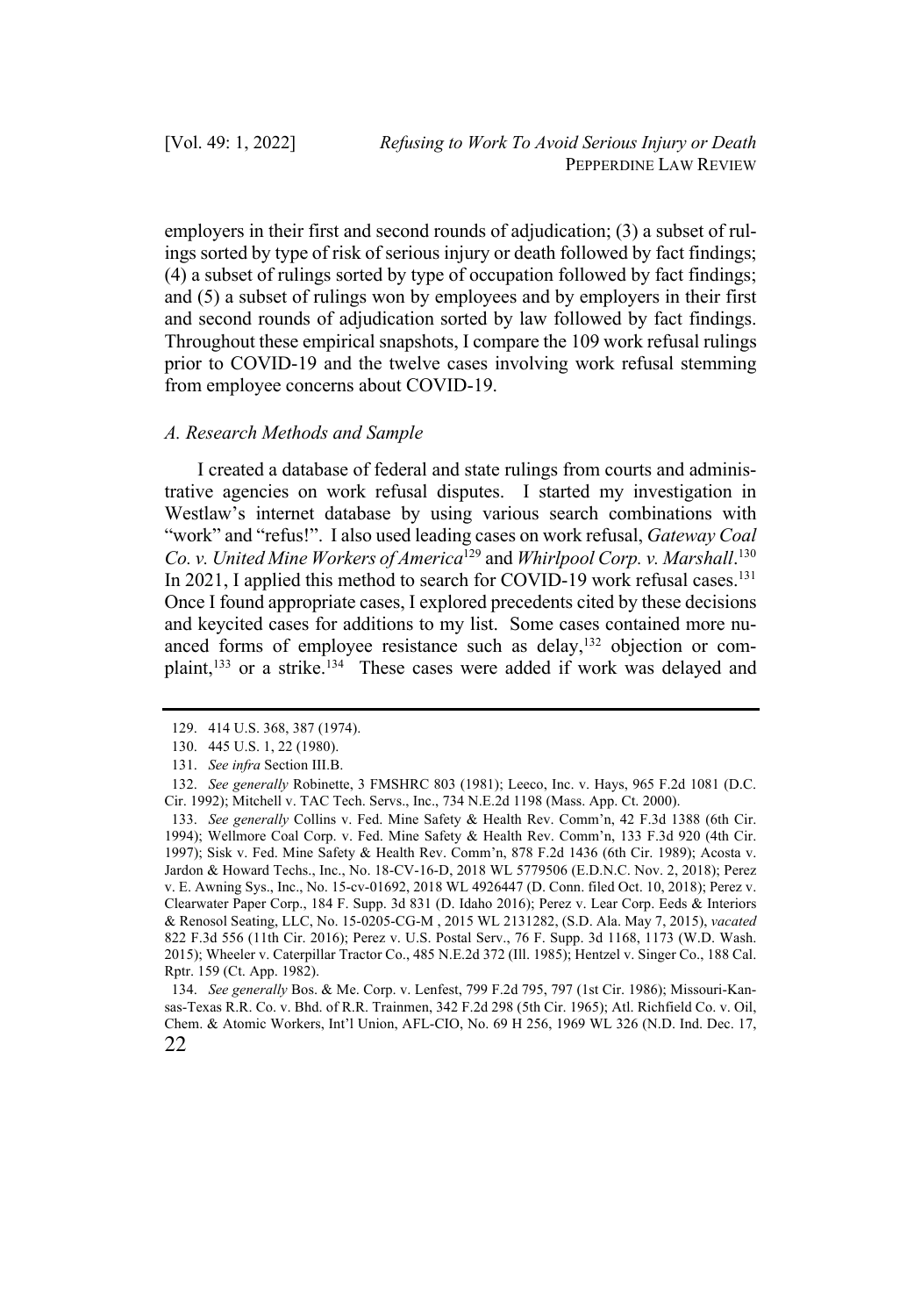contention arose from the worker's complaint.

I developed a data-coding form for each case. This form had a heading for the case citation, followed by variables such as private-sector or publicsector work, union represented or not, and individual or multiple plaintiffs. I assigned a unique number for these variables (e.g., "1" if the employee was in a union; "2" if the employee was not shown to be in a union; and "3" if the employee was a contract worker in a workplace with union representation).

My data sheet continued with two sections for occupation and work-related risk.<sup>135</sup> To gather data on job types and occupational risks associated with work refusal disputes, I relied on two classifications used by the U.S. Department of Labor Bureau of Labor Statistics (BLS). First, I used the BLS classification for occupations in the agency's reporting of workplace fatalities.136 BLS sorts occupations according to the following occupational groups: (1) management; (2) business and financial operations; (3) computer and mathematical; (4) architectural and engineering; (5) life, physical, and social science; (6) community and social services; (7) education, training, and library; (8) legal; (9) arts and design; (10) entertainment, sports, and media; (11) healthcare practitioners and technical; (12) healthcare support; (13) protective services; (14) food preparation and serving; (15) building and grounds cleaning and maintenance; (16) personal care and service; (17) sales and related; (18) office and administrative support; (19) farming, fishing, and forestry; (20) construction and extraction; (21) installation, maintenance, and repair; (22) production; and (23) transportation and material moving.<sup>137</sup> I coded cases to match the job of the employee who engaged in work refusal to an occupational group in the BLS survey.138

<sup>1969),</sup> *aff'd*, 447 F.2d 945 (7th Cir. 1971); Phila. Marine Trade Ass'n v. Unemployment Comp. Bd. of Rev., 195 A.2d 138 (Pa. Super. Ct. 1963); Pan Am. World Airways, Inc. v. Air Line Pilots Ass'n, Int'l, 206 N.Y.S.2d 98 (N.Y. Sup. Ct. 1960); E. Gas & Fuel Assocs. v. Unemployment Comp. Bd. of Rev., 63 A.2d 371 (Pa. Super. Ct. 1949).

<sup>135.</sup> *See infra* Table 1.

<sup>136.</sup> *TABLE A-5: Fatal Occupational Injuries by Occupation and Event or Exposure, All United States, 2019*, U.S. BUREAU OF LAB. STAT., https://www.bls.gov/iif/oshwc/cfoi/cftb0332.htm (last visited Oct. 11, 2021).

<sup>137.</sup> *Id.*

<sup>138.</sup> *Statistics*, U.S. DEP'T OF LAB., https://www.dol.gov/general/topic/statistics (last visited Oct. 11, 2021) (providing that the Bureau of Labor Statistics is the "principal fact-finding agency for the federal government in the field of labor, economics, and statistics" and "[p]rovides data on employment, wages, inflation, productivity, and many other topics").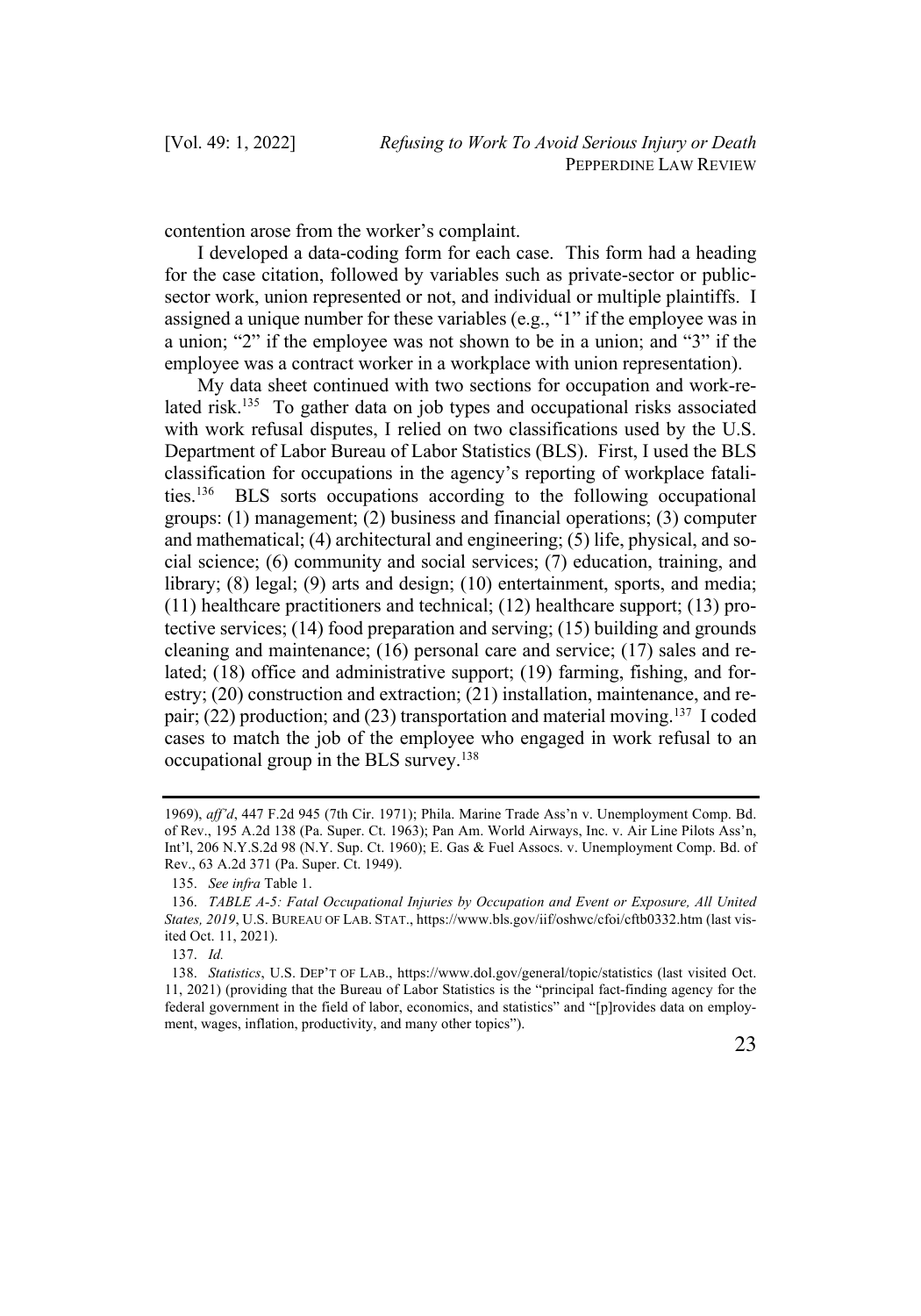BLS also classifies risks associated with occupational injuries.<sup>139</sup> The main headings for this survey of risks include (1) violence; (2) transportation; (3) fire and explosion; (4) fall, slip, or trip; (5) exposure to harmful substances; (6) contact with objects or equipment; (7) overexertion or bodily reaction; (8) containers, furniture, and fixtures; (9) machinery; (10) parts and materials; (11) persons, plants, animals, and minerals; (12) structures and surfaces; (13) tools, instruments, and equipment; and  $(14)$  other.<sup>140</sup> While most cases had only one risk, some cases had two or more risk factors.141 I assigned a dominant risk for each case.<sup>142</sup>

I coded results for first-round rulings through fourth-round rulings.143 I treated an agency ruling the same as a court's ruling.<sup>144</sup> A variable had scores for (1) employee wins all, (2) employee wins part, and (3) employer wins all. Separately, I coded rulings by the winners of procedural motions and the winners of merits rulings.

My coding extended to types of laws raised by employees in work refusal cases, including (1) LMRA, (2) OSH Act, (3) other federal safety laws, (4) state OSH acts, (5) other state safety laws, (6) collective bargaining agreements, (7) unemployment insurance, (8) tort (wrongful discharge), and (9) COVID-19 safety provisions in FFCRA (EPSLA).<sup>145</sup>

<sup>139.</sup> *Table 2. Fatal Occupational Injuries for Selected Events or Exposures, 2015–19*, U.S. BUREAU OF LAB. STAT.: ECON. NEWS RELEASE, https://www.bls.gov/news.release/cfoi.t02.htm (last visited Oct. 11, 2021) (identifying violence, transportation, fire and explosion, fall, slip or trip, explosion, exposure to harmful substances, and contact with objects or equipment as broad risk elements). 140. *Id.*

<sup>141.</sup> *See* Paige v. Henry J. Kaiser Co., 826 F.2d 857, 862 (9th Cir.1987) (involving employees who were discharged after refusing to fill generators with gasoline under unsafe conditions).

<sup>142.</sup> *See infra* Section III.B.

<sup>143</sup>. For the small number of cases with more than four rounds of rulings, I counted the most recent ruling as the fourth and worked back three more rulings. *See, e.g.*, Wolfgram v. Emp. Sec. Agency, 291 P.2d 279, 279–82 (Idaho 1955) (ruling the employee was not eligible for unemployment benefits after five rounds of rulings)*.* Thus, in a tiny fraction of cases, a first ruling was actually a ruling based on an appeal of an even earlier ruling. This tended to occur in unemployment cases.

<sup>144.</sup> *How Laws Are Made: The Administrative Agencies*, UNIV. OF GA. SCH. OF L. (Sept. 1, 2021, 12:57 PM), https://libguides.law.uga.edu/fdlp\_webinars ("Administrative agencies act both quasi-judicially and quasi-legislatively . . . . They act like a court when conducting hearings and issuing rulings and decisions.").

<sup>24</sup> 145. Some COVID-19 cases involved employees who were terminated for not following employer safety guidelines—essentially a form of work refusal but not for safety reasons. Wells v. Enter. Leasing Co. of Norfolk/Richmond, LLC, 500 F. Supp. 3d 478, 481 (E.D. Va. 2020) (firing an employee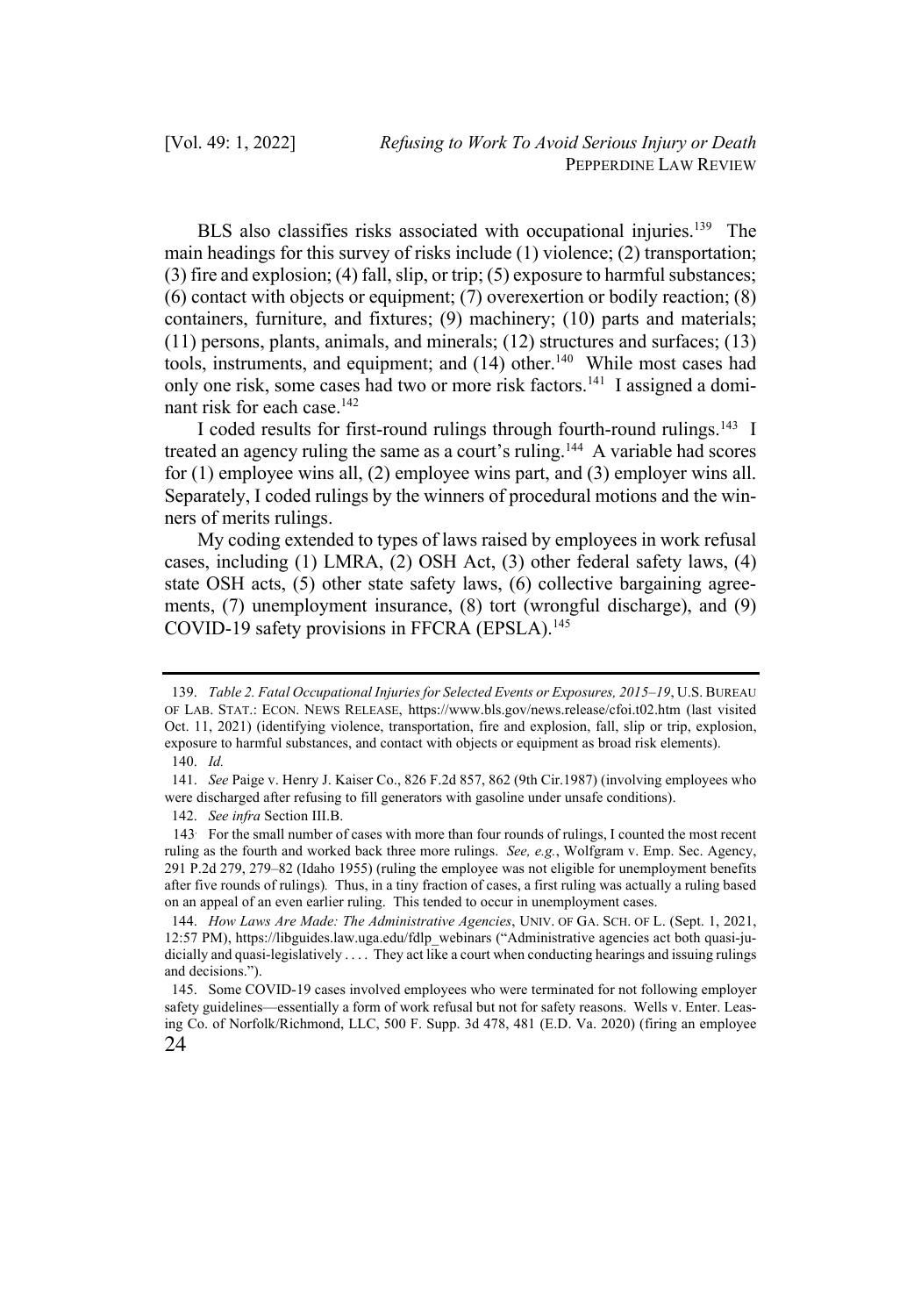# *B. Research Findings*

# 1. Risk, Occupation, and Year of First Ruling

Table 1

| Work Refusal Cases (COVID-19 Cases in Parentheses) |                |
|----------------------------------------------------|----------------|
| <b>Occupational Groups</b>                         |                |
| Management                                         | 2              |
| Business & Financial                               | $\mathbf{0}$   |
| Computer & Math                                    | 1              |
| Architecture & Engineering                         | 1              |
| Life, Physical & Social Science                    | $\theta$       |
| Community & Social Service                         | 1(1)           |
| Legal                                              | 1(1)           |
| Education, Training & Library                      | 2(1)           |
| Arts, Design, Entertainment, Sports, Media         | 2              |
| Healthcare Practice & Technical                    | $\overline{4}$ |
| Healthcare Support                                 | 4(2)           |
| Protective Service                                 | 2(2)           |
| Food Preparation & Serving                         | 6(2)           |
| Building & Grounds Clean/Main.                     | 2(1)           |
| Personal Care & Service                            | 0              |
| Sales & Related                                    | 1              |
| Office & Administrative Support                    | $\mathbf{0}$   |
| Farming, Fishing & Forestry                        | 3              |
| Construction & Extraction                          | 30             |
| Install, Maintain & Repair                         | 12             |
| Production                                         | 18             |
| <b>Transportation/Material Moving</b>              | 29(2)          |
| Year of First Ruling                               |                |
| First Ouartile<br>$(37$ Years)                     | 1944-1980      |
| Second Quartile (9 Years)                          | 1981-1989      |
| Third Quartile (22 Years)                          | 1990-2011      |
| Fourth Quartile<br>$(10$ Years)                    | 2012-2021      |
| Work Refusal Action                                |                |
| Refuse Work Order (1 Employee)                     | 58(1)          |

for refusing to get tested for COVID-19 and to disclose medical information related to his family member who had tested positive for COVID-19)*.* These were not included in my database.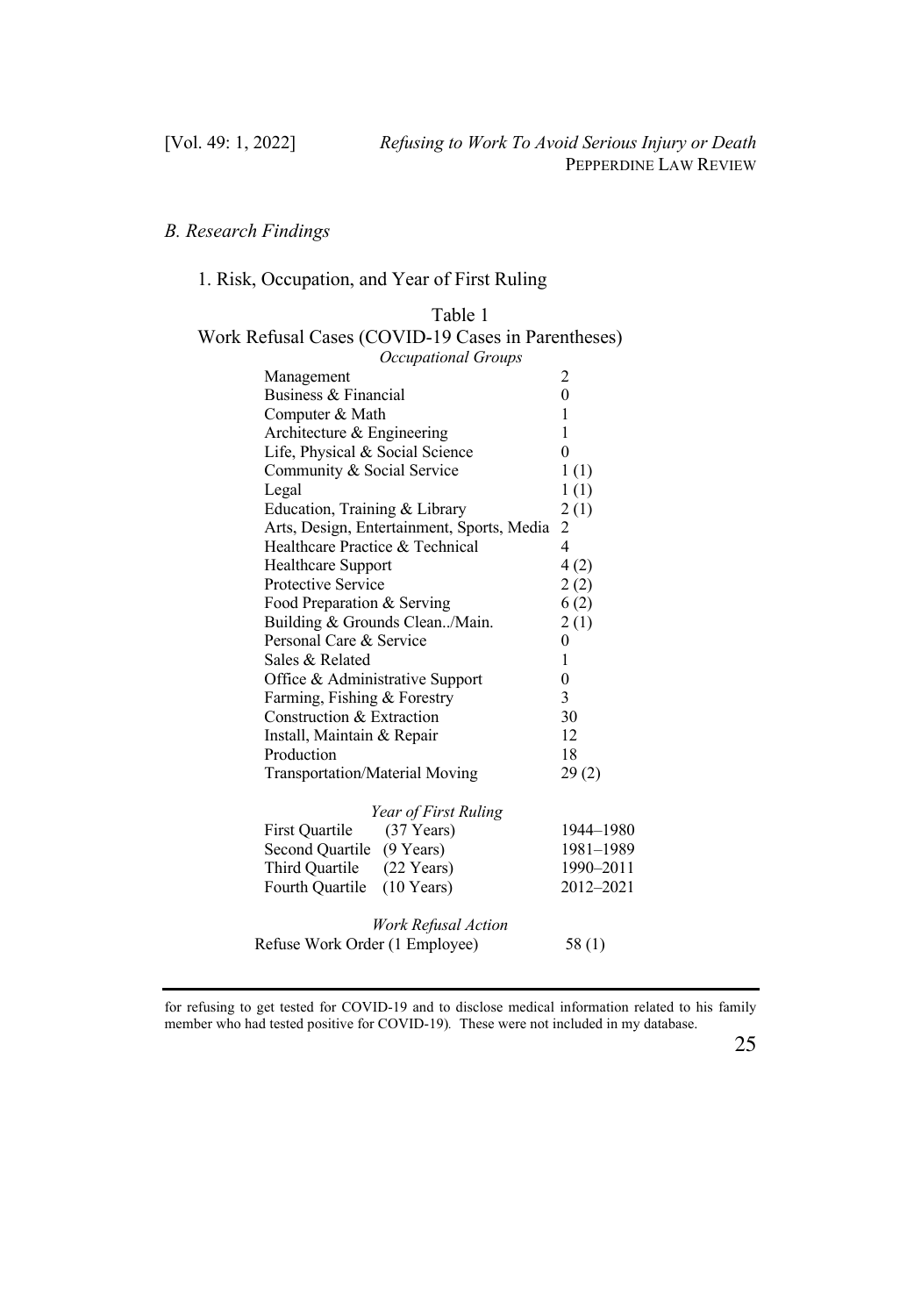| 10(6) |
|-------|
|       |
| 12(3) |
| 10(2) |
|       |

| Source of Risk                             |        |
|--------------------------------------------|--------|
| Violence or Injuries by Persons or Animals | 0      |
| <b>Transportation Incidents</b>            | 19     |
| Fire or Explosion                          | 11     |
| Fall, Slip, or Trip                        | 11     |
| Contact with Objects & Equipment           | 10     |
| Overexertion & Bodily Reaction             | 26(16) |
| Chemicals & Chemical Products              | 18     |
| Containers, Furniture & Fixtures           | 3      |
| Machinery                                  | 2      |
| Parts & Materials                          |        |
| Persons, Plants, Animals, Minerals         | 2      |
| Structures & Surfaces                      | 2      |
| Tools, Instruments $&$ Equipment           |        |
| Other                                      |        |
|                                            |        |

| Claim of Legal Right                    |       |
|-----------------------------------------|-------|
| Labor Management Relations Act          | 9     |
| Occupational Safety and Health Act      | 14    |
| Other Federal Safety Law                | 35(1) |
| <b>State Safety Law</b>                 |       |
| Collective Bargaining Agreement         | 4(1)  |
| Unemployment Claim                      | 24    |
| Tort (Public Policy Wrongful Discharge) | 20(2) |
| FFCRA, EPSLA (COVID-19)                 | 6(6)  |
| <b>ADA</b>                              | 2(2)  |
| <b>PDA</b>                              |       |

| <b>Employer Action</b>           |        |  |
|----------------------------------|--------|--|
| Discharge                        | 84 (6) |  |
| Discipline (Less Than Discharge) | 11     |  |
| Constructive Discharge           | 8      |  |
| Allow Ouit                       | 13(3)  |  |
| Injunction                       | 3(1)   |  |
| Other                            |        |  |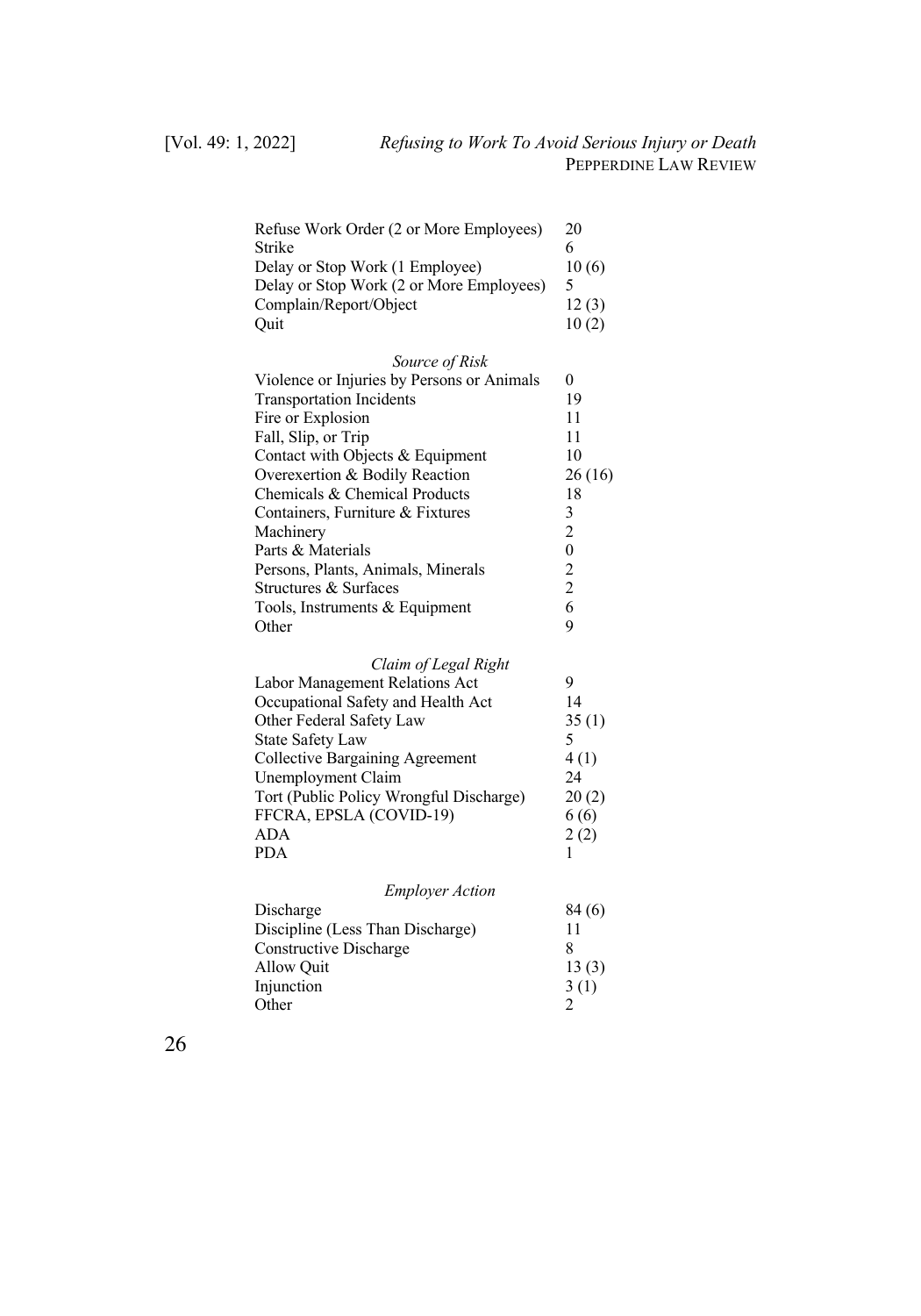No Accommodation; Reopen; Operate 3 (3)

Table 1 summarizes the sample of 121 cases. This includes 109 cases that began before COVID-19 and twelve cases that were filed after the onset of the pandemic in the United States. The left-hand column of statistics combines the pre-COVID-19 and COVID-19 cases. The statistics in parentheses break out the COVID-19 cases. This format allows an easy comparison of similarities and differences.

First-round rulings from 1944–2021 were observed in federal and state courts, as well as federal and state administrative law agencies. Cases arose under a variety of statutes and torts, including the LMRA (9 cases), the OSH Act (14 cases), more industry-specific federal safety laws (35 cases), state safety laws (5 cases), a collective bargaining agreement (4 cases), unemployment laws (24 cases), the public policy tort of wrongful discharge (20 cases), and the COVID-19 EPSLA for paid sick leave  $(6 \text{ cases})$ .<sup>146</sup>

Employees engaged in work refusal actions alone (58 cases) or with two or more employees (20 cases); engaged in a strike (6 cases); delayed work alone (10 cases) or with two or more employees (5 cases); complained, objected, or reported a safety concern (12 cases); or quit (10 cases). Employer reactions to work refusal included discharge (84 cases); discipline less than discharge (11 cases); constructive discharge (8 cases); allowing the employee to quit (13 cases); and seeking an injunction for an actual or imminent work stoppage (3 cases).

Based on this overview of Table 1, I report key findings in the table's categories. I begin by reporting findings for occupations in work refusal cases.

Finding 1.A (Overall): Work refusal cases were concentrated in industrial sector occupations that involved mechanization of work: (1) construction and extraction (30 cases); (2) transportation and moving material (29 cases); (3) production (18 cases); and (4) installation, repair, and maintenance (12 cases). $147$ 

Finding 1.B (COVID-19): Although the sample had only twelve cases, work refusal cases arose in seven different occupational groups. The pattern

<sup>146.</sup> *See supra* Table 1.

<sup>147.</sup> *See supra* Table 1.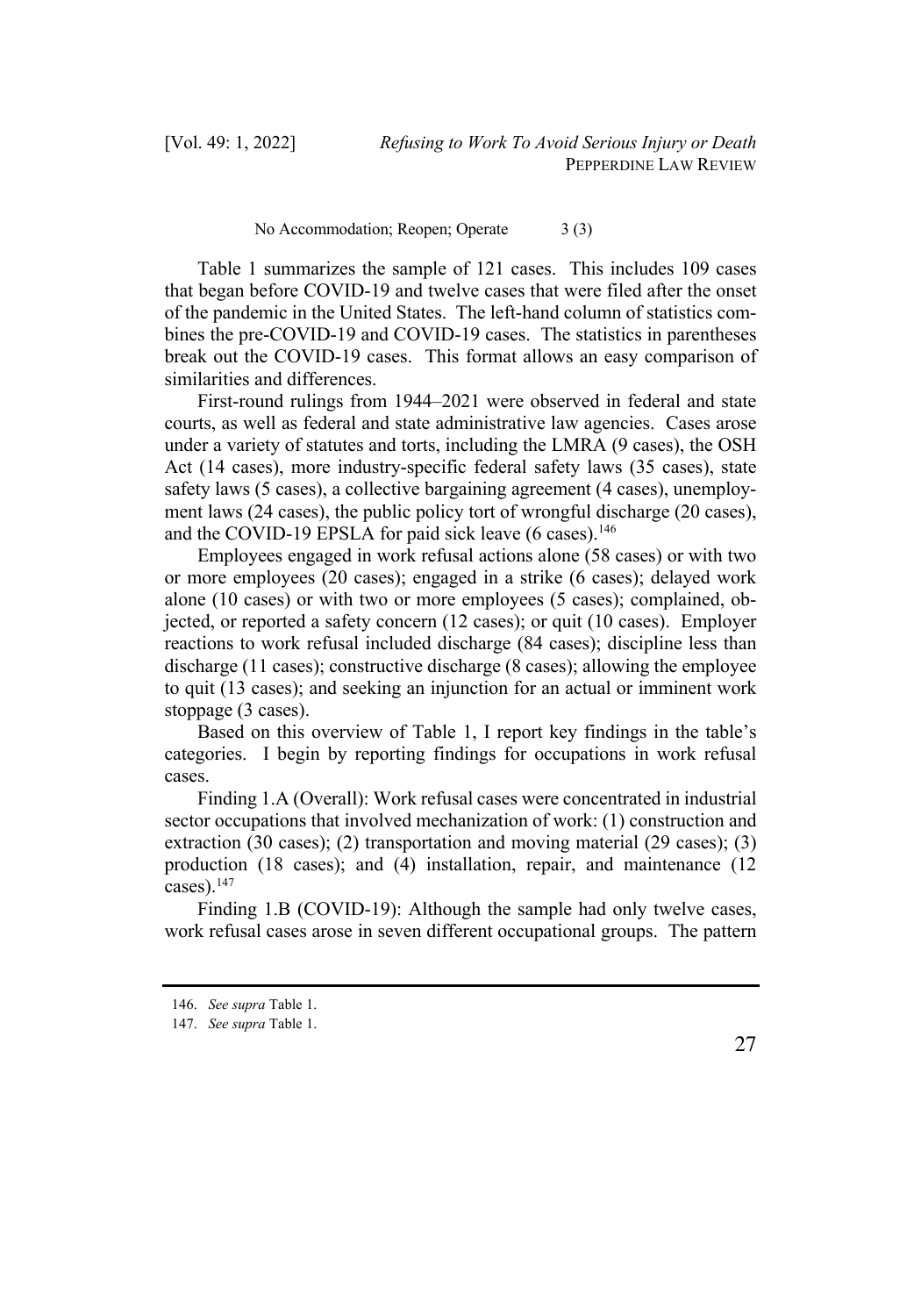of cases shifted from industrial occupations to white-collar professional (community and social services; legal; and education, training, and library) and service jobs (healthcare support; protective services; food preparation and serving; and building cleaning).  $148$ 

Finding 2.A (Overall): Work refusal cases were concentrated in 1981– 1989 and became less frequent until 2021.<sup>149</sup>

Finding 2.B (COVID-19): The number of work refusal cases exploded in 2021 with ten cases.150 In 1980, there were six work refusal cases, the next highest number by year.<sup>151</sup>

Finding 3.A (Overall): The source of risk in work refusal cases was significantly concentrated in chemical exposure and transportation work situations.152 A smaller number of cases involved fire or explosion, slips and falls, contact with equipment or objects, and overexertion or bodily reactions.<sup>153</sup>

Finding 3.B (COVID-19): Since the onset of COVID-19, the risk of bodily reaction as a cause for a work refusal case has surged.154 While this development appears to be unique since the first case in 1944, bodily reaction cases for COVID-19 seem similar to cases involving chemicals and chemical products as a risk factor: both risk categories involve exposure to occupational diseases.<sup>155</sup>

# 2. Winner of First-Round and Second-Round Rulings: 1981–1989 and 2020–2021

Tables 2.A and 2.B below present court rulings in 1981–1989 and eleven cases in 2020–2021.156 The former group reflects the years comprising the most concentrated quartile of cases; the latter reflects the current period with its spike related to COVID-19 cases.<sup>157</sup> Both timeframes have higher

157. *See infra* Tables 2.A, 2.B.

28

<sup>148.</sup> *See supra* Table 1.

<sup>149.</sup> *See supra* Table 1.

<sup>150.</sup> *See supra* Table 1.

<sup>151.</sup> *See supra* Table 1.

<sup>152.</sup> *See supra* Table 1.

<sup>153.</sup> *See supra* Table 1.

<sup>154.</sup> *See supra* Table 1.

<sup>155.</sup> *See supra* Table 1.

<sup>156.</sup> *See infra* Tables 2.A, 2.B.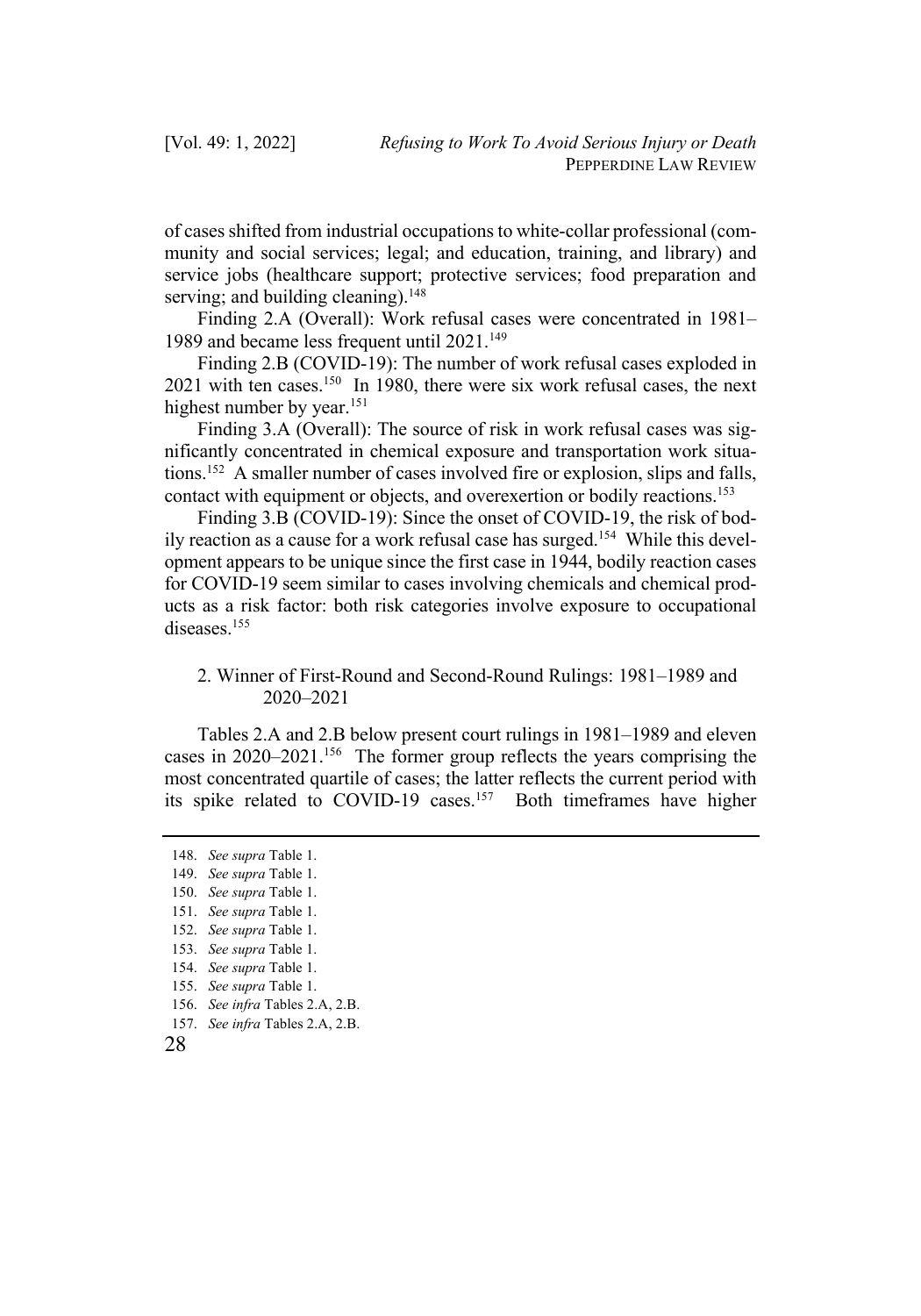concentrations of cases. The red bars in each cluster represents employee wins, while black bars show employer wins. Each year has a cluster of up to four bars (e.g., 1982). The first two bars show *first-round* rulings per year, followed by two bars for *second-round* rulings that year.

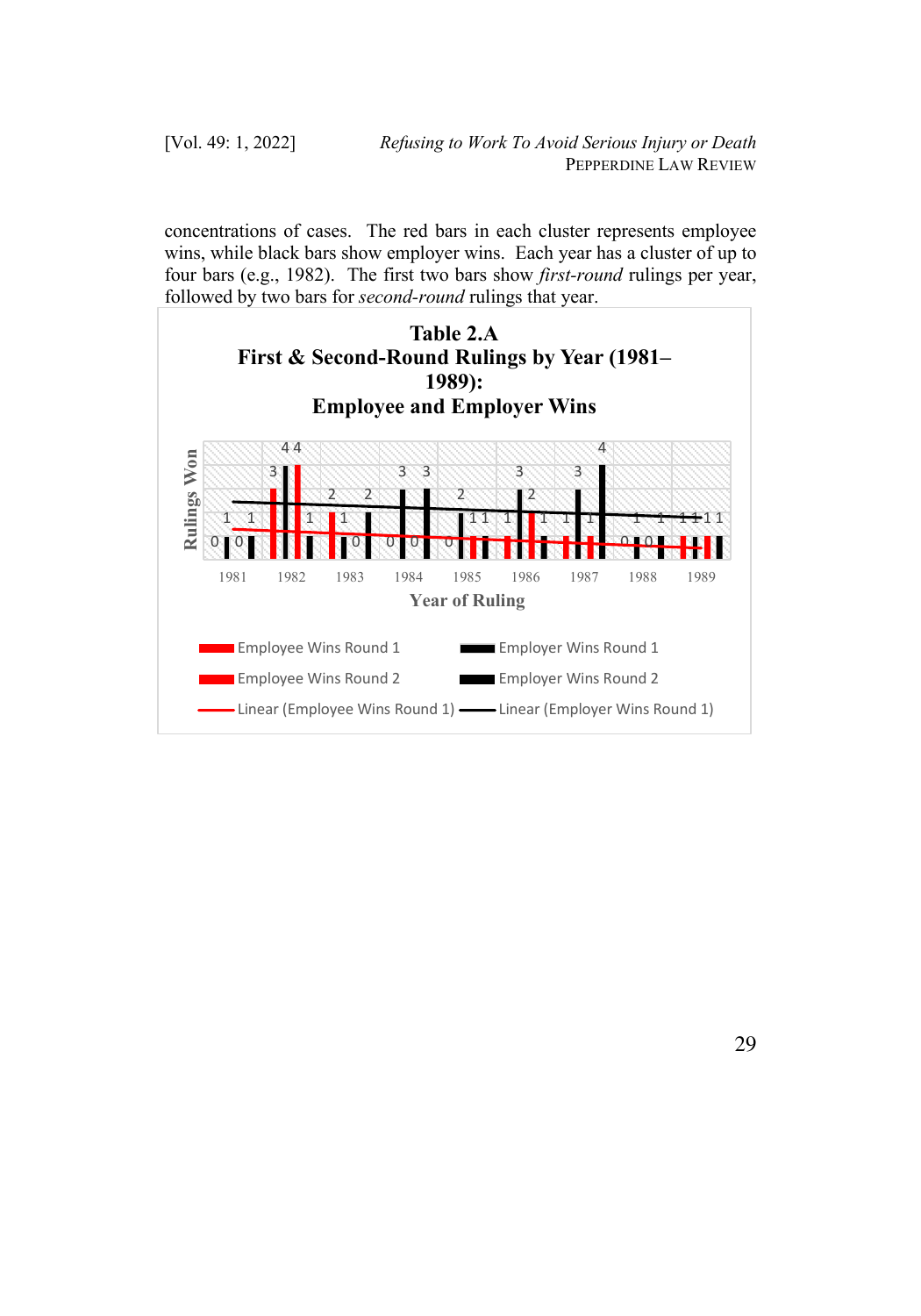

Finding 4 (1981–1989): Employees had only one year when they won more rulings than they lost. This occurred in second-round rulings in 1982, when they won four rulings and employers won one ruling.

Finding 5 (1981–1989): Employer wins increased from 1983–1987 and then declined.158 Employees won only five first-round rulings in this lengthy period, compared to twelve first-round wins for employers. In second-round rulings, employees won four rulings compared to eleven wins for employers. The two trendlines in Table 2.A highlight the favorable pattern for employer wins relative to employee wins.<sup>159</sup>

Finding 6 (2020–2021): Court rulings split evenly for employees and employers in this period.<sup>160</sup> This trend, albeit with limited data, indicates more wins for employees compared to the 1980s.<sup>161</sup> However, given COVID-19's severity, the split in outcomes for employees and employers suggests that the

<sup>158.</sup> *See supra* Table 2.A.

<sup>159.</sup> *See supra* Table 2.A.

<sup>160.</sup> *See supra* Table 2.B.

<sup>161.</sup> *See supra* Tables 2.A, 2.B.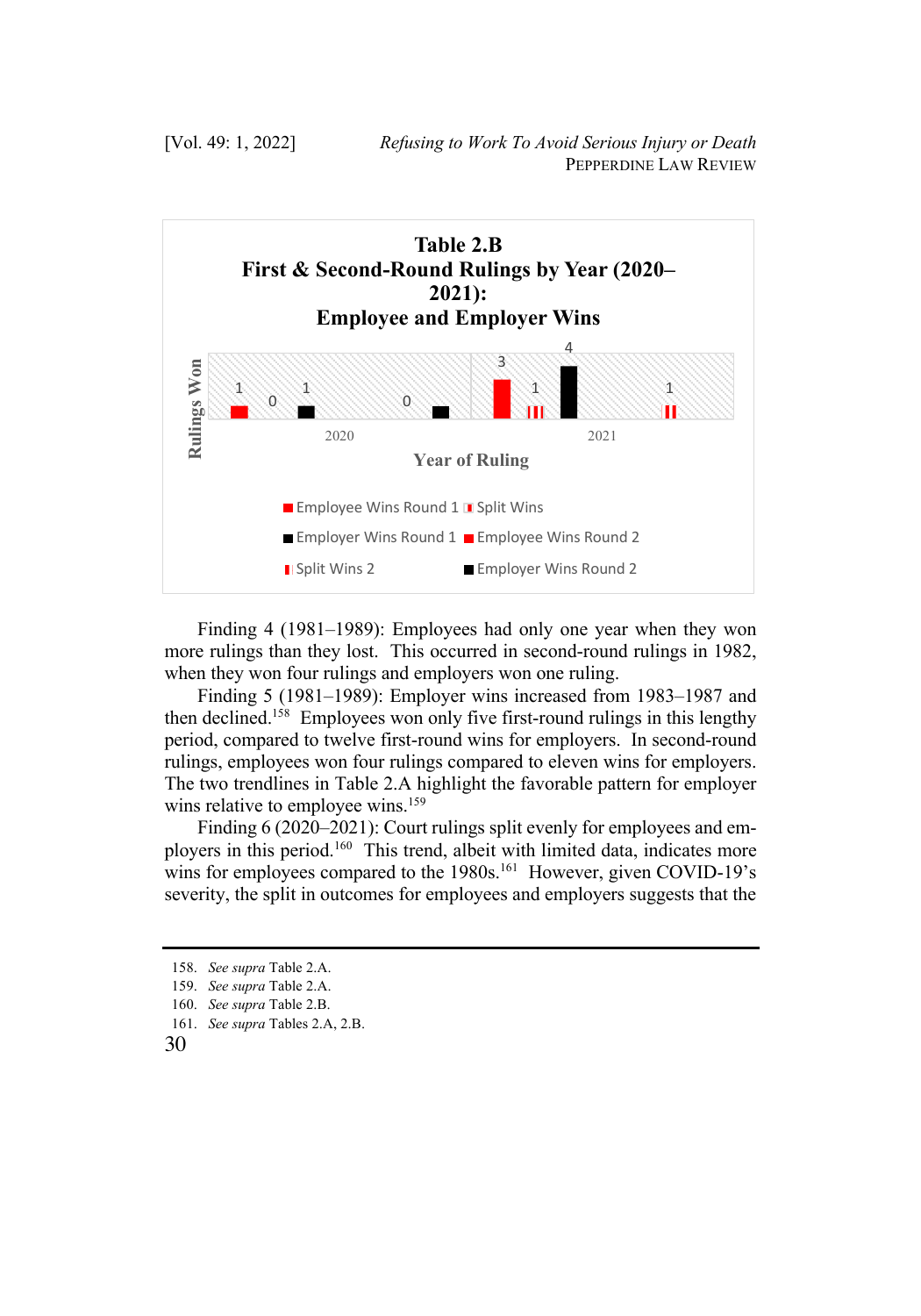paid sick leave law offered only modest protections for employees.<sup>162</sup>

3. Winner of First-Round and Second-Round Rulings by Risk

Table 3.A (pre-COVID-19) and Table 3.B (during COVID-19) present court rulings, arranged in clusters, related to seven specific occupational risks and a category for others. In Table 3.A, the first bar in each cluster represents employee wins for first-round rulings (red bar).<sup>163</sup> The second bar shows wins for employers (black bar). The third and fourth bars, respectively, show employee and employer wins in the second round. Table 3.B reports only firstround rulings due to negligible second-round rulings for COVID-19 cases.<sup>164</sup>

<sup>162.</sup> *See supra* Table 2.B.

<sup>163.</sup> *See infra* Table 3.A.

<sup>164.</sup> *See infra* Table 3.B.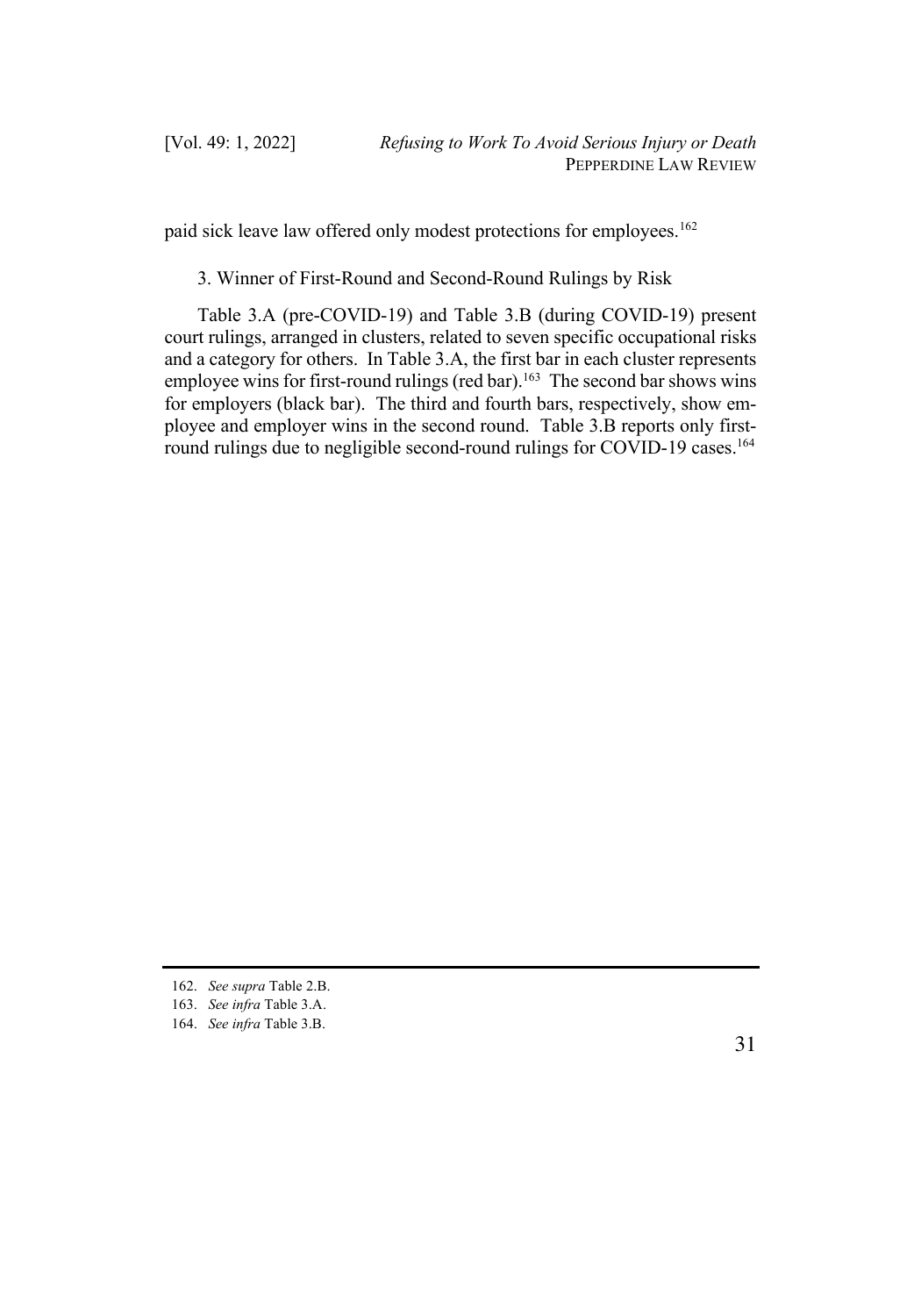

Finding 7 (Pre-COVID-19 Cases): Employers won most rulings when work refusal was connected to an occupational risk from transportation (thirteen wins to six wins for employers in first-round rulings); overexertion or bodily reaction (eleven wins to three wins for employers in first-round rulings); and fall, slip, and trip risks (nine wins to two wins for employers in first-round rulings).<sup>165</sup>

Finding 8 (Pre-COVID-19 Cases): Only one occupational risk led to an even split of first-round rulings for employee wins and employer wins: chemical exposure (nine cases apiece).<sup>166</sup>

Finding 9 (Pre-COVID-19 Cases): Employees won all first-round and second-round rulings in connection with a risk from contact with equipment

<sup>165.</sup> *See supra* Table 3.A.

<sup>166.</sup> *See supra* Table 3.A.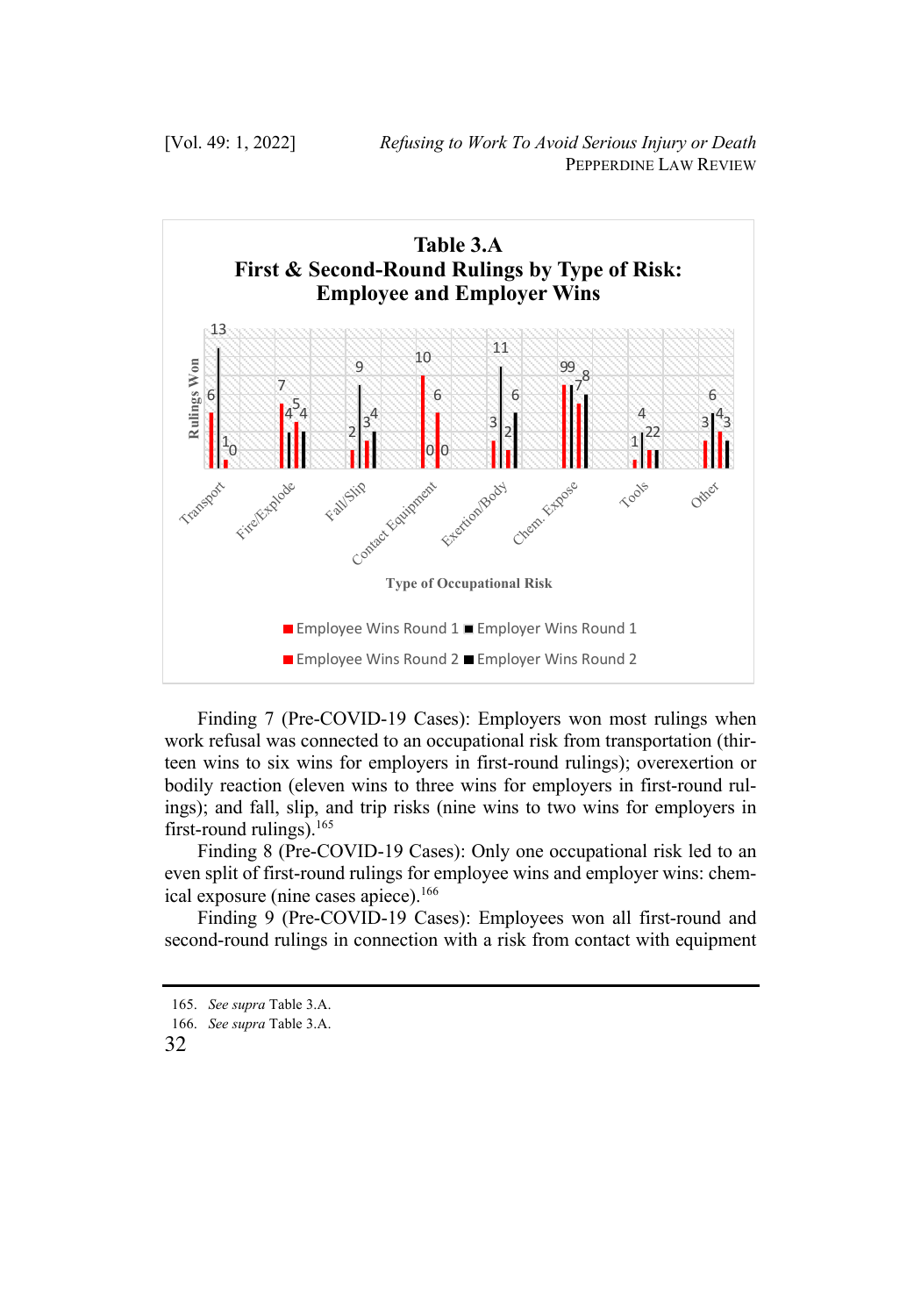

or an object (ten wins in Round 1 and six wins in Round 2).<sup>167</sup>

Finding 10 (COVID-19 Cases): In all twelve COVID-19 cases, the occupational risk was bodily reaction.<sup>168</sup> Employees won all or part of the rulings in six first-round rulings, while employers won rulings in the other six cases.169 While the sample is small, it indicates a higher win rate for employees in bodily reaction cases involving work refusal compared to pre-COVID-19 cases.170

4. Winner of First-Round and Second-Round Rulings by Occupation

Tables 4.A and 4.B present court rulings, arranged in clusters, related to specific occupational groups for pre-COVID-19 and COVID-19 cases.<sup>171</sup>

<sup>167.</sup> *See supra* Table 3.A.

<sup>168.</sup> *See supra* Table 3.B.

<sup>169.</sup> *See supra* Table 3.B.

<sup>170.</sup> *See supra* Tables 3.A, 3.B.

<sup>171.</sup> *See infra* Tables 4.A, 4.B.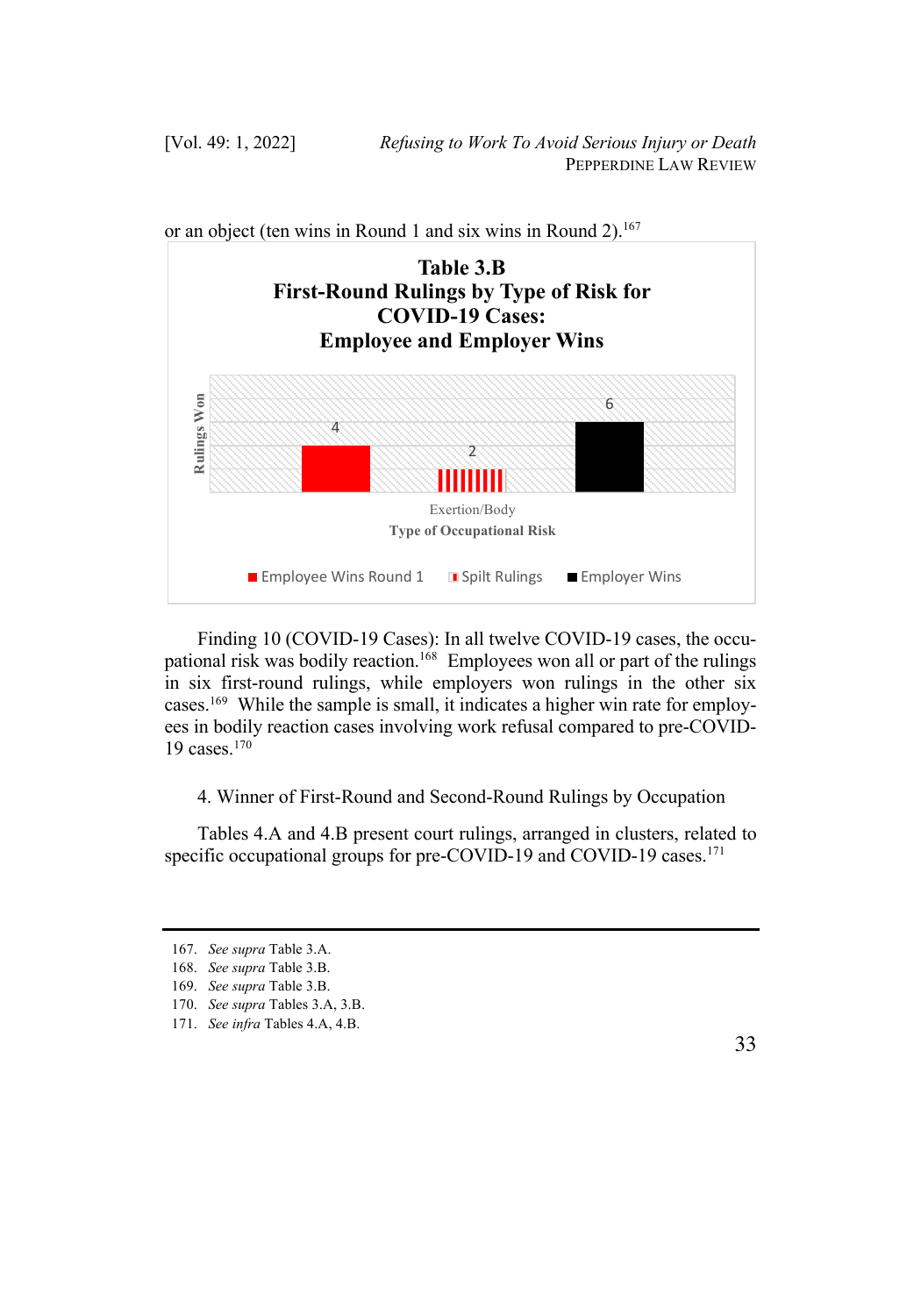

Finding 11 (Pre-COVID-19 Cases): Employers won most rulings when work refusal occurred in a transportation job (seventeen wins to nine wins for employees in first-round rulings) or installation or maintenance (eleven wins to one win for employees in first-round rulings). $172$ 

Finding 12 (Pre-COVID-19 Cases): Only one occupational group, production, had an even split of first-round rulings for employee and employer

<sup>172.</sup> *See supra* Table 4.A.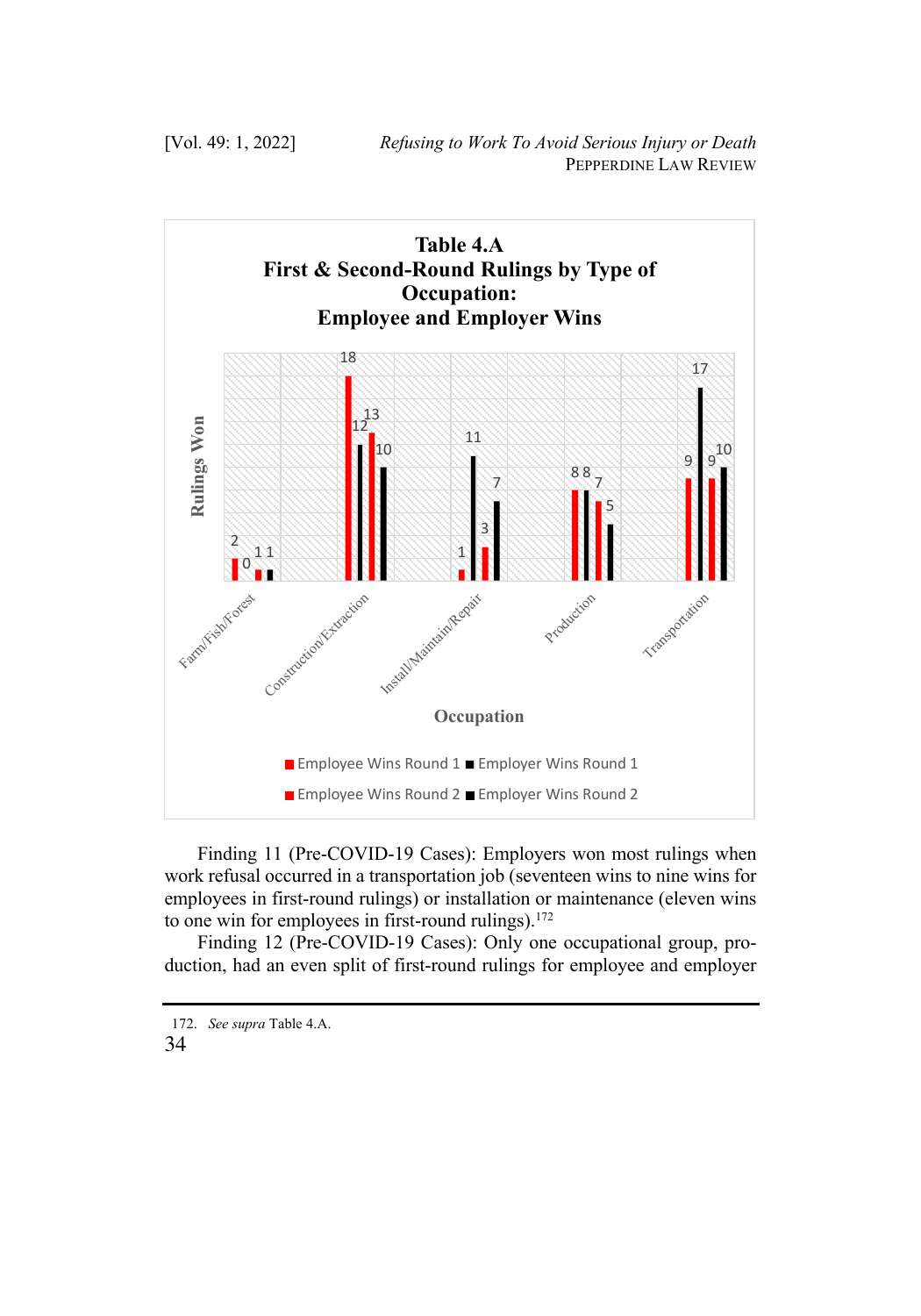wins (eight cases apiece). $173$ 

Finding 13 (Pre-COVID-19 Cases): Employees in construction or extraction won most rulings relating to work refusal (eighteen wins to twelve employer wins in first-round rulings and thirteen wins to ten employer wins in second-round rulings).<sup>174</sup>



Finding 14 (COVID-19 Cases): COVID-19 work refusal cases show a

<sup>173.</sup> *See supra* Table 4.A.

<sup>174.</sup> *See supra* Table 4.A.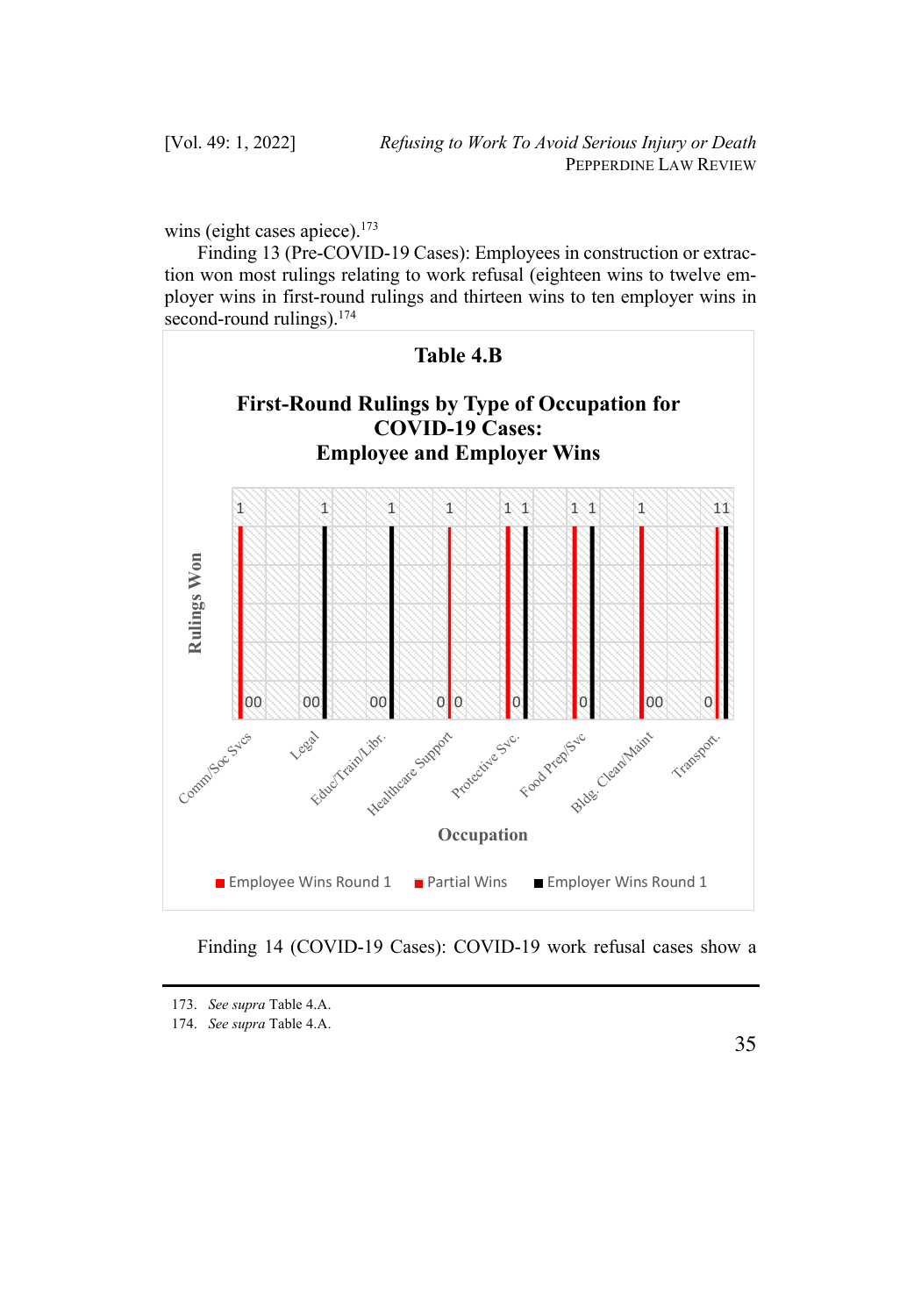marked change in affected occupations.<sup>175</sup> None of the occupations in the pre-COVID-19 sample, except for transportation, are reflected in Table 4.B.176 A broad range of new occupations are in evidence: community and social services; legal; education and related jobs; healthcare support; protective services; food preparation and service; and building cleaning and maintenance.<sup>177</sup> Notably, this marks a shift of work refusal cases to white-collar and servicesector jobs, away from the industrial jobs in the pre-COVID-19 period.

5. Winner of First-Round and Second-Round Rulings by Law

Tables 5.A and 5.B follow the same presentation with court rulings arranged by the type of law, except that third-round rulings are also reported to account for unemployment and industry-safety laws that begin with an entrylevel administrative ruling and are appealed to a state board or commission and eventually a court. Thus, there are six bars for each area of law.

<sup>175.</sup> *Compare supra* Table 4.B (listing the types of occupations affected by COVID-19), *with supra*  Table 4.A (listing the types of occupations previously affected by work refusal cases).

<sup>176.</sup> *See supra* Tables 4.A, 4.B.

<sup>177.</sup> See supra Table 4.B.

<sup>36</sup>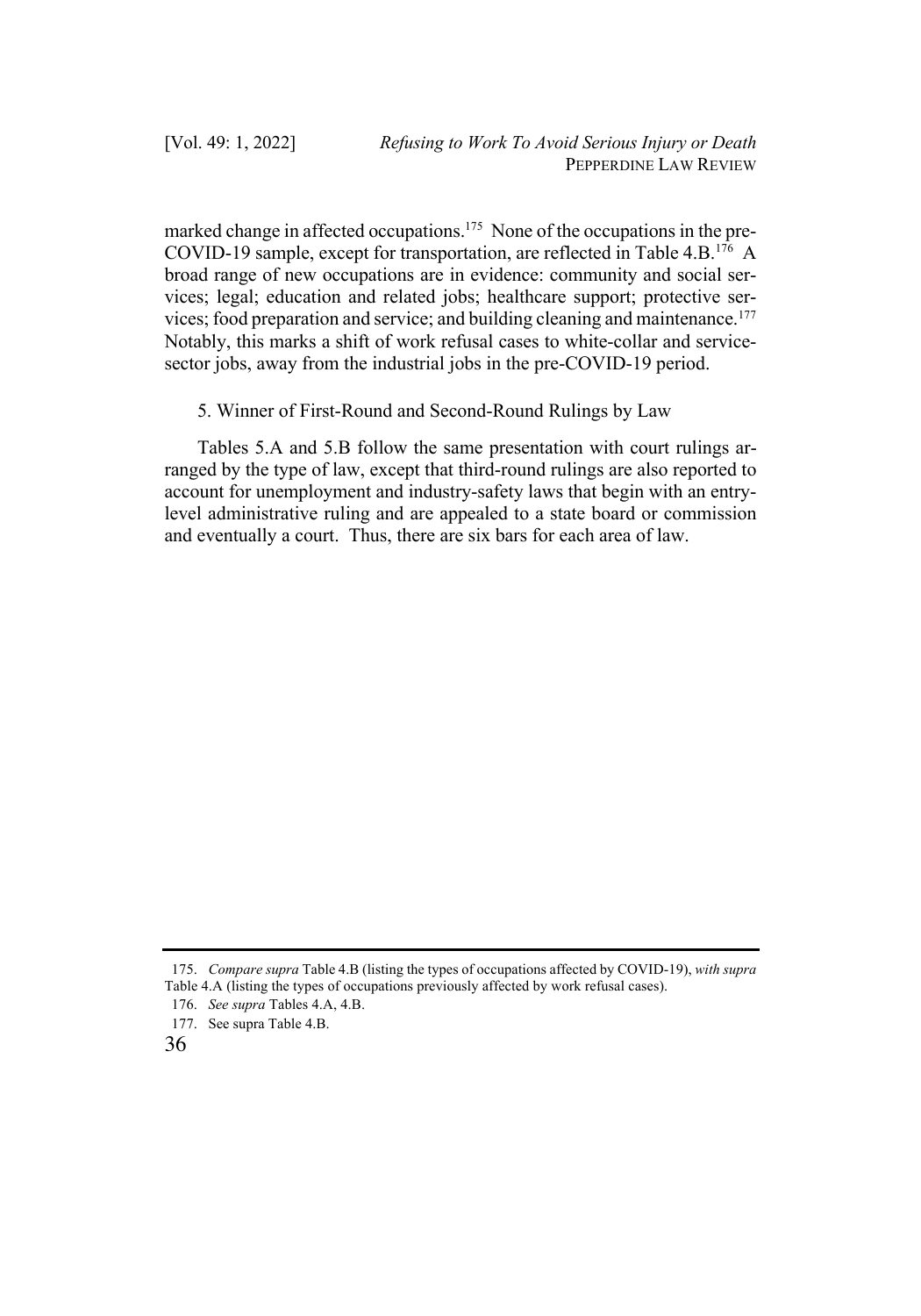

Finding 15 (Pre-COVID-19 Cases): Employees had the most success in winning rulings involving industry-specific safety laws for mines, transportation, and railroads (shown as Misc. Fed. Law).<sup>178</sup> In first-round rulings, employees and employers won seventeen cases apiece. However, in secondround rulings, employees won fifteen rulings, compared to nine wins for employers.179 In third-round rulings, employees and employers won nine rulings

<sup>178.</sup> *See supra* Table 5.A.

<sup>179.</sup> *See supra* Table 5.A.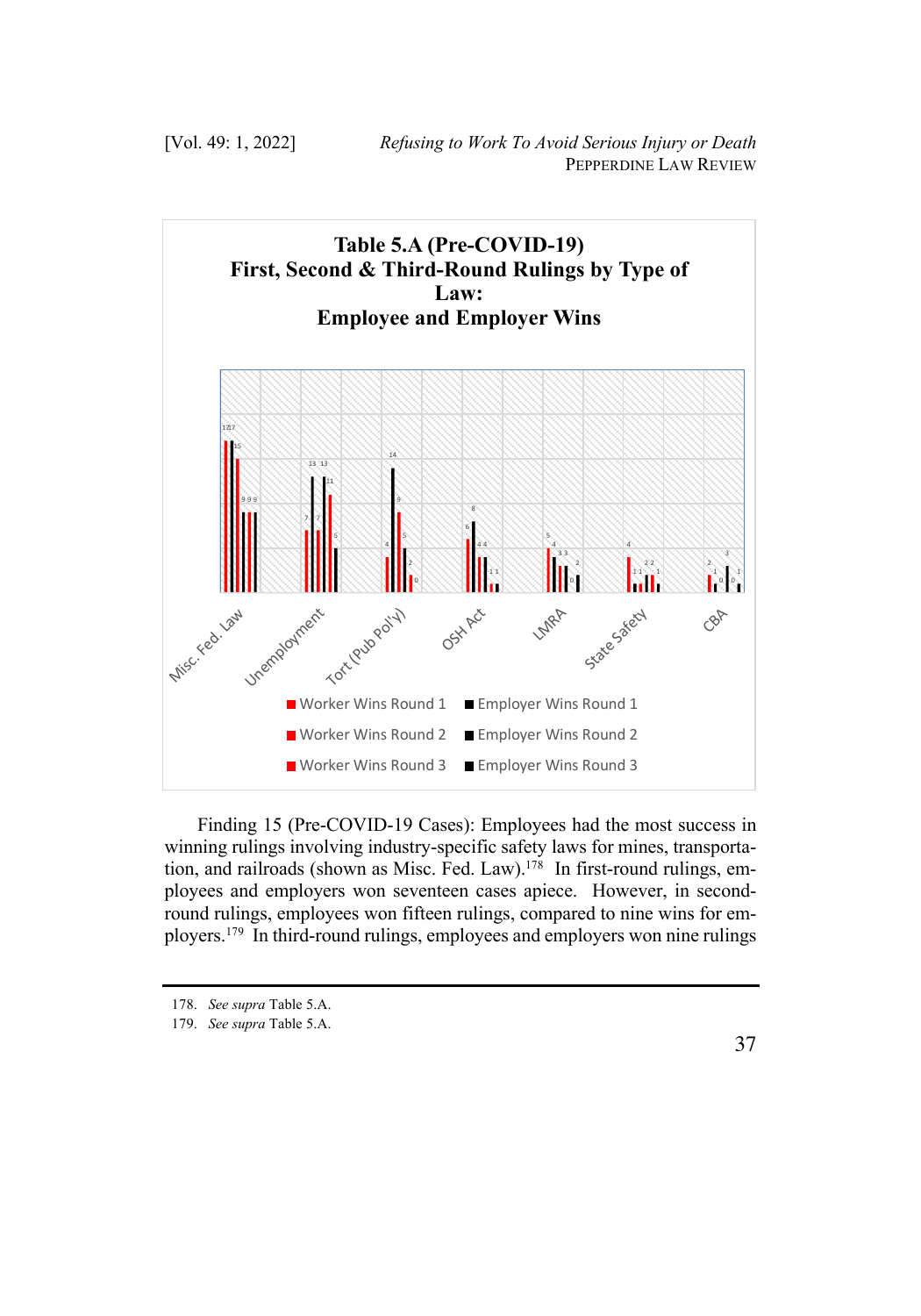apiece.180

Finding 16 (Pre-COVID-19 Cases): Unemployment had a large swing in rulings from the first to third rounds.<sup>181</sup> Employers were mostly successful when they challenged unemployment claims from former employees who refused injurious work.<sup>182</sup> Employers won thirteen cases in the first round and also the second round, while employees won only seven cases in the first and second rounds.<sup>183</sup> However, these results changed in third-round rulings, where employees won eleven rulings, compared to five wins for employers.<sup>184</sup>

Finding 17 (Pre-COVID-19 Cases): The biggest swing in rulings occurred for claims arising out of the public policy tort of wrongful discharge.<sup>185</sup> Employers won most of these rulings in the first round by a wide margin, fourteen cases to four cases for employees.<sup>186</sup> This advantage was reversed in secondround rulings, where employees won nine rulings to five rulings for employers.<sup>187</sup> There were only two third-round rulings.<sup>188</sup> Employees won in both cases.189

189. *See supra* Table 5.A.

<sup>180.</sup> *See supra* Table 5.A.

<sup>181.</sup> *See supra* Table 5.A.

<sup>182.</sup> *See infra* Part VI.

<sup>183.</sup> *See supra* Table 5.A.

<sup>184.</sup> *See supra* Table 5.A.

<sup>185.</sup> *See supra* Table 5.A.

<sup>186.</sup> *See supra* Table 5.A.

<sup>187.</sup> *See supra* Table 5.A.

<sup>188.</sup> *See supra* Table 5.A.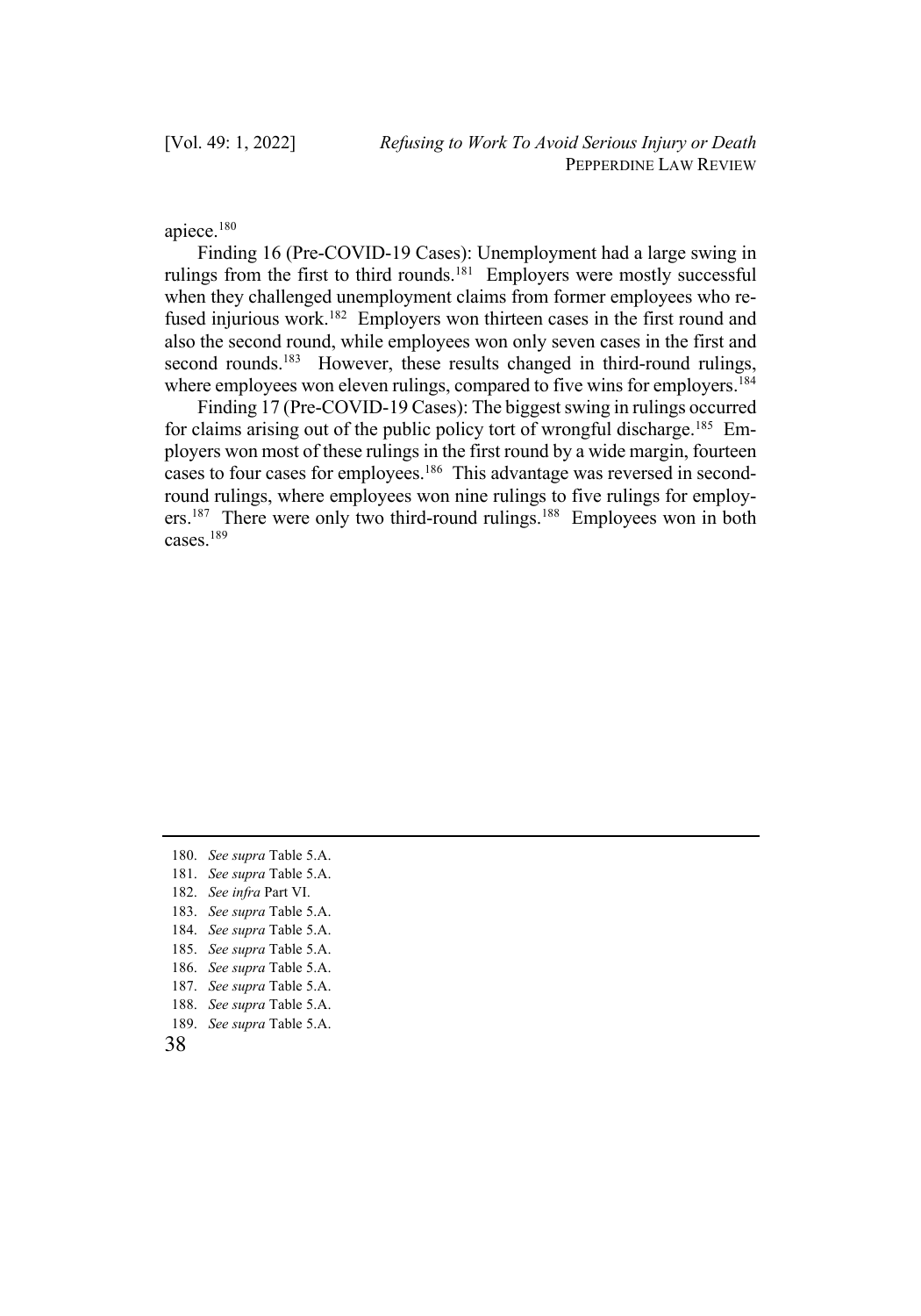

Finding 18 (COVID-19 Cases): The FFCRA (EPSLA) was the most common work refusal law for COVID-19.<sup>190</sup> Employees won just over half of first and second-round rulings for EPSLA cases.<sup>191</sup> The public policy tort provided continuity of results in favor of employees, as these workers registered two wins in first and second-round cases, while employers had no wins.<sup>192</sup>

# IV. INTERPRETING THE FINDINGS

The paucity of cases in this study is likely due to restrictive legal protections for employees who encounter perilous work conditions, rather than widely available safe working conditions. The LMRA only affords

<sup>190.</sup> *See* supra Table 5.B.

<sup>191.</sup> *See* supra Table 5.B. 192. *See* supra Table 5.B.

<sup>39</sup>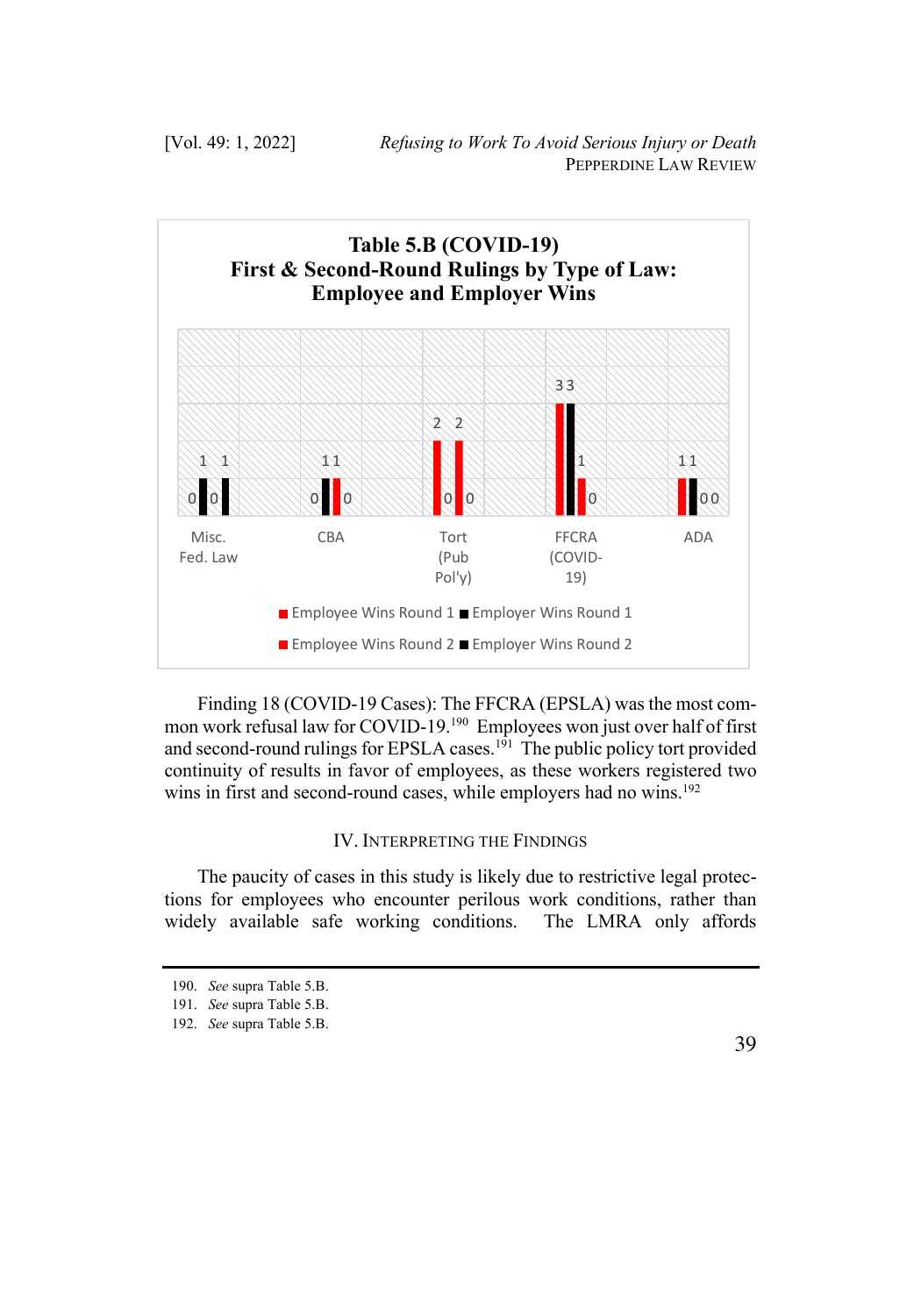employees a vague protection, when their work conditions are "abnormally dangerous."<sup>193</sup> Because mines are inherently dangerous, it takes an unusual threat to life to successfully invoke this law.<sup>194</sup> Similarly, the OSH Act rule that provides employees a right to refuse work is mostly unusable, protecting them from retaliation only after they have exhausted other ways to communicate and address their safety concerns.<sup>195</sup> Laws for unemployment insurance have no specific language for work refusal; however, their disqualification standards include "willful . . . disregard of an employer's interests," a potential impediment to successful claims because refusing a work assignment is a willful act.<sup>196</sup> Employment-at-will offers workers a faster solution, permitting them to avoid an imminent danger by seeking a new job.<sup>197</sup> This practical alternative probably limits work refusal litigation.<sup>198</sup>

The results also show a pre-COVID-19 spike in work refusal cases from 1981 through 1989.<sup>199</sup> This period occurred shortly after the Supreme Court said in dictum in 1974 that work refusal could be legally protected when there is "ascertainable, objective evidence . . . that an abnormally dangerous condition for work exists<sup>200</sup> and an OSHA rule in  $1980$ <sup>201</sup> But the landmark rulings in *Gateway Coal* and *Whirlpool* did not unleash a growth in employee wins in work refusal cases, and the trends from the 1980s appear to have deterred employees from bringing more cases. $202$ 

Other findings demonstrate a few pockets of specific strengths for work refusal laws.203 Table 3.A shows that employees won rulings when risks from

201. Whirlpool Corp. v. Marshall, 445 U.S. 1, 9–10 (1980).

<sup>193.</sup> Labor Management Relations (Taft-Hartley) Act § 502, 29 U.S.C. § 143.

<sup>194.</sup> *See* 29 C.F.R. § 1977.12(b)(2) (2020).

<sup>195.</sup> *Id.* (delineating that employees, where possible, must have sought to try to eliminate the condition before refusal of work is legally protected).

<sup>196.</sup> Boynton Cab Co. v. Neubeck, 237 Wis. 249, 259 (1941); *see also* Jackson v. Bd. of Rev. of Dep't of Lab., 475 N.E.2d 879, 885 (Ill. 1985).

<sup>197.</sup> *See* Gardner v. Loomis Armored, Inc., 128 Wash. 2d 931, 935 (1996) (holding an employee may quit for no stated reason).

<sup>198.</sup> *See id.* 

<sup>199.</sup> *See infra* Tables 1, 2.A, 2.B (providing data on amount of work refusal cases from 1981–1989).

<sup>200.</sup> Gateway Coal Co. v. United Mine Workers of Am., 414 U.S. 368, 387 (1974).

<sup>202.</sup> *See supra* Table 2.A.

<sup>203.</sup> *See supra* Table 3.A (showing employees have a better chance of winning work refusal cases in fire, explosion, or contact equipment categories).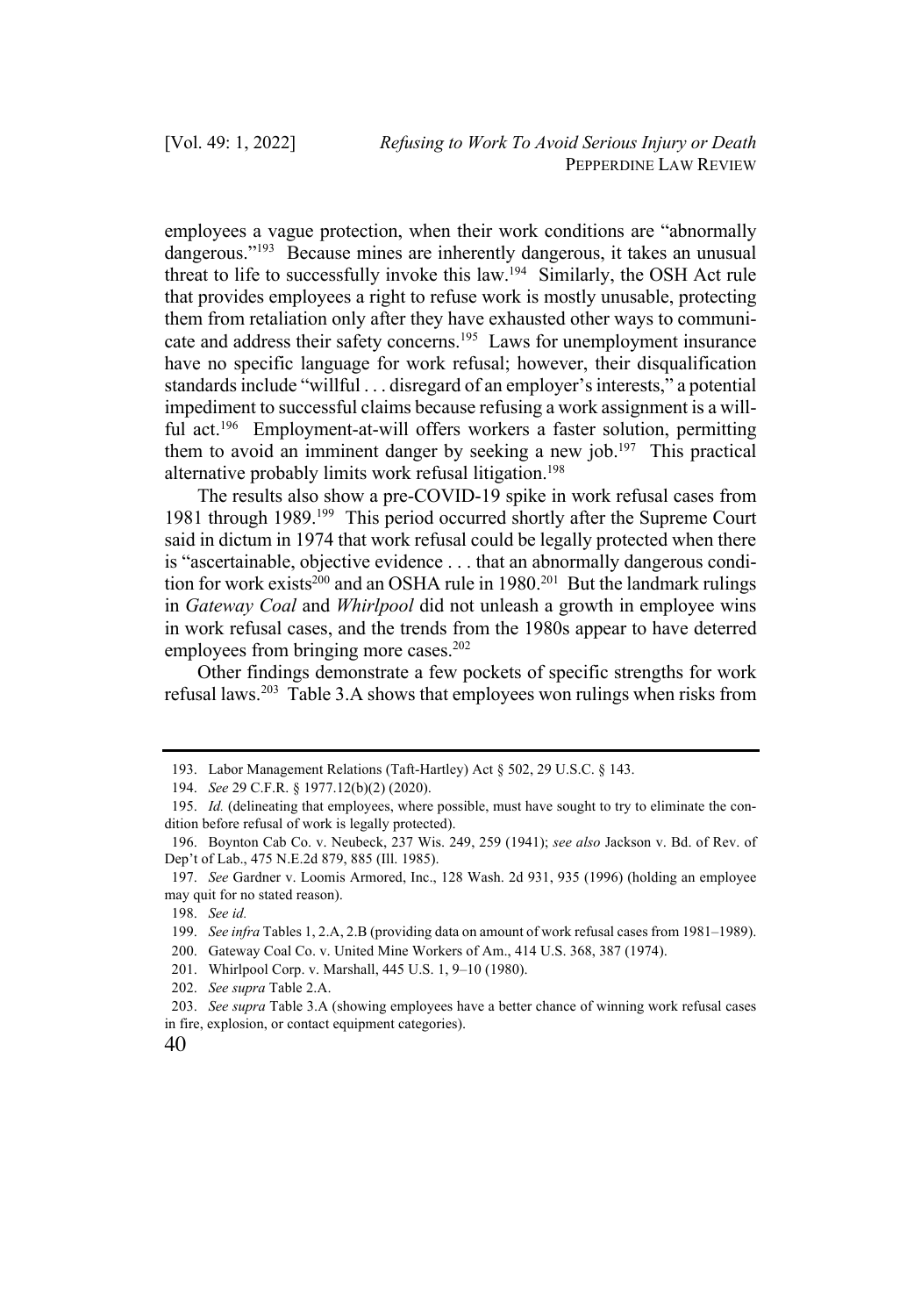contact or objects presented objective dangers.204 Cases included workers who refused to grease a moving mining belt, $^{205}$  refused to put their hands near exposed blades,<sup>206</sup> refused to use a polishing machine without guards,<sup>207</sup> refused to change grates "on the fly,"<sup>208</sup> refused to operate an unsafe saw guide,<sup>209</sup> refused to stay in a mine after a five-ton rock fell from a ceiling,<sup>210</sup> refused to travel in a mine section with accumulating water, $2^{11}$  and refused to work near an open electrified cable.<sup>212</sup>

Table 3.A also shows that courts ruled for employees who refused to work when there was an objective risk of fire or explosion.<sup>213</sup> Cases included an oil rig worker who refused to cap a leaking well, $^{214}$  a miner who refused to ignite a drier in a taconite mine,<sup>215</sup> a worker in a coal liquification plant who refused to refuel gas in tanks that had not yet cooled and were located beneath sparks from welders,  $216$  a worker who refused to load scrap metal in a kettle where his vehicle had no safety shield from splashing molten lead,  $2^{17}$  a miner who refused to continue to work as his crew advanced toward a mapped abandoned mine, where penetration of a wall could lead to explosion, fire, or air with no oxygen,<sup>218</sup> and workers who refused to be hoisted 180 feet above the ground to a narrow platform without guards or pad eyes to hook their safety

<sup>204.</sup> *See supra* Table 3.A (showing employees won rulings when risks from contact or objects presented objective dangers).

<sup>205.</sup> Leeco, Inc. v. Hays, 965 F.2d 1081, 1083 (D.C. Cir. 1992).

<sup>206.</sup> Martin v. H.M.S. Direct Mail Serv., Inc., 936 F.2d 108, 108 (2d Cir. 1991).

<sup>207.</sup> *See* Walt Indus. Inc., v. Dep't of Lab., No. 180124, 1997 WL 33352761 (Mich. Ct. App. Apr. 11, 1997).

<sup>208.</sup> Hanna Mining Co. v. United Steelworkers of Am., 464 F.2d 565, 567 (8th Cir. 1972).

<sup>209.</sup> *See* Webster v. Potlatch Forests, Inc., 187 P.2d 527, 528 (Idaho 1947).

<sup>210.</sup> *See* Munsey v. Morton, 507 F.2d 1202, 1205 (D.C. Cir. 1974).

<sup>211.</sup> *See* S. Ohio Coal Co. v. Fed. Mine Safety & Health Rev. Comm'n, 716 F.2d 1105, 1106 (6th Cir. 1983).

<sup>212.</sup> Maggard, 8 FMSHRC 806, 806 (1986).

<sup>213.</sup> *See supra* Table 3.A (showing employees won more work refusal cases when there was an objective risk of fire or explosion).

<sup>214.</sup> *See* Miss. Emp. Sec. Comm'n v. Phillips, 562 So. 2d 115, 117 (Miss. 1990).

<sup>215.</sup> Ottawa Silica Co. v. Sec'y of Lab., 780 F.2d 1022, 1022 (6th Cir. 1985).

<sup>216.</sup> Paige v. Henry J. Kaiser Co., 826 F.2d 857, 859 (9th Cir. 1987).

<sup>217.</sup> Marshall v. N.L. Indus., 618 F.2d 1220, 1222 (7th Cir. 1980).

<sup>218.</sup> Simpson v. Fed. Mine Safety & Health Rev. Comm'n, 842 F.2d 453, 455 (D.C. Cir. 1988).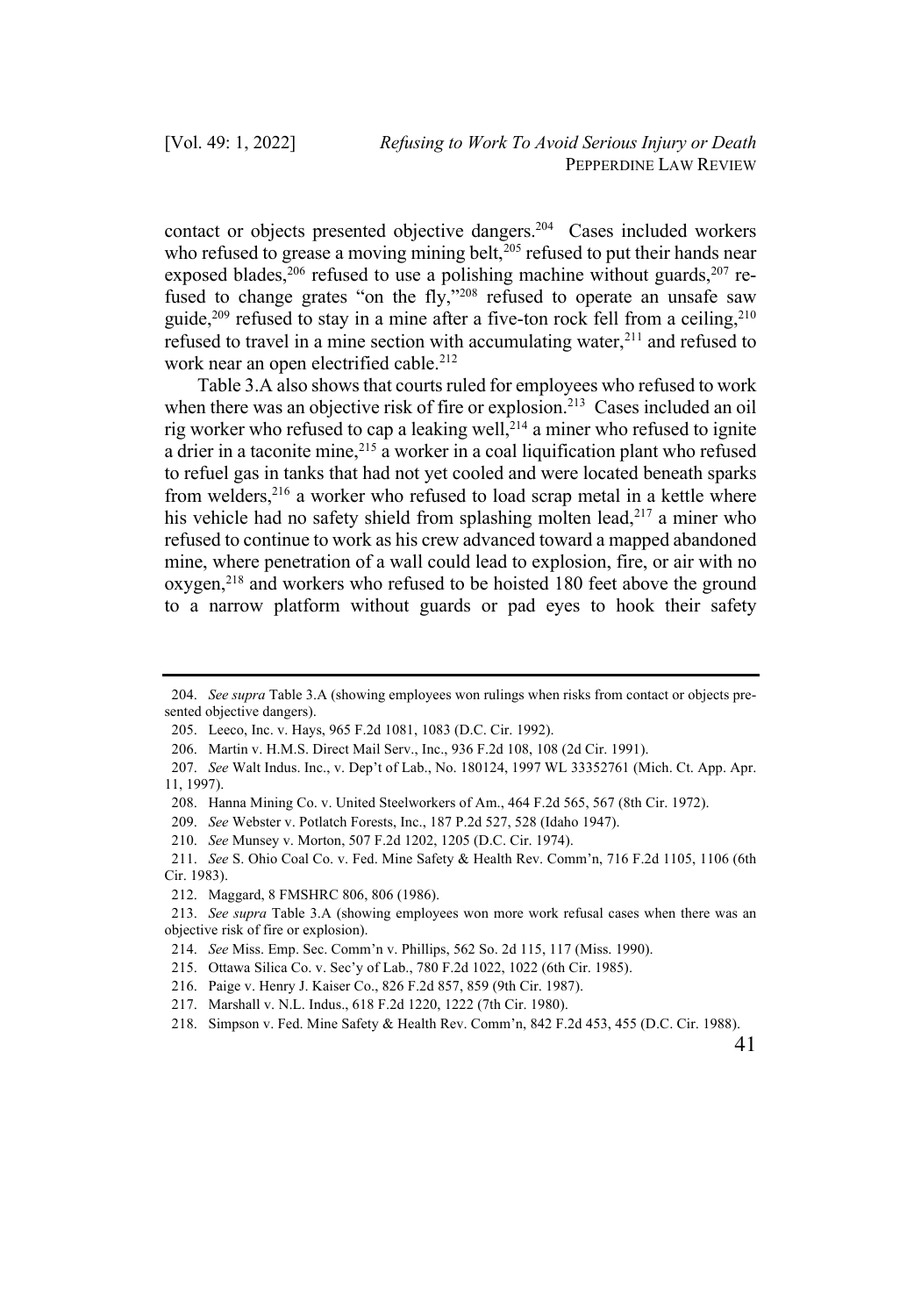#### harnesses.219

However, Table 3.A shows a different pattern, too: employers won most of the rulings involving invisible or latent risks to workers.<sup>220</sup> These cases included work refusal due to an employee's concern about overexertion or a bodily reaction—for example, a nurse who feared needle pricks from HIVpositive patients<sup>221</sup> and another nurse who feared an adverse reaction to a flu shot.<sup>222</sup> Employers won cases where a truck driver,<sup>223</sup> a railroad worker,<sup>224</sup> and fish processing workers out at  $\text{sea}^{225}$  refused to work on safety grounds related to their fatigue.<sup>226</sup> Similarly, an employee was denied unemployment benefits when he refused work due to his experience with long-term rashes from exposure to conditions in a mine.<sup>227</sup> An employee who refused to continue working in 110 degree heat while suffering from dehydration lost his unemployment case, $228$  while a welder who complained about air quality and breathing conditions in a confined space lost his wrongful discharge case.<sup>229</sup>

Unsurprisingly, Table 3.B shows that all of the COVID-19 cases involved a risk of bodily reaction to the virus.230 The more salient point is that the cases

222. Rhodenbaugh v. Kan. Emp. Sec. Bd. of Rev., 372 P.3d 1252, 1255 (Kan. Ct. App. 2016).

230. *See supra* Table 3.B.

<sup>219.</sup> Brock *ex rel*. Parker v. Metric Constructors, Inc., 766 F.2d 469, 470 (11th Cir. 1985).

<sup>220.</sup> *See supra* Table 3.A.

<sup>221.</sup> Stepp v. Rev. Bd. of Ind. Emp. Sec. Div., 521 N.E.2d 350, 352 (Ind. Ct. App. 1988).

<sup>223.</sup> Peery v. Rutledge, 355 S.E.2d 41, 43 (W. Va. 1987).

<sup>224.</sup> Laveing v. Norfolk S. Ry. Co., No. 19-CV-01095-CRE, 2020 WL 5768730, at \*1–2 (W.D. Pa. Aug. 21, 2020).

<sup>225.</sup> Cornelio v. Premier Pac. Seafoods, Inc., No. 54445-4-I, 2005 WL 1331205 (Wash. Ct. App. May 23, 2005). The crewmembers were expected to work sixteen-hour days, seven days a week, and many of them had previously worked as processors for Premier Pacific. *Id.* at \*1. They understood the harsh conditions they faced when they agreed to do the work. *Id.* Their wrongful discharge claim required that they prove that the extra half hour in their daily work schedule created unreasonably dangerous working conditions such that public policy required that they be allowed to refuse to work without being discharged. *Id.* at \*3.

<sup>226.</sup> *See Peery*, 355 S.E.2d 41; *Laveing*, 2020 WL 5768730; *Cornelio*, 2005 WL 1331205.

<sup>227.</sup> Wolfgram v. Emp. Sec. Agency, 291 P.2d 279, 300–01 (Wyo. 1955).

<sup>228.</sup> Hernandez v. Pitt Ohio Express, LLC, No. 11 CV 1507, 2012 WL 3496860 (N.D. Ohio Aug. 14, 2012).

<sup>229.</sup> Porter v. Reardon Mach. Co., 962 S.W.2d 932, 934–35 (Mo. Ct. App.1988). *But see* McCrocklin v. Emp. Dev. Dep't, 205 Cal. Rptr. 156, 157 (Ct. App. 1984) (awarding unemployment benefits to a worker who quit due to exposure to second-hand smoke, where the employee suffered tangible physical side effects and worried about his health and safety).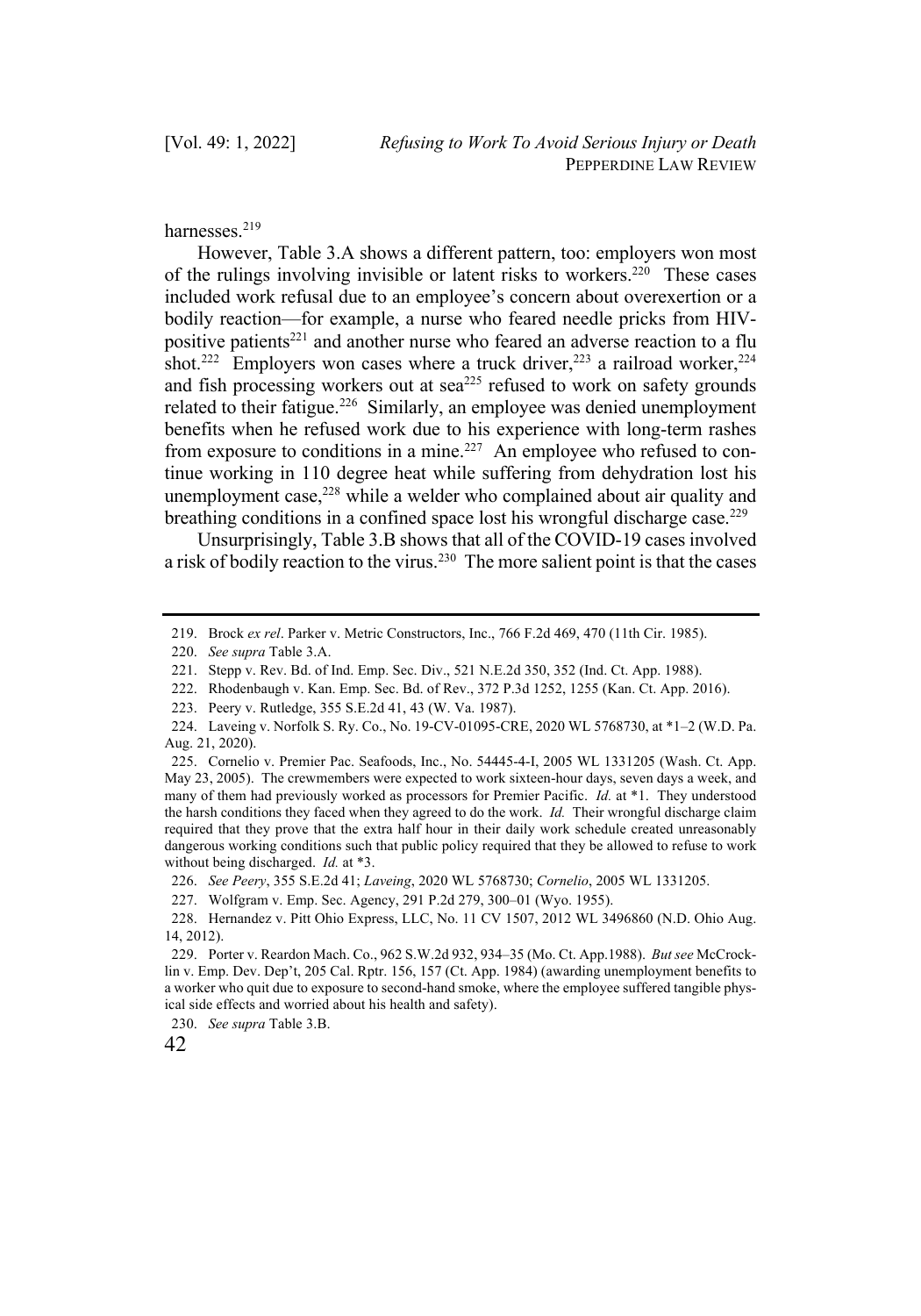demonstrate the recklessness of some workplaces during the pandemic.<sup>231</sup> Employees lost their jobs for refusing to break COVID-19 protocols ordered by healthcare professionals.<sup>232</sup> Other employees, some with serious COVID-19 risk factors, faced adverse treatment after they avoided in-person work because their employer failed to take basic precautions to mitigate infection.<sup>233</sup> Yet another employee was terminated for missing work while she was ill and sought medical help to determine if she had COVID-19.<sup>234</sup>

234. Valdivia v. Paducah Ctr. for Health & Rehab., LLC, 507 F. Supp. 3d 805, 808 (W.D. Ky. 2020) (detailing a nurse who was fired after she was sent home with a fever, determined that she had a

<sup>231.</sup> *See supra* Table 3.B.

<sup>232.</sup> In *Payne v. Woods Services, Inc.*, a residential counselor was fired for refusing to return to work when he was instructed to remain in quarantine after testing positive for COVID-19. No. 20- 4651, 2021 WL 603725, at \*3 (E.D. Pa. Feb. 16, 2021). In *Beltran v. 2 Deer Park Drive Operations LLC*, a building maintenance technician was terminated after he complied with a quarantine memo relating to his mother's positive COVID-19 test and failed to report to work during this period. No. 20-8454, 2021 WL 794745, at \*3–\*4 (D.N.J. Feb. 28, 2021). In *Colombe v. SGN, Inc.*, an employee whose husband was instructed to quarantine, along with all other family members, was fired for not returning to work during this period and for not satisfying her employer's concern that the quarantine order did not have her name on it. No. 20-CV-374, 2021 WL 1198304, at \*10 (E.D. Ky. Mar. 29, 2021).

<sup>233.</sup> Smith v. Corecivic of Tenn. LLC, No. 20-cv-0808-L-DEB, 2021 WL 927357, at \*2–5 (S.D. Cal. Mar. 10, 2021) (involving a correctional officer who was at a higher risk for COVID-19 complications due to asthma and pneumonia and in March 2020 alleged that she was forced to quit because her employer failed to provide a safe work environment to mitigate COVID-19 at its facilities by having large group meetings and failing to provide masks); Peeples v. Clinical Support Options, Inc., 487 F. Supp. 3d 56, 61 (D. Mass. 2020) (detailing an office manager who suffered from moderate asthma, and who was ordered to return to work in a setting where personal protective equipment (PPE), masks, hand sanitizer, and wipes were not always available, who then sued to enjoin her employer from imminently firing her because she requested the reasonable accommodation of continued telecommuting); Brooks v. Corecivic of Tenn. LLC, No. 20cv0994 DMS, 2020 WL 5294614, at \*5 (S.D. Cal. Sept. 4, 2020) (involving a detention officer, with risk factors for her race and obesity, who felt compelled to resign after a supervisor ordered her to work without a mask, even after two hundred thirty-four detainees and thirty staff members tested positive for the virus); Toro v. Acme Barricades, L.C., No. 20-cv-1867-Orl-22, 2021 WL 616318, at \*3 (M.D. Fla. Jan. 28, 2021) (consisting of an employee with COVID-19 risk factors who was instructed by his doctor to work from home, then was subsequently terminated for not reporting to work in his office); Chew v. Legislature of Ohio, 512 F. Supp. 3d 1124, 1126–27 (D. Idaho 2021) (concerning two lawmakers with serious medical conditions—one with type II diabetes and hypertension and another with paraplegia that led to diminished lung capacity—who sought telecommuting or self-contained work spaces as accommodations under the Americans with Disabilities Act but were denied); Thornberry v. Powell Cnty. Det. Ctr., No. 20- 271-DCR, 2020 WL 5647483, at \*2 (E.D. Ky. Sept. 22, 2020) (involving a substance abuse counselor at a detention center during the early days of the COVID-19 pandemic, who refused to come to work unless her employer provided new precautions to mitigate the spread of the virus).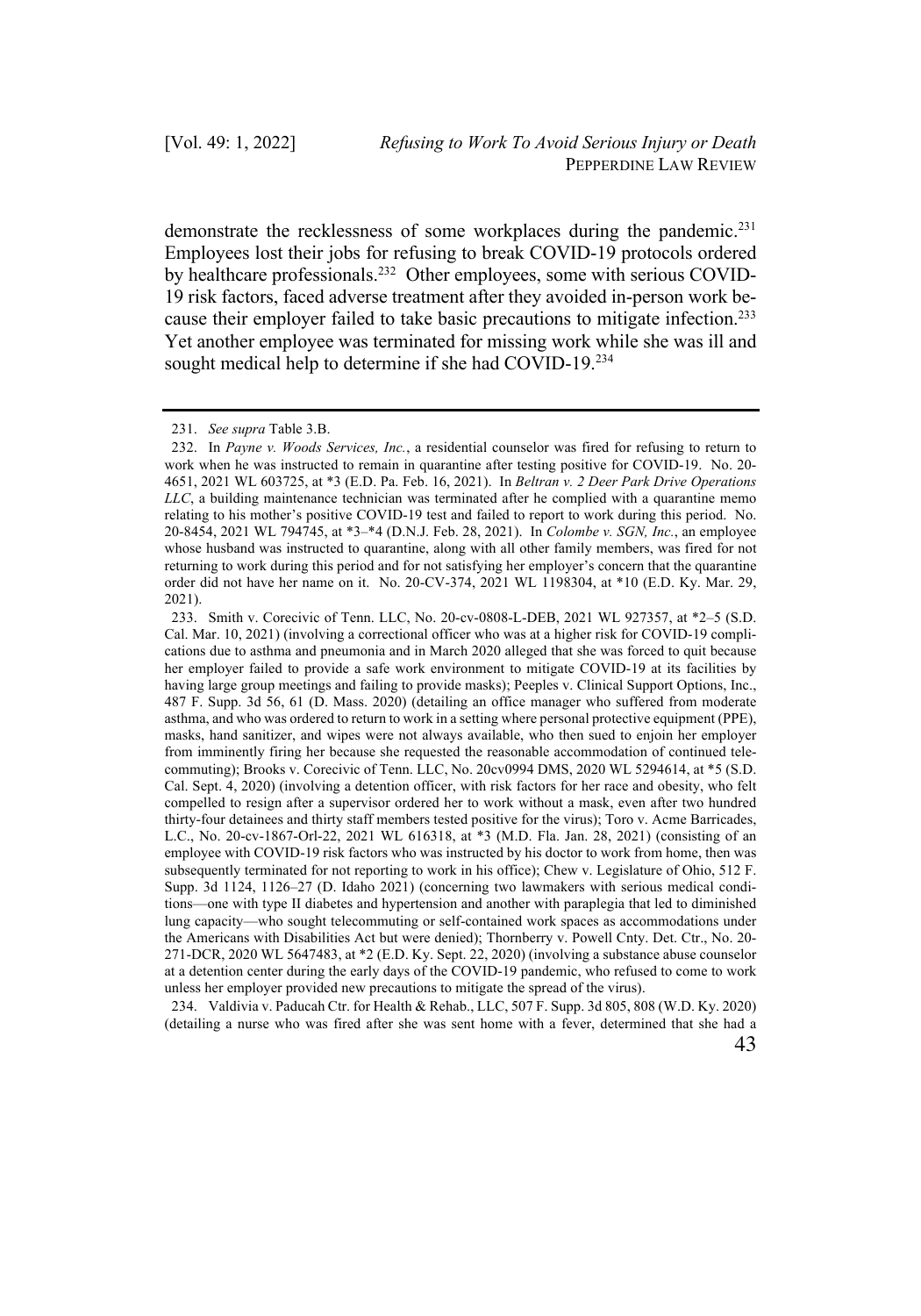Turning to the relationships between types of jobs and win rates in work refusal cases, the finding in Table 4—that mining and extraction employees won a majority of cases—shows how work refusal laws that are tailored to an industry's extreme conditions can benefit workers.<sup>235</sup> Discharged employees won rulings after they refused an assignment that created risk from a ten-ton trailing motor,<sup>236</sup> refused to start an unsafe longwall mining machine,<sup>237</sup> refused to work on a mine section with a cracked roof that later fell,<sup>238</sup> refused to load a coal truck above twenty-four tons,<sup>239</sup> refused to work in an area of trapped fumes,<sup>240</sup> refused to light a gas drier with a handheld flame,<sup>241</sup> and refused to grease machinery that was running.242

Table 5.A, depicting the law in employee and employer wins, reinforces my study's primary finding that work refusal safety laws have only limited value for employees.<sup>243</sup> Employee success in appellate rulings for the public policy tort of wrongful discharge and unemployment offer an intriguing perspective on the low value of worker safety laws.<sup>244</sup> This tort, and this

stomach virus, sought confirmation that she was not infected with COVID-19, and then tried unsuccessfully to have her absence excused with a doctor's note).

<sup>235.</sup> *See supra* Table 4.A.

<sup>236.</sup> Consolidation Coal Co. v. Fed. Mine Safety & Health Rev. Comm'n, 795 F.2d 364, 365–66 (4th Cir. 1986) (involving a mine worker who was given a suspension for refusing a work assignment that he believed endangered the safety of a coworker by exposing that person to a risk from a ten-ton trailing motor).

<sup>237.</sup> Miller v. Fed. Mine Safety & Health Rev. Comm'n, 687 F.2d 194, 196 (7th Cir. 1982).

<sup>238.</sup> Gilbert v. Fed. Mine Safety & Health Rev. Comm'n, 866 F.2d 1433, 1435–36 (D.C. Cir. 1989). 239. Wellmore Coal Corp. v. Fed. Mine Safety & Health Rev. Comm'n, No. 97-1280, 1997 WL 794132, at \*1 (4th Cir. Dec. 30, 1997) (delineating a coal truck driver who was fired for refusing to load his truck above the company's minimum load requirement of twenty-four tons, claiming that this weight was an unacceptable safety hazard).

<sup>240.</sup> Liggett Indus. v. Federal Mine Safety & Health Rev. Comm'n, 923 F.2d 150, 152 (10th Cir. 1991) (involving welders who walked off the job after a miner named Begay voiced concerns about his health being endangered by trapped fumes that were not addressed by his employer).

<sup>241.</sup> Ottawa Silicia Co. v. Sec'y of Lab., Mine Safety & Health Admin., No. 84-3859, 1985 WL 13948 (6th Cir. Nov. 11, 1985) (ruling in favor of a miner, ostensibly fired for using profanity, who was fired after he refused to light a gas drier with a handheld flame, a practice the miner considered to be unsafe).

<sup>242.</sup> Hays v. Fed. Mine Safety & Health Rev. Comm'n, 965 F.2d 1081, 1083 (D.C. Cir. 1992) (ruling in favor of an employee who routinely was required to risk his life and limb by greasing machinery while it was in operation, even after he addressed his safety concerns to management).

<sup>243.</sup> *See supra* Table 5.A.

<sup>244.</sup> *See supra* Table 5.A.

<sup>44</sup>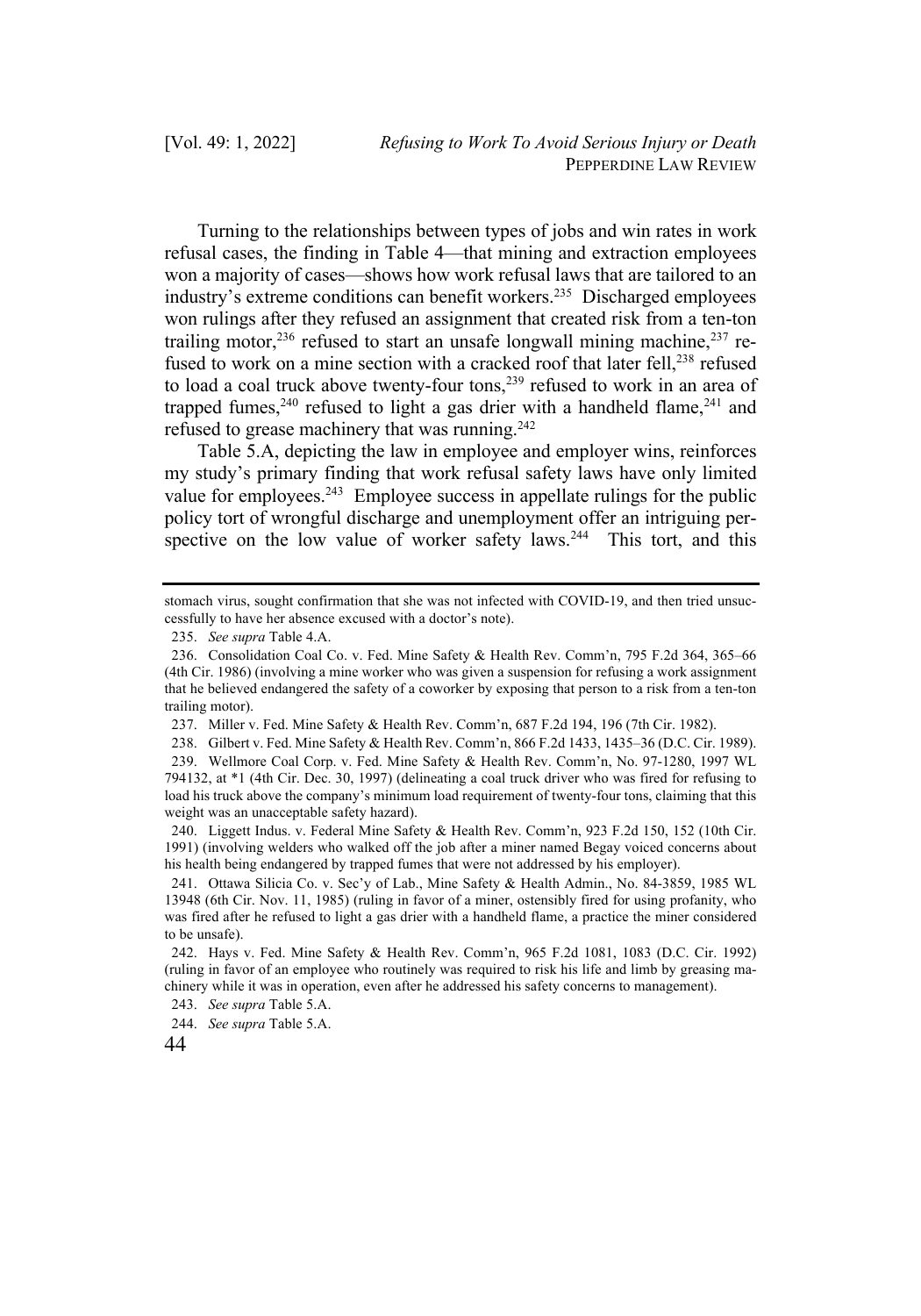postemployment benefit law, act as safety nets for safety-conscious workers.245 But these laws were not specifically designed for safety or work refusal situations; they serve as gap fillers when other safety laws fail employees by penalizing them for refusing unusually hazardous assignments.246

Courts have adopted the public policy tort (often called wrongful discharge or unjust dismissal) to temper the harsh consequences of employmentat-will.<sup>247</sup> Discharged employees benefitted from appellate rulings after they were fired for refusing to work in a war-torn region,  $248$  seeking a smoke-free environment,<sup>249</sup> requesting a transfer after an employer installed a machine with live radioactive cobalt,<sup>250</sup> refusing to work near cyanide with an open surgical wound,<sup>251</sup> and declining to work on Saturday and Sunday—due to angina stemming from heart surgery—after working thirty-five hours the previous two days and sixty-one hours for the week.<sup>252</sup> The public policy tort also benefitted a ship captain who was to set sail with his crew twice in a short time with a barge load of a toxic chemical but refused to leave port due to two separate hurricane advisories for his routes in the Gulf of Mexico.<sup>253</sup>

Unemployment insurance claimants won appellate rulings because they

<sup>245.</sup> *See supra* Tables 5.A, 5.B.

<sup>246.</sup> *See supra* Tables 5.A, 5.B.

<sup>247.</sup> Gardner v. Loomis Armored Inc., 913 P.2d 377, 379 (Wash. 1996) (en banc) (discussing how courts have adopted an exception to the common law rule that at-will employees could be fired for any reason: "employees may not be discharged for reasons that contravene public policy").

<sup>248.</sup> Parsons v. United Tech. Corp., Sikorsky Aircraft Div., 700 A.2d 655, 658 (Conn. 1997) (ruling in favor of an employee who was fired immediately after he informed his employer he would not travel to Bahrain because of concerns for his health, safety, and welfare, supported by a State Department travel advisory).

<sup>249.</sup> Hentzel v. Singer Co., 188 Cal. Rptr. 159, 161 (Ct. App. 1982) (ruling in favor of an employee who was terminated for his "attempt to obtain a reasonably smoke-free environment").

<sup>250.</sup> Wheeler v. Caterpillar Tractor Co., 485 N.E.2d 372 (Ill. 1985).

<sup>251.</sup> W. States Minerals Corp. v. Jones Corp., No. 19697, 1991 Nev. LEXIS 17, at \*34 (Nev. Mar. 7, 1991), *aff'd sub nom*. D'Angelo v. Gardner, 819 P.2d 206 (Nev. 1991) ("[I]t is violative of public policy for an employer to dismiss an employee for refusing to work under conditions dangerous to the employee.").

<sup>252.</sup> Wilcox v. Niagara of Wis. Paper Corp., 965 F.2d 355, 357 (7th Cir. 1992).

<sup>253.</sup> Borden v. Amoco Coastwise Trading Co., 985 F. Supp. 692, 698 (S.D. Tex. 1997) ("The Court today recognizes a strong public policy in protecting the safety of not only seamen, but the public as well, and . . . [t]hese considerations, coupled with the public policy implications surrounding [46] U.S.C.] § 10908, are sufficient to [overcome] the at-will presumption. Thus, the public policy exception is clearly applicable in this case.").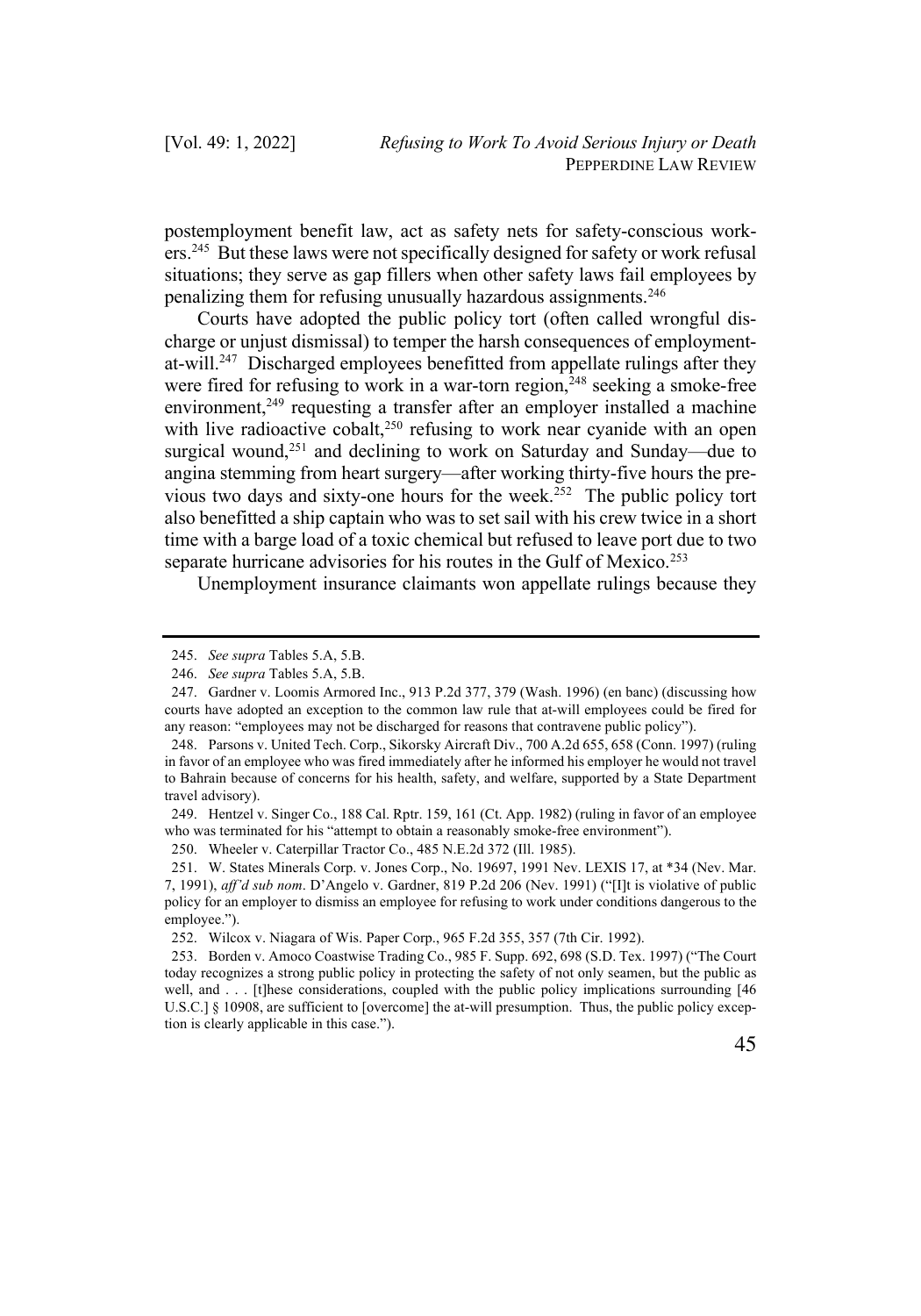had legal justifications to quit jobs that presented some degree of peril.<sup>254</sup> These outcomes overcame legal barriers for claimants who quit work.<sup>255</sup> These unemployment claims are generally denied because the law requires evidence that the employer caused the employment relationship to end.<sup>256</sup> Even when work conditions create some degree of pressure to consider quitting, unemployment claims are sometimes denied.<sup>257</sup> However, when employees in this study were terminated in response to avoiding a threat to their safety, their claims were ruled to be compensable.<sup>258</sup>

*Moore v. Unemployment Insurance Appeals Board*<sup>259</sup> illustrates this framework. <sup>260</sup> A union electrician was referred to a job at a nuclear power plant but refused the assignment due to safety concerns.<sup>261</sup> Based on news reports and coworker accounts, he was made aware of alleged safety violations relating to radiation exposure.<sup>262</sup> He asked his supervisor for the precise location of his assigned job and told his supervisor he feared working near

<sup>254.</sup> *See supra* notes 248–52 and accompanying text.

<sup>255.</sup> *See supra* notes 248–52 and accompanying text.

<sup>256.</sup> Jones v. Ill. Dep't of Emp. Sec., 657 N.E.2d 1141 (Ill. App. Ct. 1995) ("The Act is intended to benefit only those persons who become unemployed through no fault of their own . . . . [Thus,] 'an individual shall be ineligible for benefits because he left work voluntarily without good cause attributable to the employing unit.'").

<sup>257.</sup> *See, e.g.*, Davis v. Lab. & Indus. Rels. Comm'n, 554 S.W.2d 541, 543 (Mo. Ct. App. 1977) (concluding that "pressure of the circumstances" in a quit case could be found as a discharge for purposes of unemployment compensation, though, in this case, a nurse who stopped working forty days before giving birth and remained out of work for an additional month before applying for unemployment benefits had not been discharged); *cf.* Burke v. Bd. of Rev., 477 N.E.2d 1351, 1356 (Ill. Ct. App. 1985) (stating that "'good cause' for voluntarily leaving one's employment results from circumstances which produce pressure to terminate employment that is both real and substantial and which would compel a reasonable person under the circumstances to act in the same manner").

<sup>258.</sup> *See supra* Section III.B (noting a misconduct standard in unemployment compensation laws does not apply when a claimant refuses to perform a job assignment because he or she believes in good faith that performing the assignment would jeopardize his or her health); McLean v. Unemployment Comp. Bd. of Rev., 383 A.2d 533, 535 (Pa. 1978); Ferguson v. Dep't of Emp. Servs., 247 N.W.2d 895, 897 (Minn. 1976); Kuhn v. Dep't of Emp. Sec., 357 A.2d 534, 535 (Pa. 1976); Webster v. Potlatch Forests, Inc., 187 P.2d 527, 528 (Idaho 1947); Smallwood v. Fla. Dep't of Com., 350 So. 2d 121, 121 (Fla. Dist. Ct. App. 1977); s*ee also* City of Dallas v. Tex. Emp. Comm'n, 626 S.W.2d 549, 551 (Tex. App. 1981).

<sup>259.</sup> Moore v. Unemployment Ins. Appeals Bd., 215 Cal. Rptr. 316, 320 (Ct. App. 1985).

<sup>260.</sup> *See id.*

<sup>261.</sup> *Id.* 

<sup>262.</sup> *Id.*

<sup>46</sup>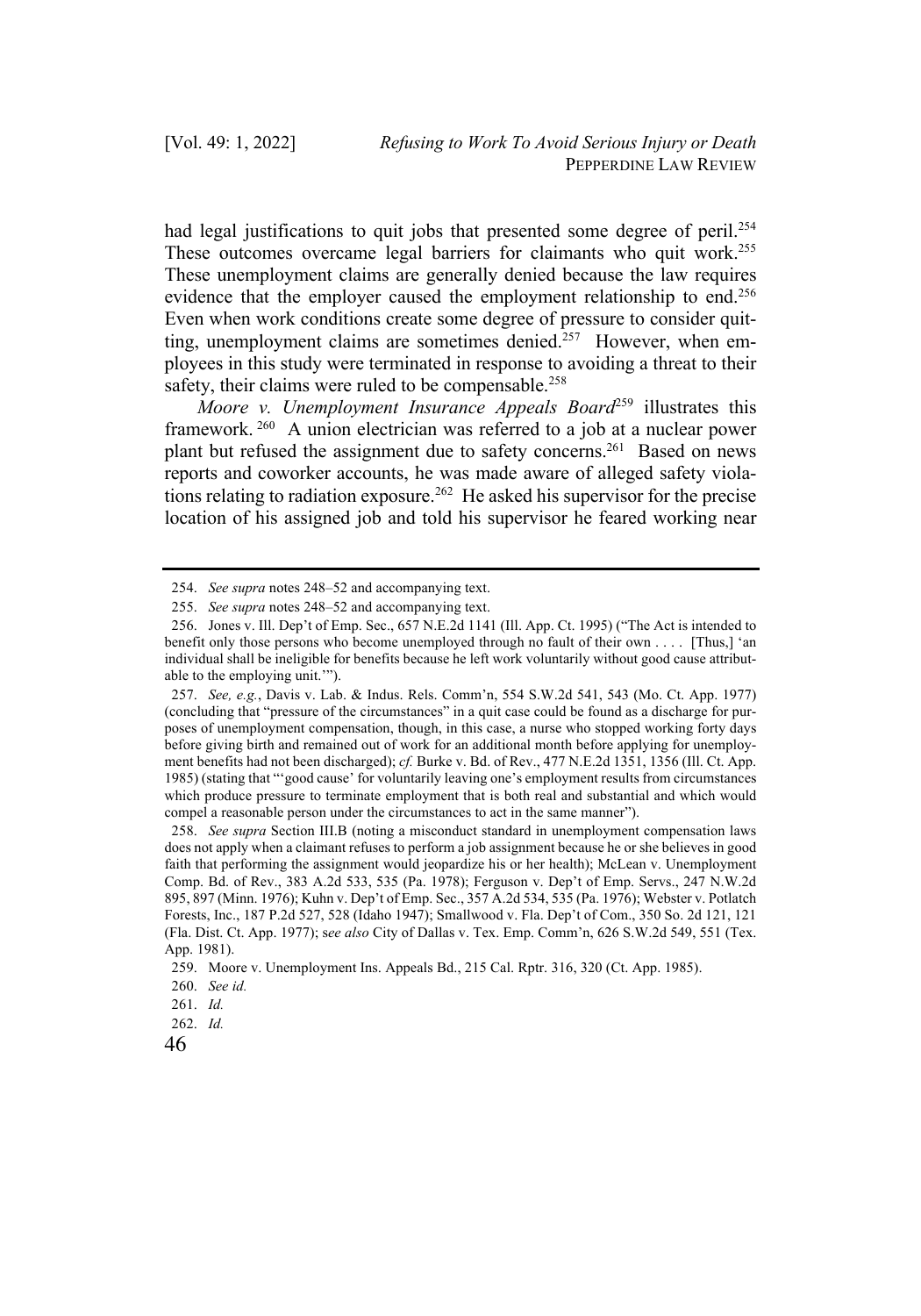"red waste."<sup>263</sup> When he was terminated for refusing work,<sup>264</sup> he replied: "Well, I want to make something very clear here. I'm not refusing to do the work. I can't go in the radioactive waste area because I'm afraid of the radiation."265 After this electrician filed for unemployment, a court ruled that he presented evidence of a "reasonable, good-faith and honest apprehension of harm to [his] health and safety within the San Onofre work environment, setting forth a condition of employment falling within the ambit of good cause."266

## V. CONCLUSIONS

Work refusal safety laws serve employees poorly.<sup>267</sup> That is the primary import of my empirical study.<sup>268</sup> Certainly, these laws achieve policy objectives when there is a good match between an industry-specific law and a physical hazard that a court or agency can readily comprehend—a falling roof in a mine,<sup>269</sup> molten lead that splashes into a workspace,<sup>270</sup> an underwater leak from an oil rig.271 But even my data sources demonstrate structural problems with our work safety laws.<sup>272</sup> The Bureau of Labor Statistics data collection for occupational fatalities counts physical events, such as crashes, collisions, shootings, fires, falls, electrical shocks, contact with objects, and the like. $273$ At the end of this lengthy survey with many dozens of physical causes, there are two entries for "overexertion and bodily reaction"—and the data reporting

<sup>263.</sup> *Id*.

<sup>264.</sup> *Id.* at 318.

<sup>265.</sup> *Id.*

<sup>266.</sup> *Id.* at 244.

<sup>267.</sup> *See supra* Section III.B (reporting data findings in Table 5); *see also supra* Part IV (interpreting Table 5.A findings that work refusal safety laws are limited for employees).

<sup>268.</sup> *See supra* Part IV (highlighting the difficulty employees have when asserting work refusal claims).

<sup>269.</sup> *See* Gilbert v. Fed. Mine Safety & Health Rev. Comm'n, 866 F.2d 1433 (D.C. Cir. 1989).

<sup>270.</sup> Marshall v. N.L. Indus., 618 F.2d 1220, 1222 (7th Cir. 1980).

<sup>271.</sup> *See* Miss. Emp. Sec. Comm'n v. Phillips, 562 So. 2d 115, 117 (Miss. 1990).

<sup>272.</sup> *See supra* Part IV.

<sup>273.</sup> *See Census of Fatal Occupational Injuries (CFOI): Definitions*, U.S. BUREAU OF LAB. STAT., https://www.bls.gov/iif/oshcfdef.htm (Dec. 17, 2020).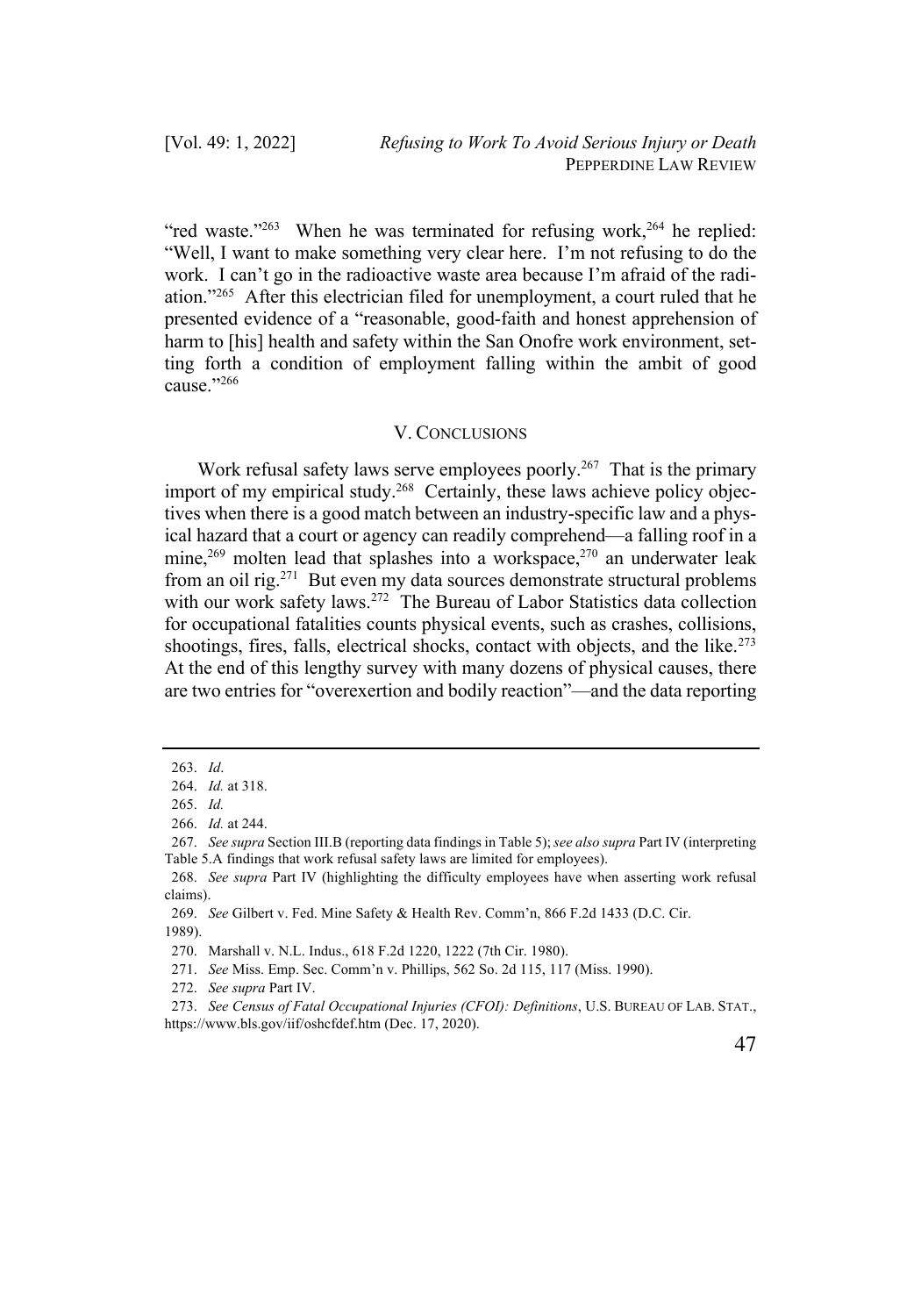indicates very few occurrences.274

As my research shows, conflating overexertion and a bodily reaction to a disease obfuscates two entirely different physiological responses to workplace exposure to potentially lethal conditions.<sup>275</sup> It is not even clear that BLS will be able to capture the work exposures to COVID-19 that are highlighted in this Article—specifically, the cases reported by front-line workers in healthcare<sup>276</sup> and workers in meatpacking plants.<sup>277</sup> In sum, the federal government's probable undercounting of fatal bodily reactions to exposure events such as disease, radiation, and chemicals correlates to safety laws that are stuck in outdated notions of job hazards.<sup>278</sup>

My study also shows that COVID-19 has shifted work refusal from bluecollar jobs to white-collar and service-sector jobs.279 At some point, however, the pandemic will recede, and the pattern of work refusal may revert to trends from 1944 to 2020.<sup>280</sup> My study reveals the pronounced use of work refusal laws in construction and extraction, production, and transportation.<sup>281</sup> As the COVID-19 cases show, however, a virus can present risks that the traditional occupational fatality survey will likely miss.282

Workplace sexual assaults $283$  are a case in point. My extensive research

277. Rural Cmty. Workers All. v. Smithfield Foods, Inc., 459 F. Supp.3d 1228 (W.D. Mo. 2020) (seeking injunctive relief for a meatpacking plant that became a major COVID-19 hot spot due to failure to maintain safe practices such as social distancing, handwashing, masking, and use of sickleave policy).

278. *See Census of Fatal Occupational Injuries (CFOI): Definitions, supra* note 273.

<sup>274.</sup> *See Table A-9. Fatal Occupational Injuries by Event or Exposure for All Fatal Injuries and Major Private Industry Sector, All United States, 2019*, U.S. BUREAU OF LAB. STAT.: INJURIES, ILLNESSES & FATALITIES, https://www.bls.gov/iif/oshwc/cfoi/cftb0334.htm (last visited Oct. 9, 2021) (reporting eight fatalities in 2019 due to overexertion).

<sup>275.</sup> *See supra* Part III (noting the different types of risk—Finding 3.A identifies overexertion in cases involving risks such as slips and falls, whereas Finding 3.B identifies bodily reaction to chemicals).

<sup>276.</sup> *See* Colombe v. SGN, Inc., No. 20-CV-374, 2021 WL 1198304 (E.D. Ky. Mar. 29, 2021).

<sup>279.</sup> *See supra* Finding 1.B.

<sup>280.</sup> *See supra* notes 147–48.

<sup>281.</sup> *See supra* Section III.B.4 (charting results of cases pre-COVID-19 in Table 4.A—where risk was prevalent in construction and extraction, production, and transportation).

<sup>282.</sup> *See* Brooks v. Corecivic of Tenn. LLC, No. 20cv0994 DMS, 2020 WL 5294614, at \*5 (S.D. Cal. Sept. 4, 2020).

<sup>48</sup> 283. Extreme forms of sexual harassment appear to present women with scenarios that are analogous to the DOL rule that requires apprehension of injury; however, my research found no evidence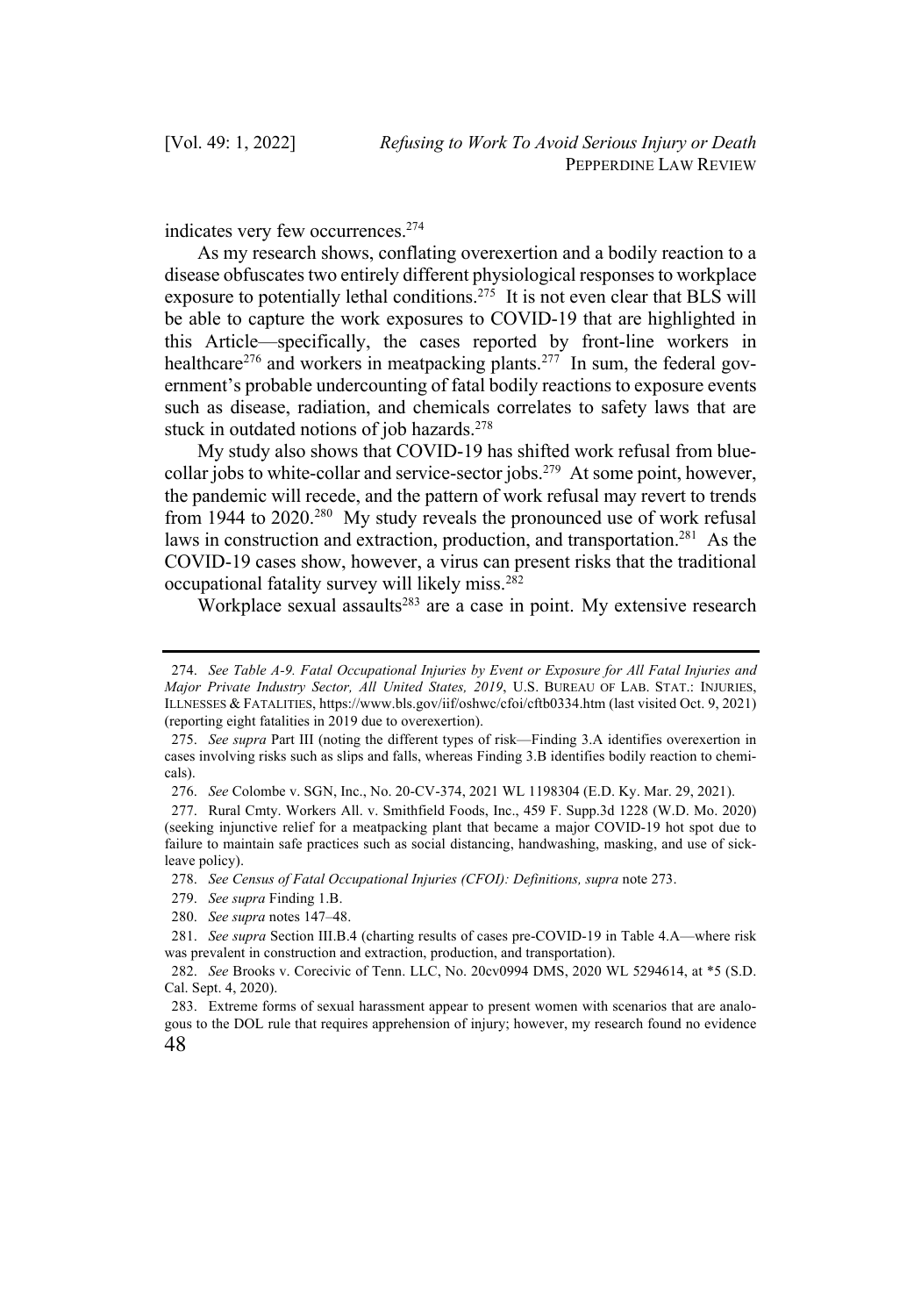failed to uncover a single case where an employee refused to return to work, or quit, because she experienced or feared sexual assault on the job. This cannot reflect the reality of today's workplace for some women.<sup>284</sup> The juxtaposition of work refusal cases in mining,<sup>285</sup> factory,<sup>286</sup> and truck driving<sup>287</sup> cases—male-dominated jobs that present obvious physical hazards<sup>288</sup>—with the total absence of work refusal cases involving sexual assaults demonstrates how laws and surveys miss some types of work refusal.<sup>289</sup>

These holes in collecting data on workplace injuries are compounded by

284. *See supra* note 283 and accompanying text.

285. *See, e.g.*, Maggard v. Chaney Creek Coal Corp., No. KENT 86-51-D, 1986 WL 221513, at \*3 (Ky. May 8, 1986); Bjes v. Consolidated Coal Co., No. PENN 82-26-D, 1982 WL 176180, at \*1 (Pa. Nov. 23, 1982); Sec. of Lab. *ex rel.* Bryant v. Clinchfield Coal Co., No. VA 80-162-D, 1982 WL 176103, at \*4 (Va. July 29, 1982); and Sec'y of Lab., MSHA *ex rel.* Robinette v. United Castle Coal Co., No. VA 79-141-D, 1981 WL 141638, at \*4, \*5 (Va. Ct. App. Apr. 3, 1981).

286. *See, e.g.*, Comm'r of Lab. v. Talbert Mfg. Co., 593 N.E.2d 1229 (Ind. 1992); Perez v. E. Awning Sys., Inc., No. 15-cv-01692, 2018 WL 4926447 (D. Conn. filed Oct. 10, 2018); Lee v. Ardagh Glass, Inc., No. 14-cv-0759, 2015 WL 251858 (E.D. Cal. Jan. 20, 2015).

287. *See, e.g.*, Smallwood v. Fla. Dep't of Com., 350 So.2d 121 (Fla. Dist. Ct. App. 1977); McLean v. Unemployment Comp. Bd. of Rev., 383 A.2d 533 (Pa. 1978); Yellow Freight Sys., Inc. v. Reich, 27 F.3d 1133 (6th Cir. 1994).

288. *Labor Force Statistics from the Current Population Survey*, U.S. BUREAU OF LAB. STAT., https://www.bls.gov/cps/cpsaat18b.htm (Jan. 22, 2021) (showing that the percentages of women in mining [10.1%], manufacturing [29.5%], and truck transportation [12.4%] were low).

289. *See supra* Part III.

that the rule has been invoked in these situations. *See EEOC Sues Virginia IHOP Owner for Sexual Harassment and Constructive Discharge*, EEOC (Mar. 16, 2021), https://www.eeoc.gov/newsroom/eeoc-sues-virginia-ihop-owner-sexual-harassment-and-constructive-discharge (settling a lawsuit after a restaurant manager was accused of subjecting female employees to unwanted advances and touching, "including asking teen workers to show their breasts to him and exposing himself to a teen worker"); *see also* Small v. N.Y. State Dep't of Corr. & Cmty. Supervision, No. 12-CV-1236, 2019 WL 1593923, at  $*5$  (W.D.N.Y. Apr. 15, 2019) (involving a male corrections officer who relentlessly pursued female corrections teacher by preying on her religious beliefs); Tri-County Youth Programs, Inc. v. Acting Deputy Dir. of the Div. of Emp. & Training, 765 N.E.2d 810, 813 (Mass. App. Ct. 2002) (pertaining to female manager's denied request for transfer after a youth offender in a detention center sexually assaulted her); *In re* Question Submitted by the U.S. Ct. of Appeals for the Tenth Cir., 759 P.2d 17 (Colo. 1988) (en banc) (concerning a janitor who raped an employee as she was walking to company cafeteria); Maksimovic v. Tsogalis, 687 N.E.2d 21, 22 (Ill. 1997) (involving a restaurant owner who threatened a waitress, stating that he would "'give her a stiff one up the a[\*\*],' ordered her to perform oral sex on him[,] . . . placed his hand under her skirt and grabbed her leg, grabbed her buttocks and touched her while attempting to kiss her"); Ford v. Revlon, Inc., 734 P.2d 580, 582 (Ariz. 1987) (regarding a male supervisor, who, after telling a female employee, "I am going to  $f$ [\*\*\*] you if it takes me ten years," grabbed her in a chokehold while running his open hand over her breasts, stomach, and between her legs).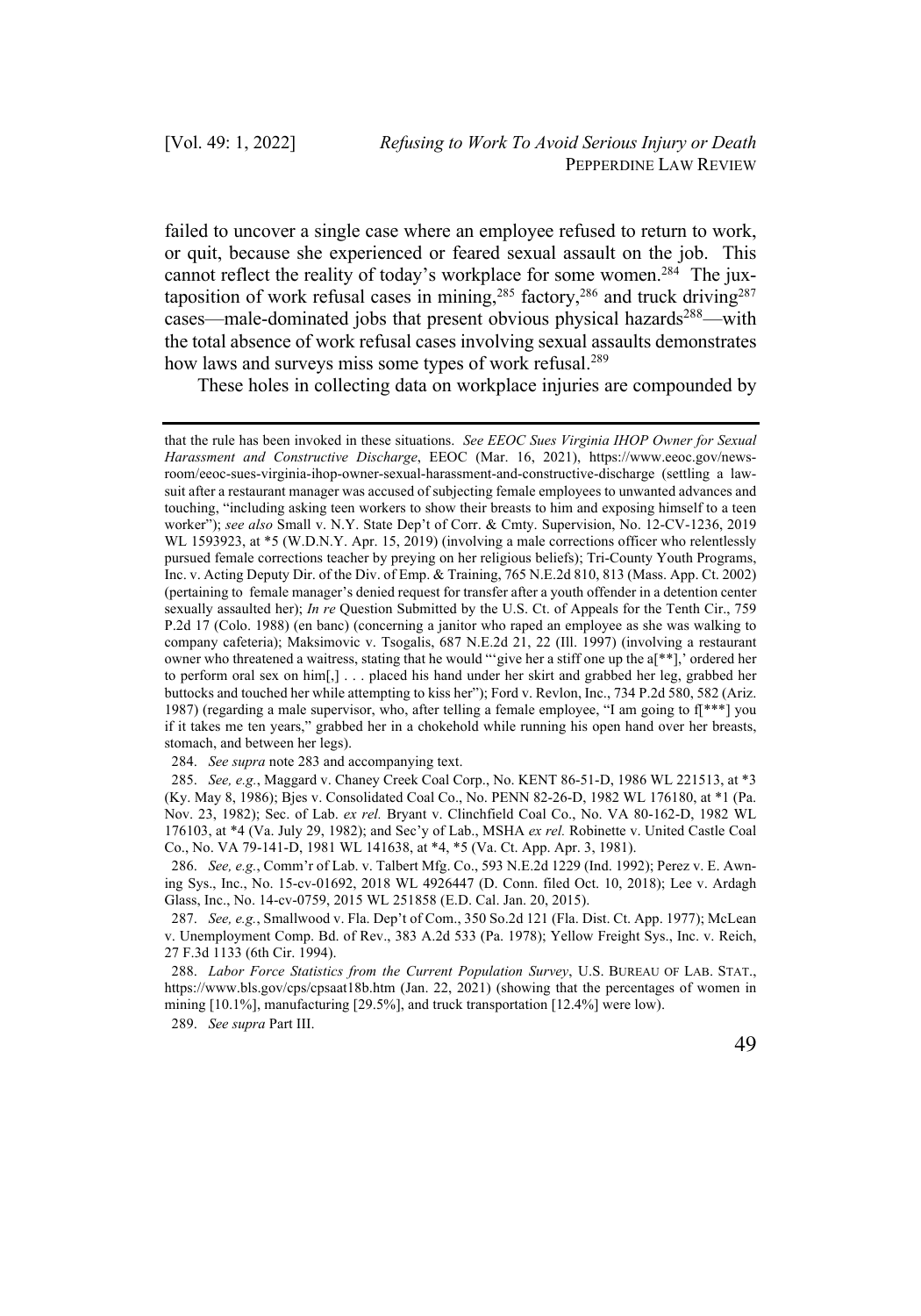the outmoded way that the Bureau of Labor Statistics defines a job.290 BLS has a classification for passenger vehicle drivers that includes taxi drivers and chauffeurs, as it collects hourly wage information for them.<sup>291</sup> Rideshare drivers do not make an hourly wage, however.<sup>292</sup> This signifies that the agency only collects data for passenger vehicle drivers who are in a formal employment relationship, not gig drivers for Uber, Lyft, and other ridesharing platforms.293 To the extent that federal labor statistics are premised on a formal employment relationship, they omit the growing class of workers who are paid piece-rates.294 To put this problem more concretely, the 2021 BLS occupational fatality report might fail to include the Instacart shopper who was shot and killed at a Boulder, Colorado, grocery store but count the King Soopers employees who lost their lives.<sup>295</sup>

Several policy suggestions emerge from this research.<sup>296</sup> A seemingly minor idea, perhaps fraught with political controversy, is to amend the Americans with Disabilities  $Act^{297}$  to enact a right of employees to wear a mask at work, unless an employer can prove that it is an undue hardship.<sup>298</sup> This would appear to address employee concerns about poor employer mitigation for COVID-19 but would also have a longer impact for workers who are exposed to second-hand smoke, the flu, and other aerosol hazards.<sup>299</sup> As such, this law

298. *Id.* at § 12111(10)(a)–(b).

<sup>299.</sup> *See* Rami Sommerstein et al., *Risk of SARS-CoV-2 Transmission by Aerosols, the Rational Use of Masks, and Protection of Healthcare Workers from COVID-19*, 9 ANTIMICROBIAL RESISTANCE & INFECTION CONTROL 1 (2020).



<sup>290.</sup> *See Scope of the Census of Fatal Occupational Injuries (CFOI)*, U.S. BUREAU OF LAB. STAT., https://www.bls.gov/iif/cfoiscope.htm# (Oct. 8, 2020) (limiting the CFOI to injuries either on the employer's premises or when related to status as an employee).

<sup>291.</sup> *See Table A-9. Fatal Occupational Injuries by Event or Exposure for All Fatal Injuries and Major Private Industry Sector, All United States, 2019*, *supra* note 274.

<sup>292.</sup> *See, e.g.*, *How Your Pay Is Calculated*, LYFT (July 29, 2019), https://www.lyft.com/hub/posts/pay-breakdown (detailing the method of paying Lyft drivers).

<sup>293.</sup> *See, e.g.*, CAL. BUS. & PROF. CODE § 7451 (West 2020) (stating that in California, ride-share participants are not formal employees of companies, but independent contractors).

<sup>294.</sup> *Id.*

<sup>295.</sup> *See also* Patrick McGeehan, *They Risked Their Lives During Covid. They Still Don't Earn Minimum Wage*, N.Y. TIMES (July 15, 2021), https://www.nytimes.com/2021/07/15/nyregion/nycgig-workers-pay.html (reporting that gig workers were more likely than regular employees to suffer health problems during the COVID-19 pandemic).

<sup>296.</sup> *See supra* Part I.

<sup>297.</sup> Americans with Disabilities Act of 1990 (ADA), 42 U.S.C. §§ 12101–12213.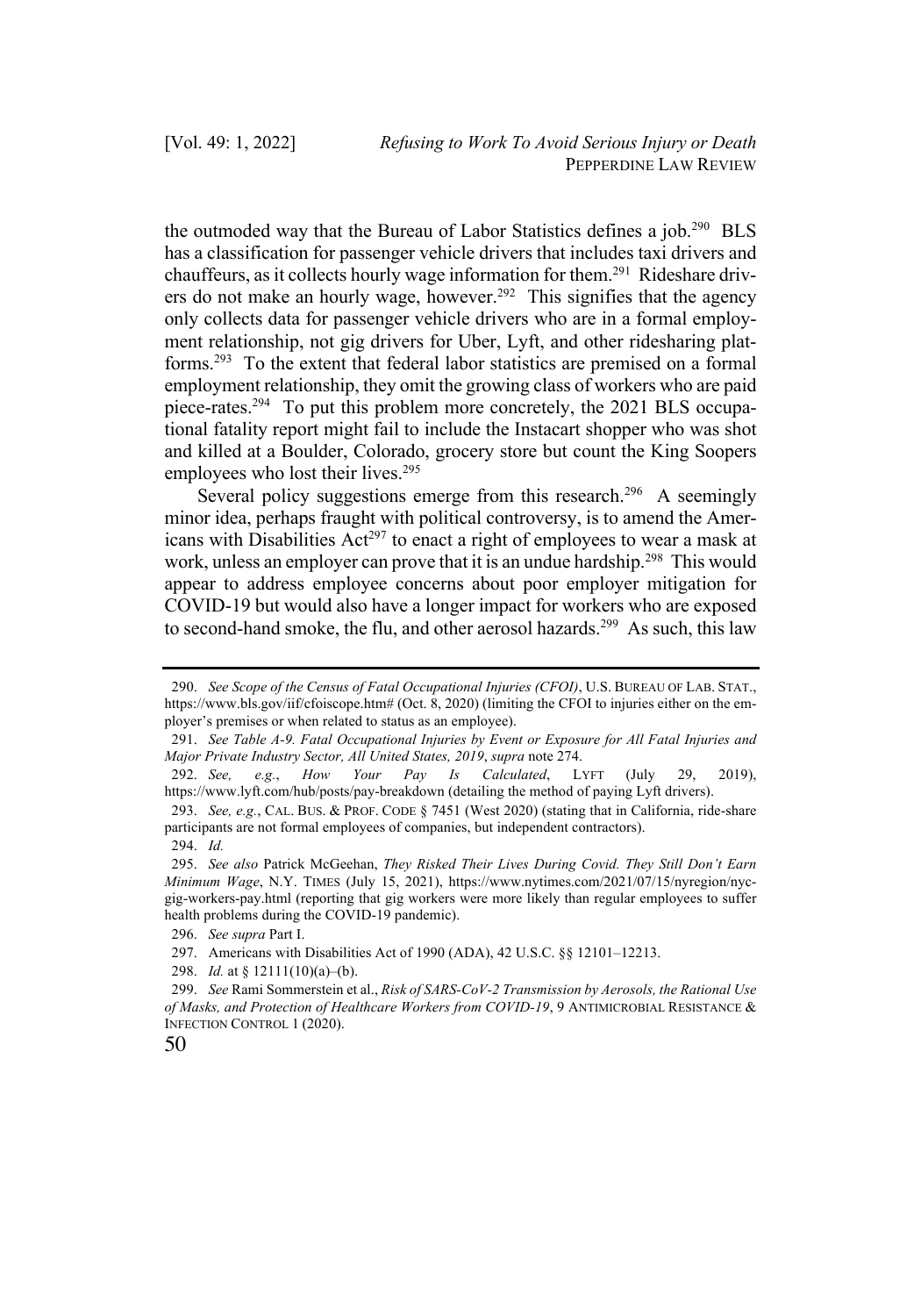would function as a proxy for work refusal safety laws.<sup>300</sup> It would also address the increasing trend of work refusal cases in white-collar and servicesector jobs.<sup>301</sup>

My research also underscores the possible utility of a federal paid sick leave law, perhaps patterned after California's law.<sup>302</sup> If COVID-19 mutations persist and evade vaccines, Congress might consider reviving the Emergency Paid Sick Leave Pay Act.<sup>303</sup> Given the large number of immunocompromised individuals,304 a paid sick leave law would obviate some of the need for these vulnerable people to refuse work in order to avoid consequential exposures to seasonal flu, measles, and other upsurges in infectious diseases.<sup>305</sup>

A third suggestion is to amend the OSH Act work refusal rule to address some of the occupational disease exposures that this study reports.<sup>306</sup> The current rule protected the two employees in *Whirlpool* who refused to work on a suspended screen because an employee had fallen through the screen and died a short time before.<sup>307</sup> But the rule in its present form would not appear to address the concern of the electrician in the nuclear power plant who refused to work near "red waste,"308 nor the x-ray technician who worked near live cobalt,<sup>309</sup> nor the sawmill employee who refused to work in red cedar dust, $3^{10}$  nor a worker who had an open wound exposed to cyanide. $3^{11}$  The

303. *See supra* notes 101–03 and accompanying text.

<sup>300.</sup> *Id.*

<sup>301.</sup> *See supra* Finding 1.B.

<sup>302.</sup> CAL. LAB. CODE §§ 245–249 (West 2020). The law provides that an "employee has no less than 24 hours of accrued sick leave or paid time off by the 120th calendar day of employment or each calendar year, or in each 12-month period." *Id.* at § 246(3). The law also requires supplemental paid sick leave for COVID-19 related matters. *Id.* at § 248.1(B)(4)(b).

<sup>304.</sup> *See* Rafael Harpaz, Rebecca M. Dahl & Kathleen L. Dooling, *The Prevalence of Immunocompromised Adults: United States, 2013*, 3 OPEN FORUM INFECTIOUS DISEASES S1 (2016) (finding 2.8% of respondents in a large national survey answered that they were informed by a medical professional that they were immunocompromised).

<sup>305.</sup> *See* McGeehan, *supra* note 295 (describing the how gig workers were classified as essential workers, therefore increasing exposure to COVID-19 with low levels of compensation); *see also supra*  Chart A (highlighting the protections offered under federal and state laws).

<sup>306.</sup> *See supra* Part V.

<sup>307.</sup> Whirlpool Corp. v. Marshall, 445 U.S. 1, 22 (1980).

<sup>308.</sup> Moore v. Unemployment Ins. Appeals Bd., 215 Cal. Rptr. 316, 320 (Ct. App. 1985).

<sup>309.</sup> Wheeler v. Caterpillar Tractor Co., 485 N.E.2d 372 (Ill. 1985).

<sup>310.</sup> Perez v. Clearwater Paper Corp., 184 F. Supp. 3d 831, 835, 840 (D. Idaho 2016).

<sup>311.</sup> D'Angelo v. Gardner, 819 P.2d 206, 207–09 (Nev. 1991).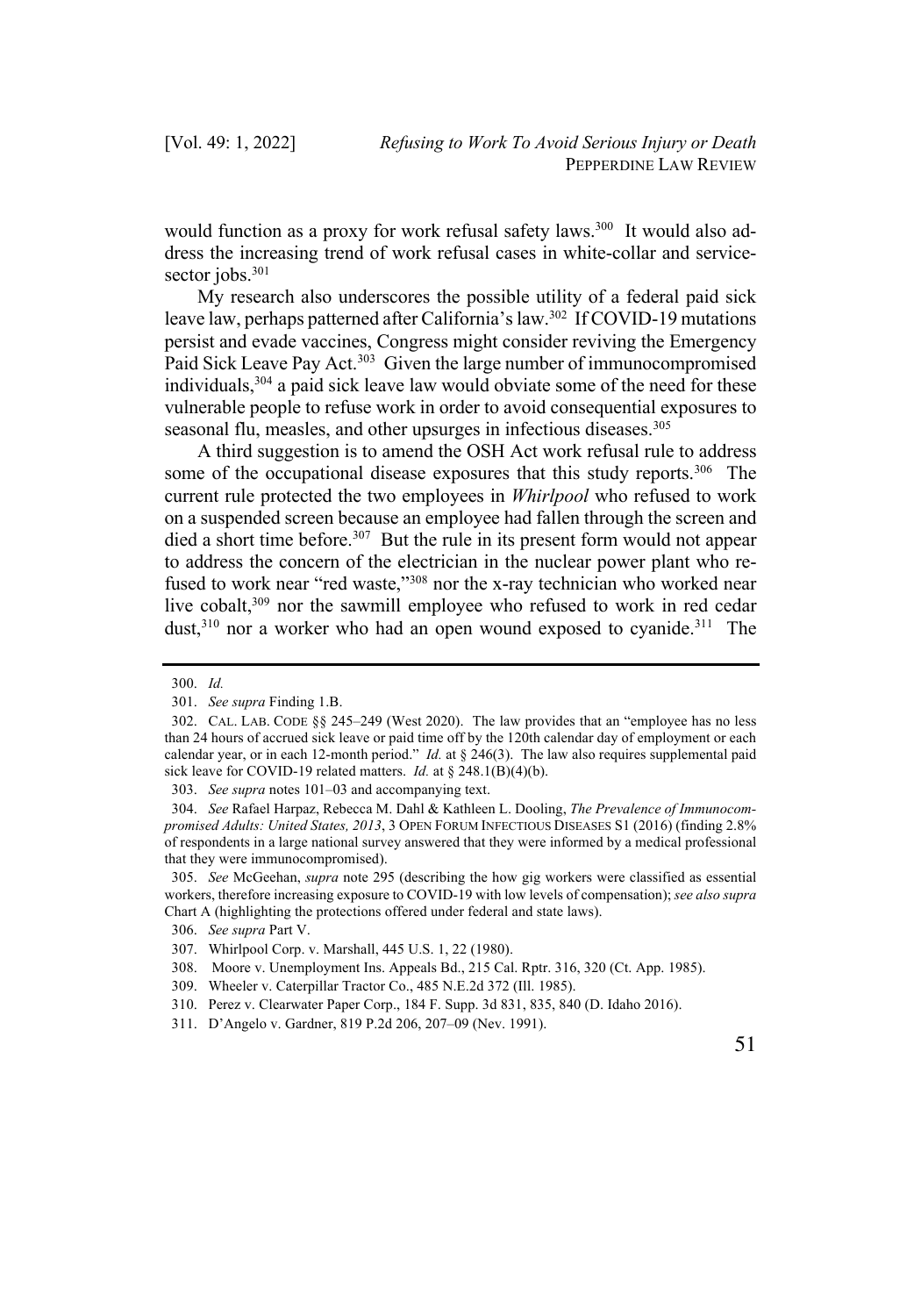contours of an amended law cannot be discerned casually.312 However, the Department of Labor (DOL) rule's requirement that an employee can refuse work only when "there is a real danger of death or serious injury and . . . insufficient time, due to the urgency of the situation," to avoid harm could be modified to redefine the time element.<sup>313</sup> This could be broadened to include exposures like those in the foregoing examples.<sup>314</sup> Waiting for a cancer diagnosis to begin the legally sanctioned process of refusing dangerous work is pointless.315

In addition, a work refusal rule could be fashioned to address sexual $316$ and racial<sup>317</sup> harassment in the workplace that presents a risk of serious injury. Title VII of the Civil Rights Act of 1964318 could be modified to broaden discrimination to include work refusal in these cases. This revision would seem to address situations where employees are constructively discharged in the course of facing intolerable conditions of harassment that have objective conditions of risk to personal safety. $319$ 

Finally, the DOL work refusal rule could be broadened to expand the OSH Act's conventional definition of an employee.<sup>320</sup> In the paragraph that regulates work refusal, the rule refers to "employee" five times.321 To cover gig workers, the rule could be expanded to include the proposed definition of an employee in the Protecting the Right to Organize Act of 2021, a union

<sup>312.</sup> *See supra* Part I.

<sup>313.</sup> *See supra* Part V.

<sup>314.</sup> *See supra* Part V.

<sup>315.</sup> *See* Michael H. LeRoy, *From Docks to Doctor Offices After 9/11: Refusing to Work Under "Abnormally Dangerous Conditions*,*"* 56 ADMIN. L. REV. 585, 612 (2004) (stating the purpose of work refusal laws is to prevent injuries before they occur).

<sup>316.</sup> *See supra* notes 283–89 and accompanying text.

<sup>317.</sup> *See, e.g*., Turley v. ISG Lackawanna, Inc., 774 F.3d 140, 146 (2d Cir. 2014) (concerning a Black employee who "endured an extraordinary and steadily intensifying drumbeat of racial insults, intimidation, and degradation" for more than three years, including "insults, slurs, evocations of the Ku Klux Klan, statements comparing [B]lack men to apes, death threats, and the placement of a noose dangling from the plaintiff's automobile").

<sup>318.</sup> Title VII of the Civil Rights Act of 1964, 42 U.S.C. §§ 2000e.

<sup>319.</sup> Occupational Safety and Health Act of 1970, 29 U.S.C. § 652(3) ("The term 'employee' means an employee of an employer who is employed in a business of his employer which affects commerce.").

<sup>320.</sup> 29 U.S.C. § 651(b).

<sup>321.</sup> 29 C.F.R. § 1977.12(b)(2) (2020).

<sup>52</sup>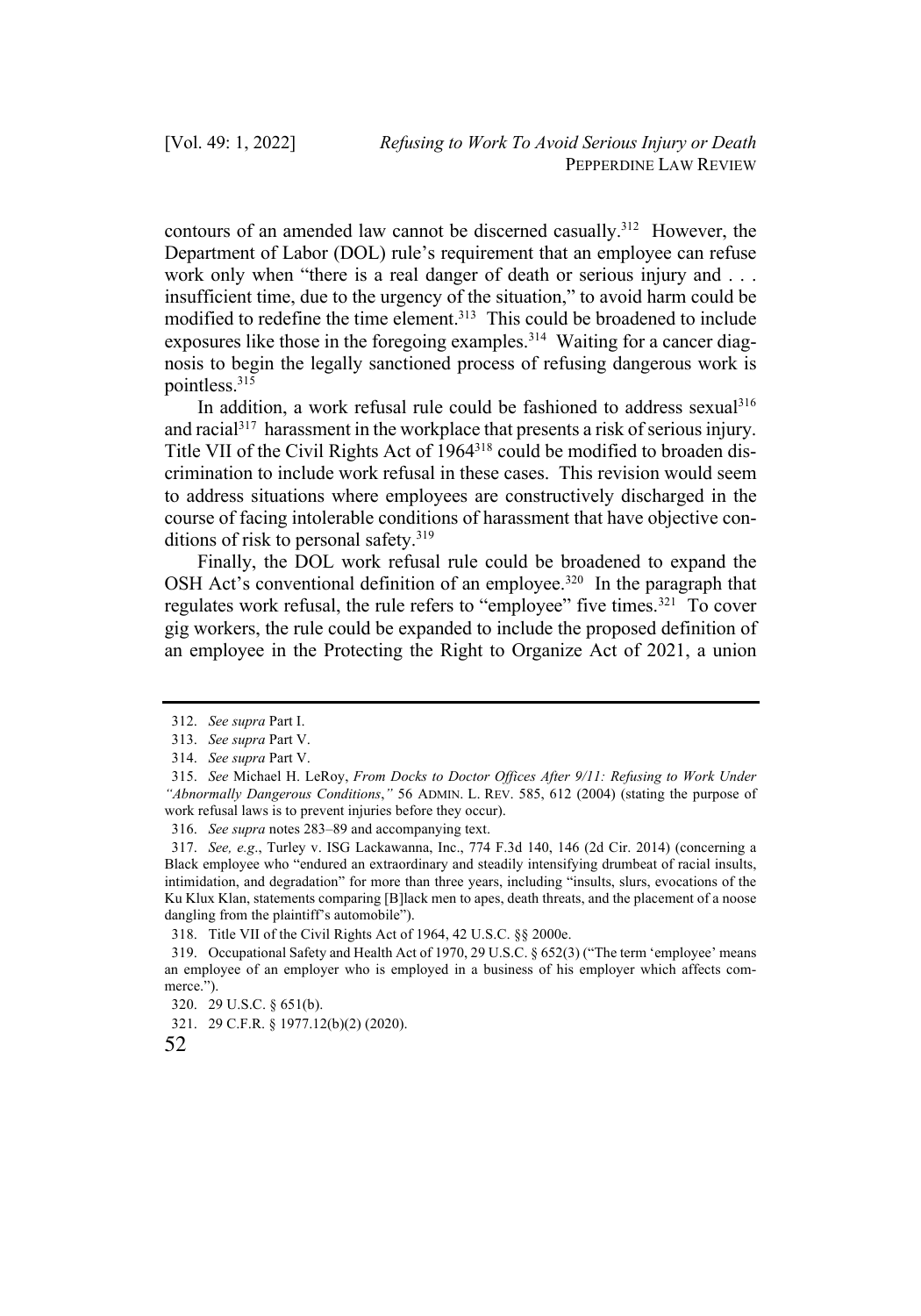election bill before the 117th Congress.322

For now, the state of work refusal safety laws was summed up by a twenty-year-old grocery clerk at Kroger during the COVID-19 pandemic.<sup>323</sup> In response to customers who refused to comply with the store's masking policy, he stated, "They never listen."324 His exasperation also applies to lawmakers, labor data collection agencies, and judges who miss the many warning signals in work refusal cases that America's workplaces are so dangerous at times that workers are pushed to the brink of resisting work directives.<sup>325</sup>

## VI. APPENDIX: ROSTER OF CASES

#### Federal Court

#### *Supreme Court*

Whirlpool Corp. v. Marshall, 445 U.S. 1 (1980) Gateway Coal Co. v. United Mine Workers, 414 U.S. 368 (1974)



<sup>322.</sup> Protecting the Right to Organize Act of 2021, H.R. 842, 117th Cong. (1st Sess. 2021) ("This bill expands various labor protections related to employees' rights, [it] (1) revises the definitions of *employee*, *supervisor*, and *employer* to broaden the scope of individuals covered by the fair labor standards . . . ."). Specifically, the bill would amend the definition of the NLRA's Section 2(3) of an employee such that:

An individual performing any service shall be considered an employee (except as provided in the previous sentence) and not an independent contractor, unless—

<sup>(</sup>A) the individual is free from control and direction in connection with the performance of the service, both under the contract for the performance of service and in fact;

<sup>(</sup>B) the service is performed outside the usual course of the business of the employer; and

<sup>(</sup>C) the individual is customarily engaged in an independently established trade, occupation, profession, or business of the same nature as that involved in the service performed.

*Id.* at § 101.

<sup>323.</sup> *See supra* Part I.

<sup>324.</sup> Lam, *supra* note 3.

<sup>325.</sup> *See supra* Part IV.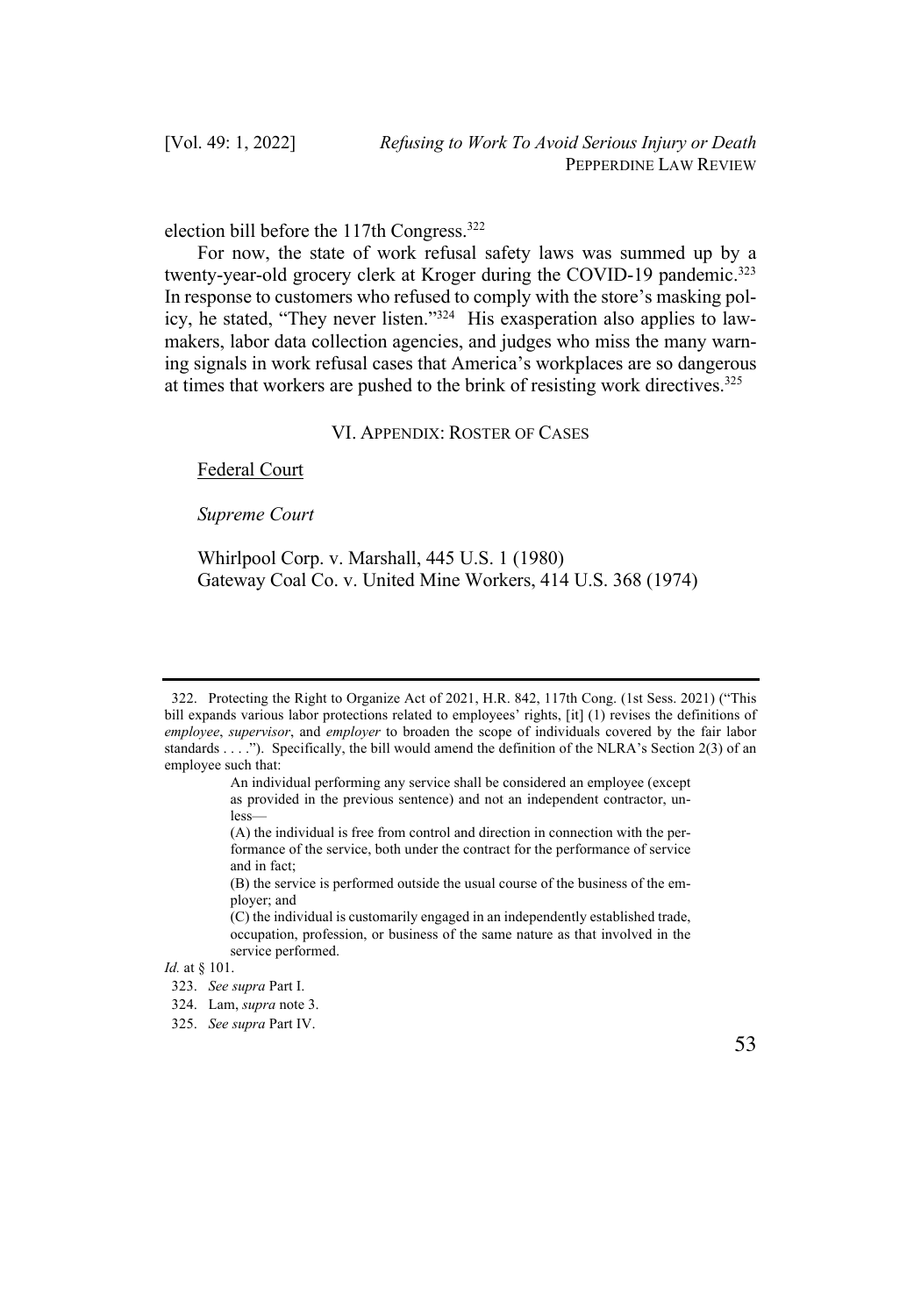# *First Circuit*

Boston & Maine Corp. v. Lenfest, 799 F.2d 795 (1st Cir. 1986) Peeples v. Clinical Support Options, Inc., 487 F. Supp. 3d 56 (D. Mass. 2020)

#### *Second Circuit*

Tompkins v. Metro-North Commuter R.R. Co., 983 F.3d 74 (2d Cir. 2020) Brink's, Inc. v. Herman, 148 F.3d 175 (2d Cir. 1998) Yellow Freight Sys., Inc. v. Reich, 38 F.3d 76 (2d Cir. 1994) Martin v. H.M.S. Direct Mail Serv., Inc., 936 F.2d 108 (2d Cir. 1991) March v. Metro-North R.R., 369 F. Supp. 3d 525 (S.D.N.Y. 2019) Lopez v. Burris Logistics, Co., 952 F. Supp. 2d 396 (D. Conn. 2013) Perez v. E. Awning Sys., Inc., No. 15-cv-01692, 2018 WL 4926447 (D. Conn. filed Oct. 10, 2018)

# *Third Circuit*

Consolidation Coal Co. v. Marshall, 663 F.2d 1211 (3d Cir. 1981) Beltran v. 2 Deer Park Drive Operations LLC, No. 20-8454, 2021 WL 794745 (D.N.J. filed Feb. 28, 2021) Payne v. Woods Servs., Inc., No. 20-4651, 2021 WL 603725 (E.D. Pa. Feb. 16, 2021) Laveing v. Norfolk S. Ry. Co., No. 19-CV-01095-CRE, 2020 WL 5768730 (W.D. Pa. Aug. 21, 2020) Mangini v. Penske Logistics, No. 11-0270 NLH/KMW, 2012 WL 4609890 (D.N.J. Sept. 28, 2012)

*Fourth Circuit*

Wellmore Coal Corp. v. Fed. Mine Safety & Health Rev. Comm'n, 133 F.3d 920 (4th Cir. 1997) Consolidation Coal Co. v. Fed. Mine Safety & Health Rev. Comm'n, 795 F.2d 364 (4th Cir. 1986)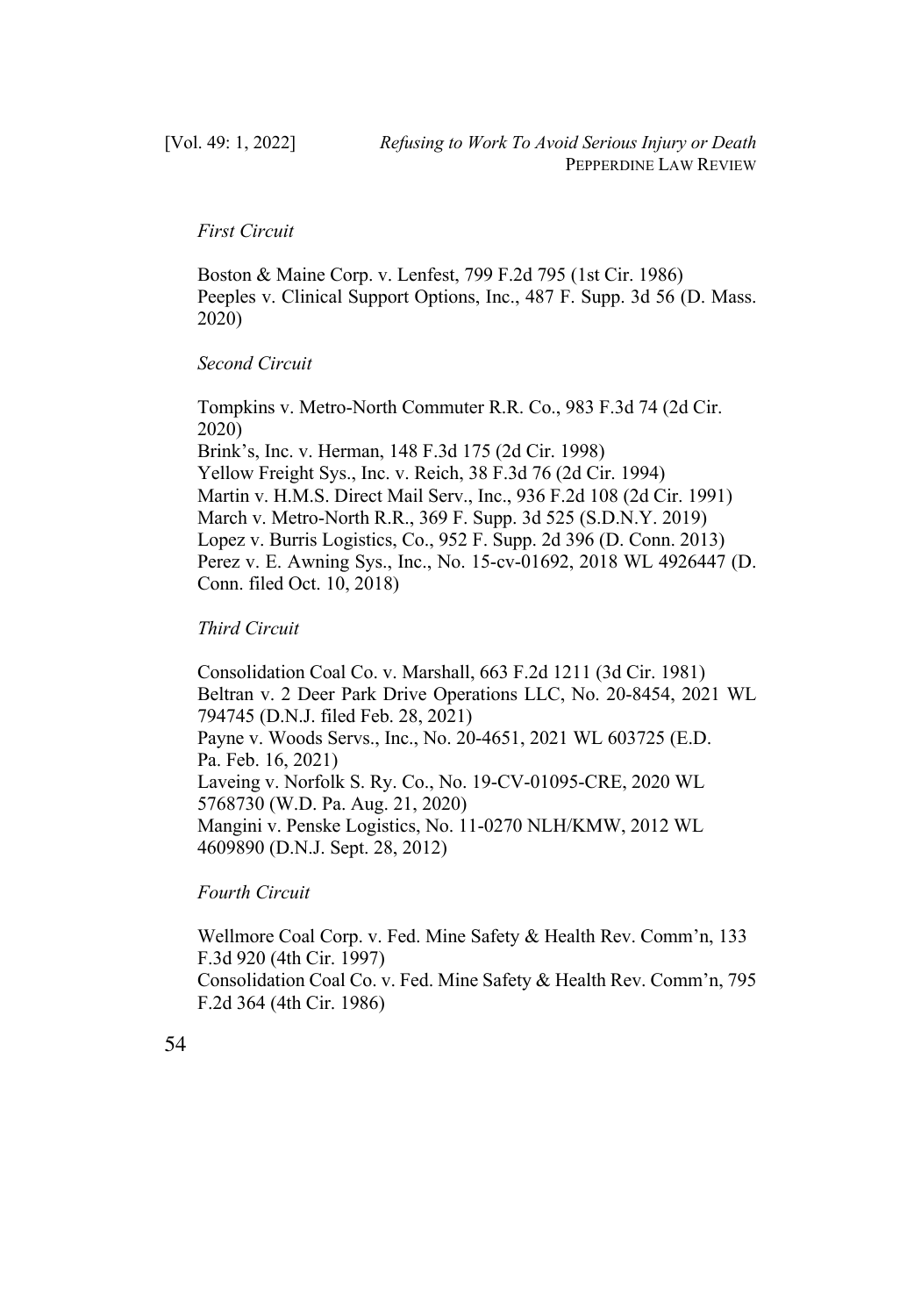Acosta v. Jardon & Howard Techs., Inc., No. 18-CV-16D, 2018 WL 5779506 (E.D.N.C. Nov. 2, 2018)

## *Fifth Circuit*

Feemster v. BJ-Titan Servs. Co., 873 F.2d 91 (5th Cir. 1989) Marshall v. Daniel Constr. Inc., 563 F.2d 707 (5th Cir. 1977) Missouri-Kansas-Texas R.R. Co. v. Bhd. of R.R. Trainmen, 342 F.2d 298 (5th Cir. 1965) Borden v. Amoco Coastwise Trading Co., 985 F. Supp. 692 (S.D. Tex. 1997) Brock v. Stamper Drilling Corp., No. H-85-6610, 1987 WL 258183 (S.D. Tex. Aug. 12, 1987)

# *Sixth Circuit*

TNS, Inc. v. NLRB, 296 F.3d 384 (6th Cir. 2002) Collins v. Fed. Mine Safety & Health Rev. Comm'n, 42 F.3d 1388 (6th Cir. 1994) Yellow Freight Sys., Inc. v. Reich, 27 F.3d 1133 (6th Cir. 1994) Sisk v. Fed. Mine Safety & Health Rev. Comm'n, 878 F.2d 1436 (6th Cir.1989) Ottawa Silica Co. v. Sec'y of Lab., Mine Safety & Health Admin., 780 F.2d 1022 (6th Cir. 1985) S. Ohio Coal Co. v. Fed. Mine Safety & Health Rev. Comm'n, 716 F.2d 1105 (6th Cir. 1983) Colombe v. SGN, Inc., No. 20-CV-374, 2021 WL 1198304 (E.D. Ky. Mar. 29, 2021) Valdivia v. Paducah Ctr. for Health & Rehab., LLC, 507 F. Supp. 3d 805 (W.D. Ky. 2020) Thornberry v. Powell Cty. Det. Ctr., No. 20-271-DCR, 2020 WL 5647483 (E.D. Ky. Sept. 22, 2020) Sec'y of Lab. v. Niles Fam. Dentistry Assocs., Inc., No. 11CV1374, 2012 WL 3913032 (N.D. Ohio Sept. 7, 2012)

*Seventh Circuit*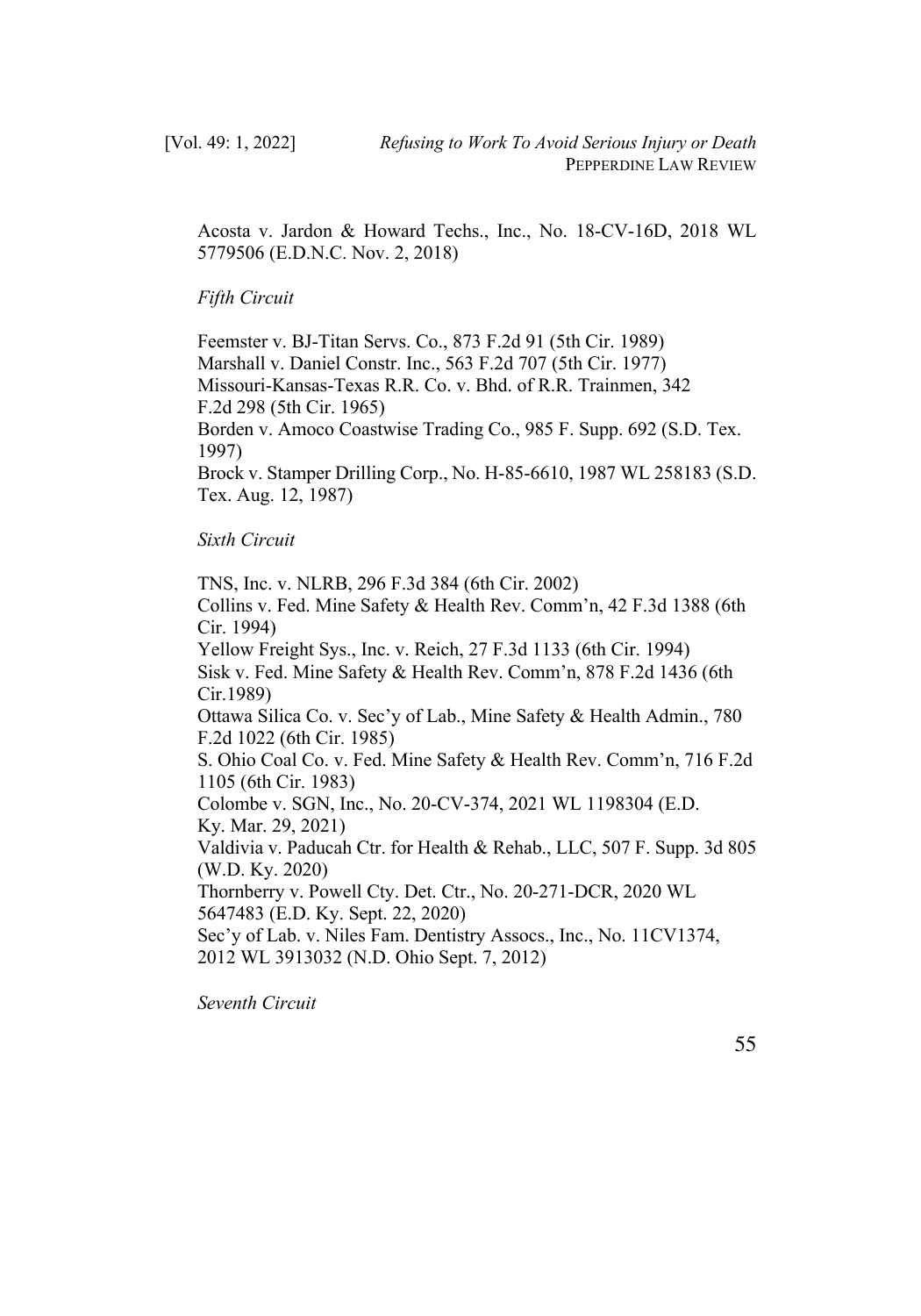Samson v. U.S. Dep't of Lab., Admin. Rev. Bd., 732 F. App'x 444 (7th Cir. 2018) Wilcox v. Niagara of Wis. Paper Corp., 965 F.2d 355 (7th Cir. 1992) Miller v. Fed. Mine Safety & Health Rev. Comm'n, 687 F.2d 194 (7th Cir. 1982) Marshall v. N. L. Indus., 618 F.2d 1220 (7th Cir. 1980) Atl. Richfield Co. v. Oil, Chem. & Atomic Workers, Int'l Union, AFL CIO, No. 69 H 256, 1969 WL 326 (N.D. Ind. Dec. 17, 1969)

#### *Eighth Circuit*

NLRB. v. Tamara Foods, Inc., 692 F.2d 1171 (8th Cir. 1982) Hanna Mining Co. v. United Steelworkers, 464 F.2d 565 (8th Cir. 1972) Union Pac. R.R. Co. v. Bhd. of Maint. of Way Emps. Div. of Int'l Bhd. of Teamsters, 511 F. Supp. 3d 987 (D. Neb. 2021) Marshall v. Nat'l Indus. Constructors, Inc., No. 78-0-139, 1980 WL 29273 (D. Neb. Jan. 25, 1980)

# *Ninth Circuit*

Davies v. Premier Chems., Inc., 50 F. App'x 811 (9th Cir. 2002) Paige v. Henry J. Kaiser Co., 826 F.2d 857 (9th Cir. 1987) Olguin v. Inspiration Consol. Copper Co., 740 F.2d 1468 (9th Cir. 1984) Smith v. Corecivic of Tenn. LLC, No. 20-CV-0808-L-DEB, 2021 WL 927357 (S.D. Cal. Mar. 10, 2021) Chew v. Legislature of Idaho, 512 F. Supp. 3d 1124 (D. Idaho 2021) Brooks v. Corecivic of Tenn. LLC, No. 20CV0994 DMS (JLB), 2020 WL 5294614 (S.D. Cal. Sept. 4, 2020) Ford v. BNSF Ry. Co., No. C16-1383 RSM, 2017 WL 6209582 (W.D. Wash. Dec. 8, 2017) Perez v. Clearwater Paper Corp., 184 F. Supp. 3d 831 (D. Idaho 2016) Perez v. U.S. Postal Serv., 76 F. Supp. 3d 1168 (W.D. Wash. 2015) Lee v. Ardagh Glass, Inc., No. 14-CV-0759-SAB, 2015 WL 251858 (E.D. Cal. Jan. 20, 2015) Frazier v. United Parcel Serv., Inc., No. 02CV6509OWWDLB, 2005 WL 1335245 (E.D. Cal. May 3, 2005)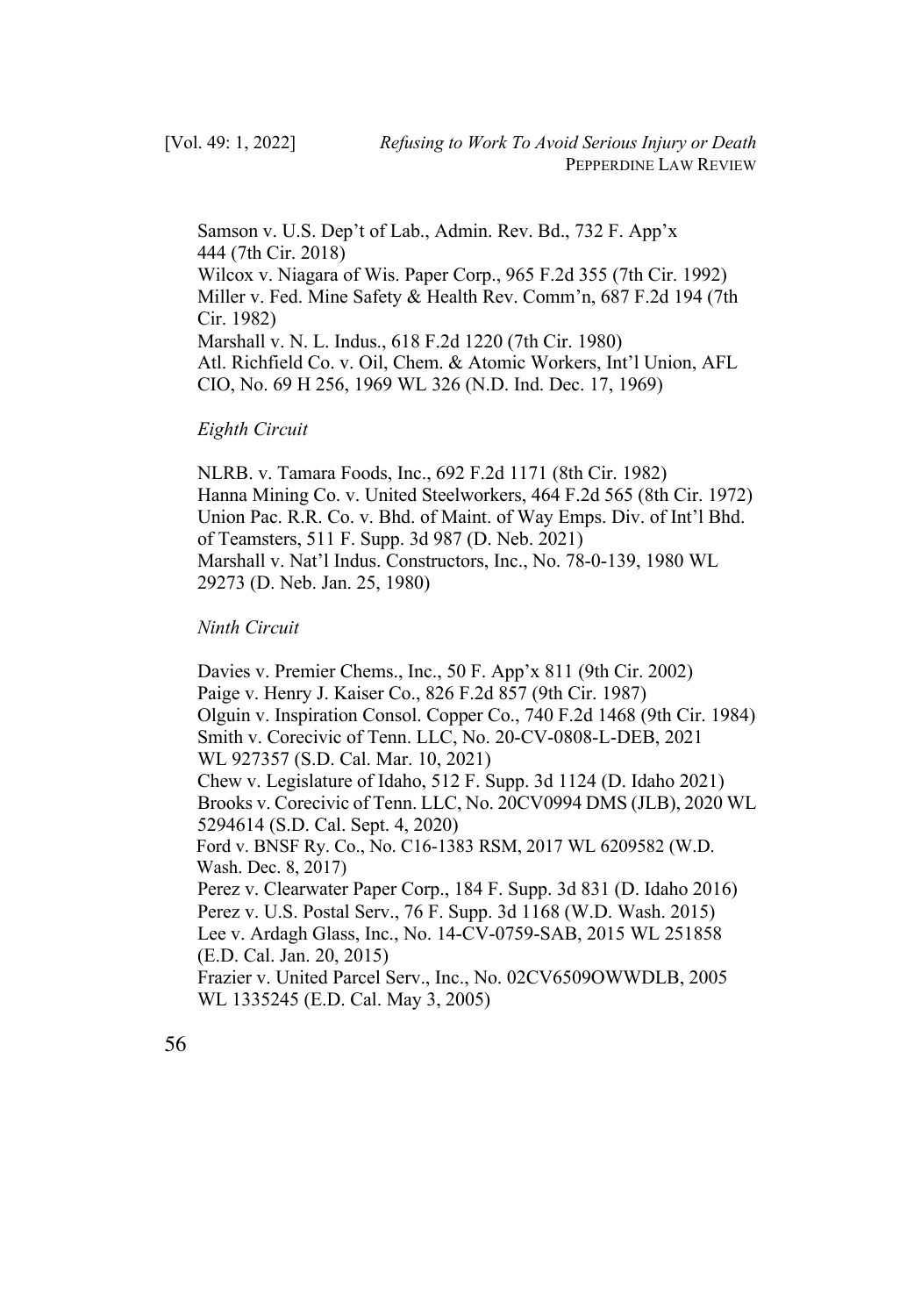Seymore v. Lake Tahoe Cruises, Inc., 888 F. Supp. 1029 (C.D. Cal. 1995)

*Tenth Circuit*

Liggett Indus. v. Fed. Mine Safety & Health Rev. Comm'n, 923 F.2d 150 (10th Cir. 1991)

*Eleventh Circuit*

Koch Foods, Inc. v. Sec'y, U.S. Dep't of Lab., 712 F.3d 476 (11th Cir. 2013) Nat'l Cement Co. v. Fed. Mine Safety & Health Rev. Comm'n, 27 F.3d 526 (11th Cir. 1994) Brock *ex rel.* Parker v. Metric Constructors, Inc., 766 F.2d 469 (11th Cir. 1985) Toro v. Acme Barricades, L.C., No. 620CV1867ORL22LRH, 2021 WL 616318 (M.D. Fla. Jan. 28, 2021) Perez v. Lear Corp. Eeds & Interiors & Renosol Seating, LLC, No. 15- 0205-CG-M, 2015 WL 2131282 (S.D. Ala. May 7, 2015), *vacated*, 822 F.3d 556 (11th Cir. 2016)

*D.C. Circuit*

Wood v. Dep't of Lab., 275 F.3d 107 (D.C. Cir. 2001) Gilbert v. Fed. Mine Safety & Health Rev. Comm'n, 866 F.2d 1433 (D.C. Cir. 1989) Simpson v. Fed. Mine Safety & Health Rev. Comm'n, 842 F.2d 453 (D.C. Cir. 1988) Munsey v. Morton, 507 F.2d 1202 (D.C. Cir. 1974) Leeco, Inc. v. Hays, 965 F.2d 1081 (D.C. Cir. 1992) Wood v. Herman, 104 F. Supp. 2d 43 (D.D.C. 2000)

Federal Administrative Agency

Odyssey Cap. Grp., L.P., 337 N.L.R.B. 1110 (2002) Maggard, 8 FMSHRC 806 (1986)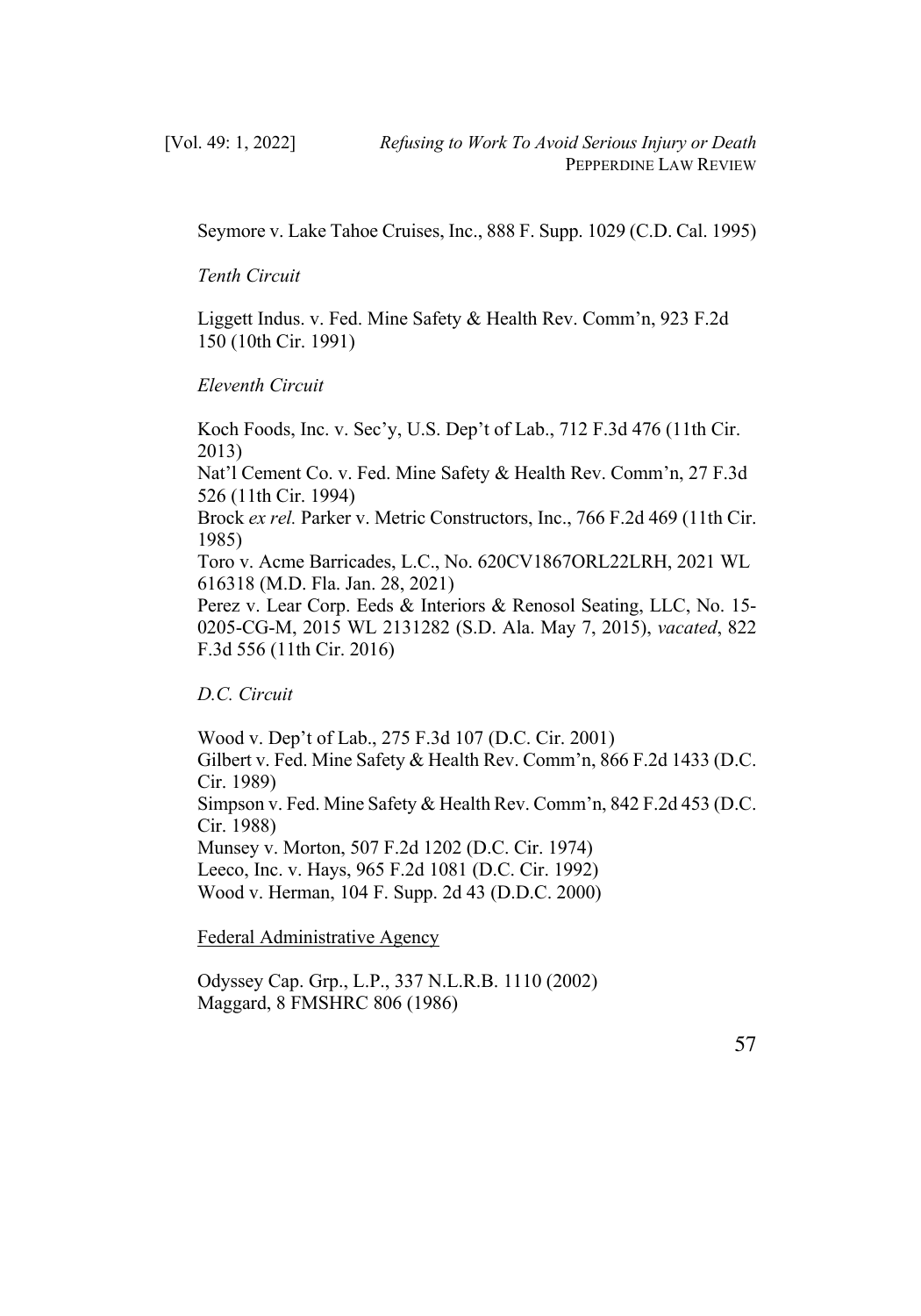L. E. Myers Co., 270 N.L.R.B. 1010 (1984) Dicaro, 5 FMSHRC 954 (1983) Bjes, 4 FMSHRC 2043 (1982) Bryant, 4 FMSHRC 1379 (1982) Robinette, 3 FMSHRC 803 (1981) Oakland Scavenger Co., 241 N.L.R.B. 1 (1979)

## State Court

## *California*

Dabbs v. Cardiopulmonary Mgmt. Servs., 234 Cal. Rptr. 129 (Ct. App. 1987) Moore v. Unemployment Ins. Appeals Bd., 215 Cal. Rptr. 316 (Ct. App. 1985) McCrocklin v. Emp. Dev. Dep't, 205 Cal. Rptr. 156 (Ct. App. 1984) Hentzel v. Singer Co. 188 Cal. Rptr. 159 (Ct. App. 1982) Alexander v. Unemployment Ins. Appeals Bd., 163 Cal. Rptr. 411 (Ct. App. 1980)

# *Connecticut*

Parsons v. United Tech. Corp., 700 A.2d 655 (Conn. 1997)

# *Florida*

Smallwood v. Fla. Dep't of Com., 350 So. 2d 121 (Fla. Ct. App. 1977)

#### *Idaho*

Webster v. Potlatch Forests, Inc., 187 P.2d 527 (Idaho 1947) Wolfgram v. Emp. Sec. Agency, 291 P.2d 279 (Idaho 1955)

# *Illinois*

Wheeler v. Caterpillar Tractor Co., 485 N.E.2d 372 (Ill. 1985)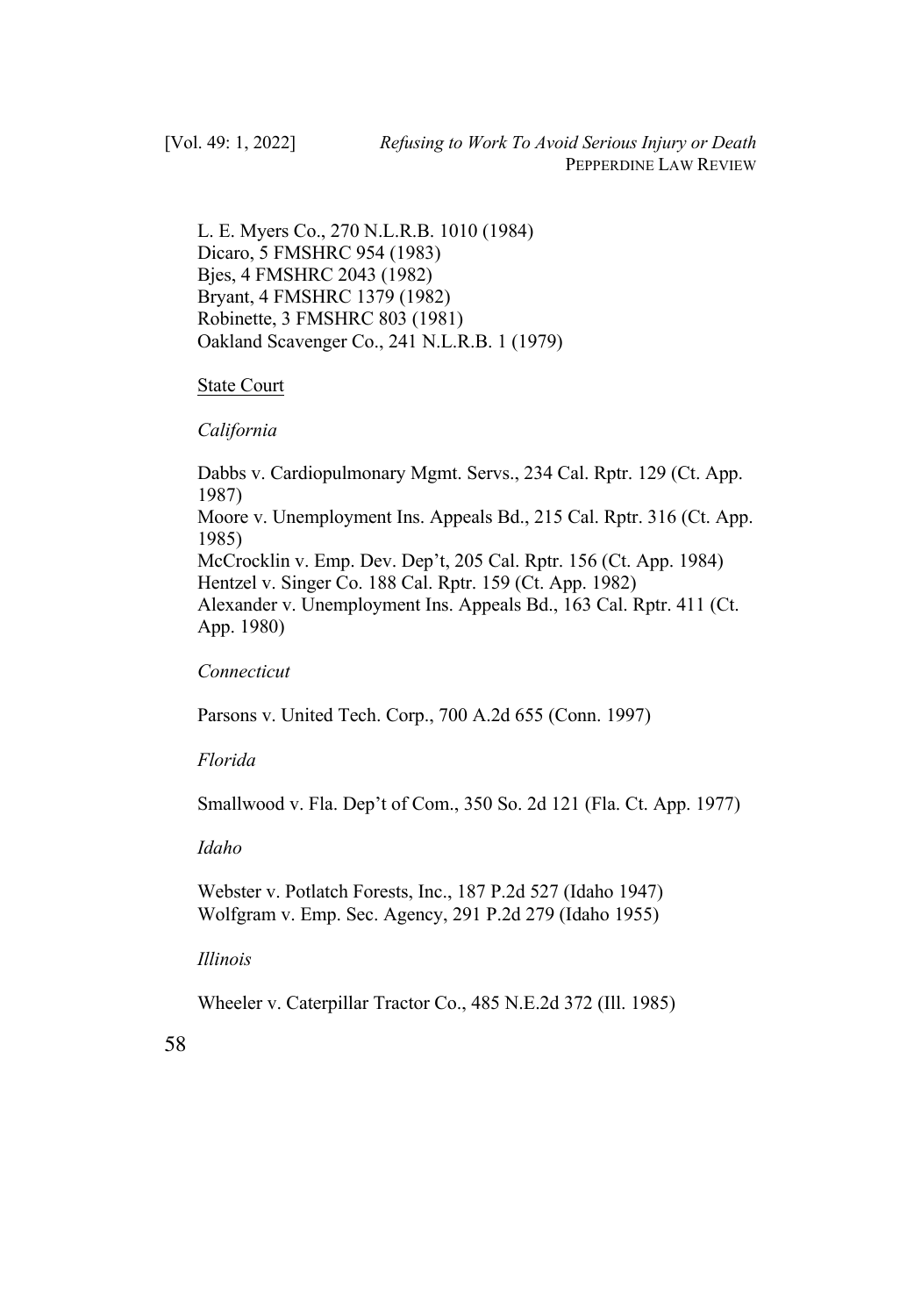## *Indiana*

Comm'r of Lab. v. Talbert Mfg. Co., 593 N.E.2d 1229 (Ind. Ct. App. 1992) Stepp v. Rev. Bd. of the Ind. Emp. Sec. Div., 521 N.E.2d 350 (Ind. Ct App. 1988)

## *Kansas*

Rhodenbaugh v. Kan. Emp. Sec. Bd. of Rev., 372 P.3d 1252 (Kan. Ct. App. 2016)

#### *Louisiana*

Operators, Inc. v. Comeaux, 579 So. 2d 1228 (La. Ct. App. 1991)

# *Massachusetts*

Mitchell v. TAC Tech. Servs., Inc., 734 N.E.2d 1198 (Mass. App. Ct. 2000)

# *Michigan*

Walt Indus., Inc. v. Dep't of Lab., No. 180124, 1997 WL 33352761 (Mich. Ct. App. Apr. 11, 1997)

# *Minnesota*

Ferguson v. Dep't of Emp. Servs., 247 N.W.2d 895 (Minn. 1976) Fannon v. Fed. Cartridge Corp., 18 N.W.2d 249 (Minn. 1945)

#### *Mississippi*

Miss. Emp. Sec. Comm'n v. Phillips, 562 So. 2d 115 (Miss. 1990)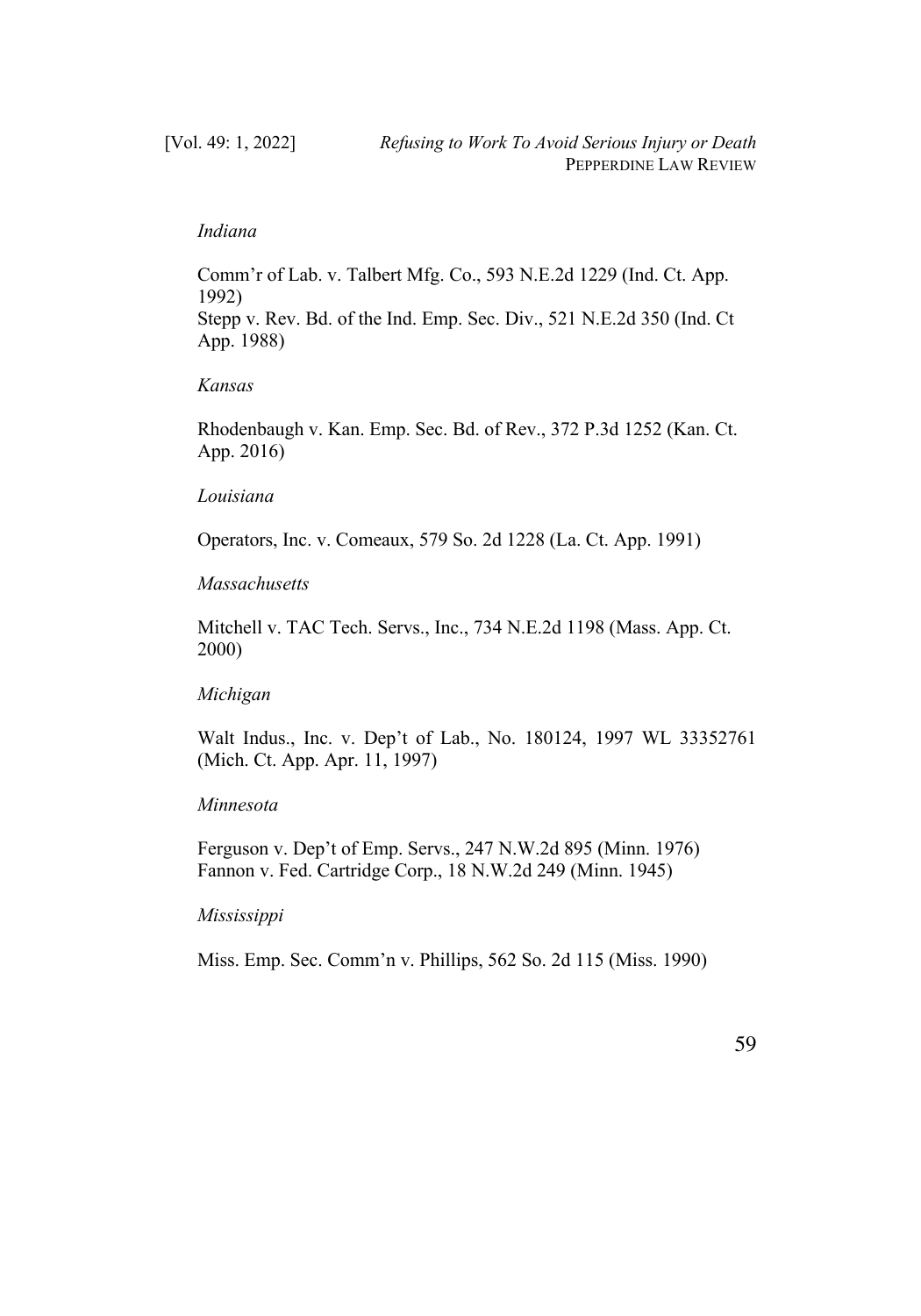#### *Missouri*

Jennings v. Lab. & Indus. Rels. Comm'n, 579 S.W.2d 845 (Mo. Ct. App. 1979) Wilson v. Lab. & Indus. Rels. Comm'n, 573 S.W.2d 118 (Mo. Ct. App. 1978) Bussmann Mfg. Co. v. Indus. Comm'n of Mo., 327 S.W.2d 487 (Mo. Ct. App. 1959)

#### *Nevada*

D'Angelo v. Gardner, 819 P.2d 206 (Nev. 1991)

#### *New York*

Buffalo Tchrs. Fed'n Inc. v. Bd. of Educ. of the City Sch. Dist. of Buffalo, 142 N.Y.S.3d 736 (N.Y. App. Div. 2021) Hartnett v. N.Y.C. Transit Auth., 657 N.E.2d 773 (N.Y. 1995) Pan Am. World Airways, Inc. v. Air Line Pilots Ass'n, Int'l, 206 N.Y.S.2d 98 (N.Y. App. Div. 1960)

*Ohio*

Hernandez v. Pitt Ohio Express, LLC, No. 11 CV 1507, 2012 WL 3496860 (N.D. Ohio Aug. 14, 2012)

# *Pennsylvania*

W. Penn Power Co. v. Commonwealth, Unemployment Comp. Bd. of Rev., 436 A.2d 1045 (Pa. Commw. Ct. 1981) Phila. Marine Trade Ass'n v. Unemployment Comp. Bd. of Rev., 195 A.2d 138 (Pa. Super. Ct. 1963) E. Gas & Fuel Assocs. v. Unemployment Comp. Bd. of Rev., 63 A.2d 371 (Pa. Super. Ct. 1949) McLean v. Unemployment Comp. Bd. of Rev., 383 A.2d 533 (Pa. 1978)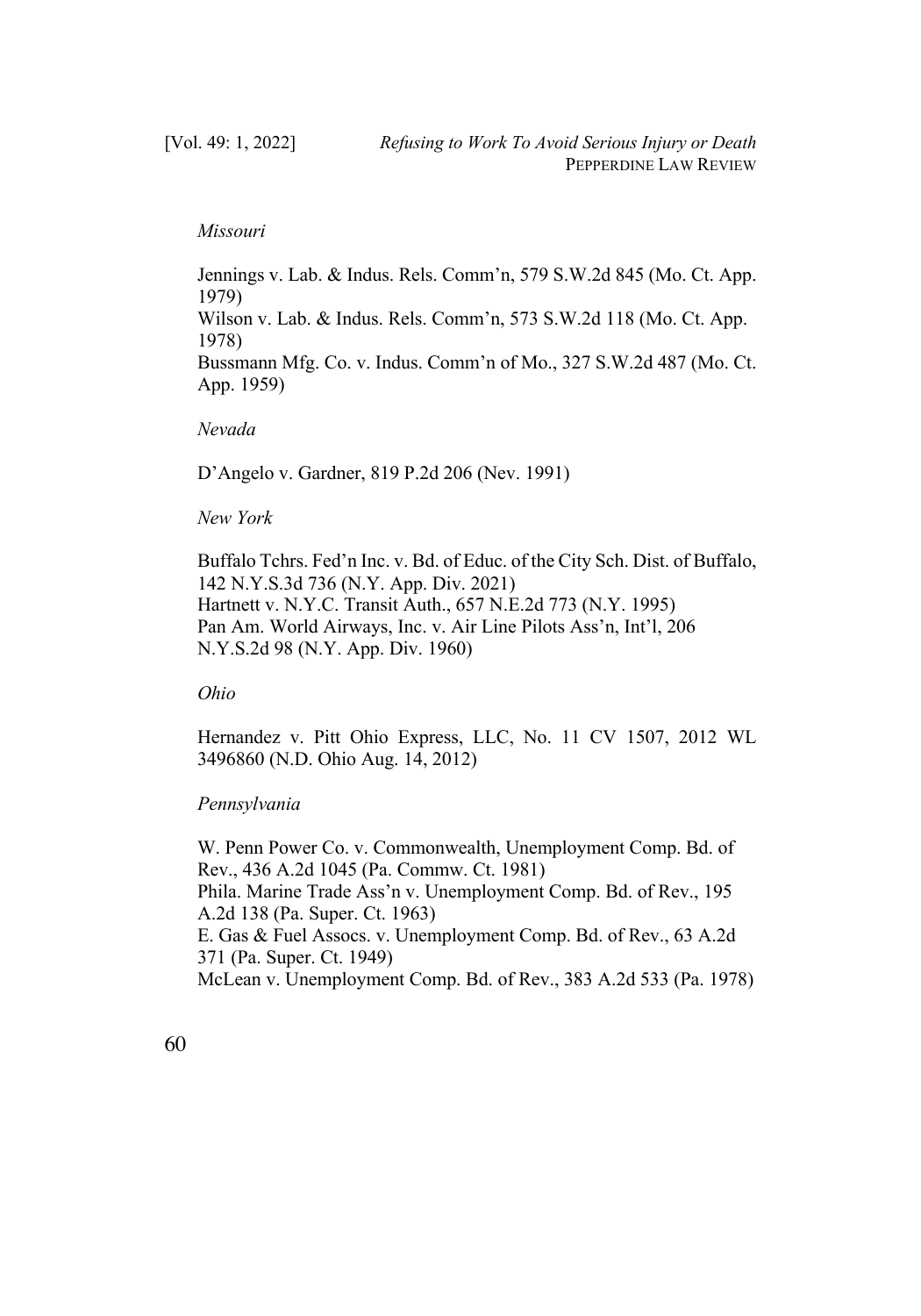## *Tennessee*

Long v. Traughber, No. 1380, 1991 WL 25917 (Tenn. Ct. App. Mar. 4, 1991)

#### *Washington*

Awana v. Port of Seattle, 89 P.3d 291 (Wash. Ct. App 2004) Cornelio v. Premier Pac. Seafoods, Inc., 127 Wash. App. 1037 (2005)

#### *West Virginia*

Lilly v. Overnight Transp. Co., 425 S.E.2d 214 (W. Va. 1992) Davis v. Kitt Energy Corp., 365 S.E.2d 82 (W. Va. 1987) Peery v. Rutledge, 355 S.E.2d 41 (W. Va. 1987)

# *Wyoming*

Wolfgram v. Emp. Sec. Agency, 291 P.2d 279 (Wyo. 1955)